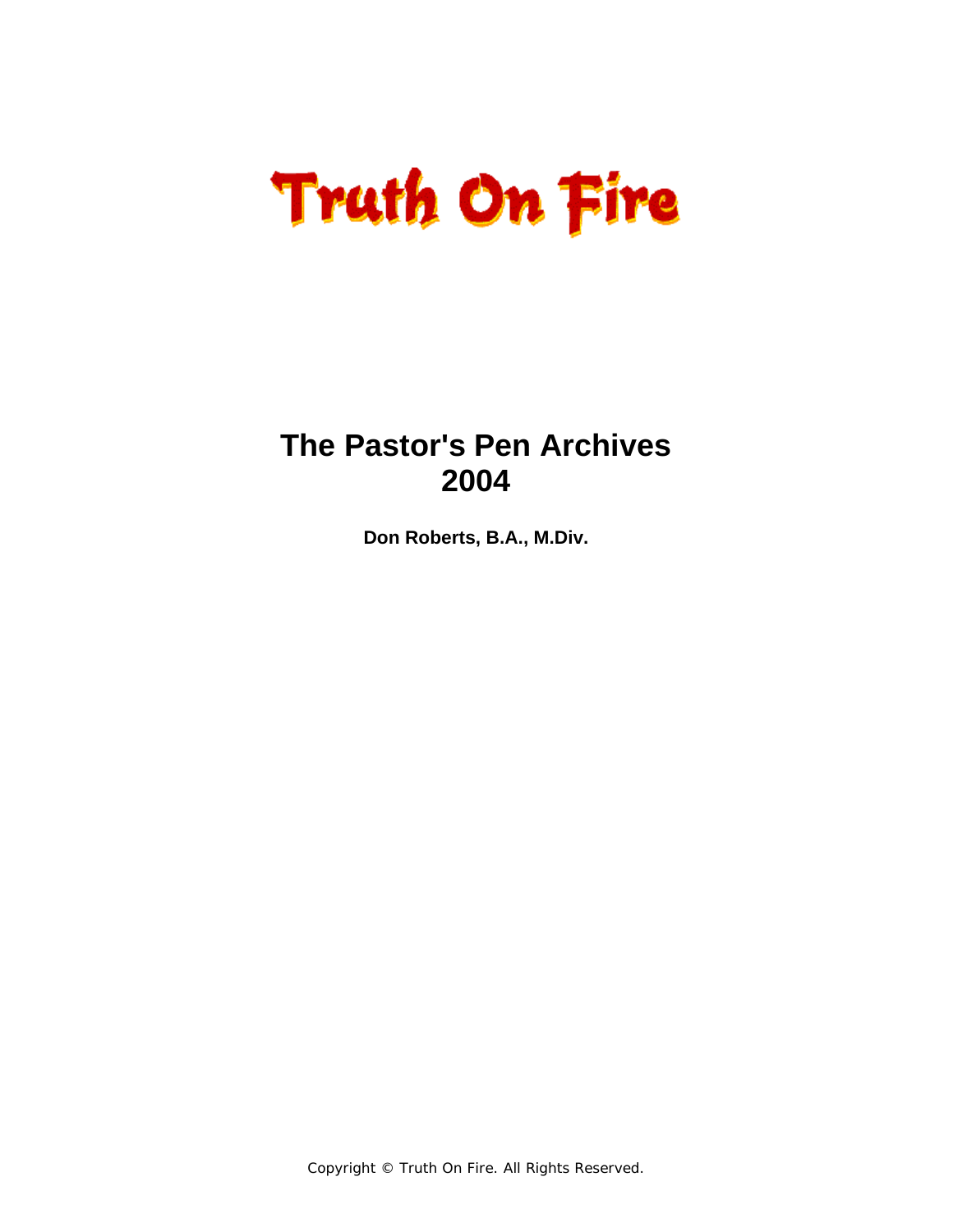<span id="page-1-0"></span>

### **Table of Contents**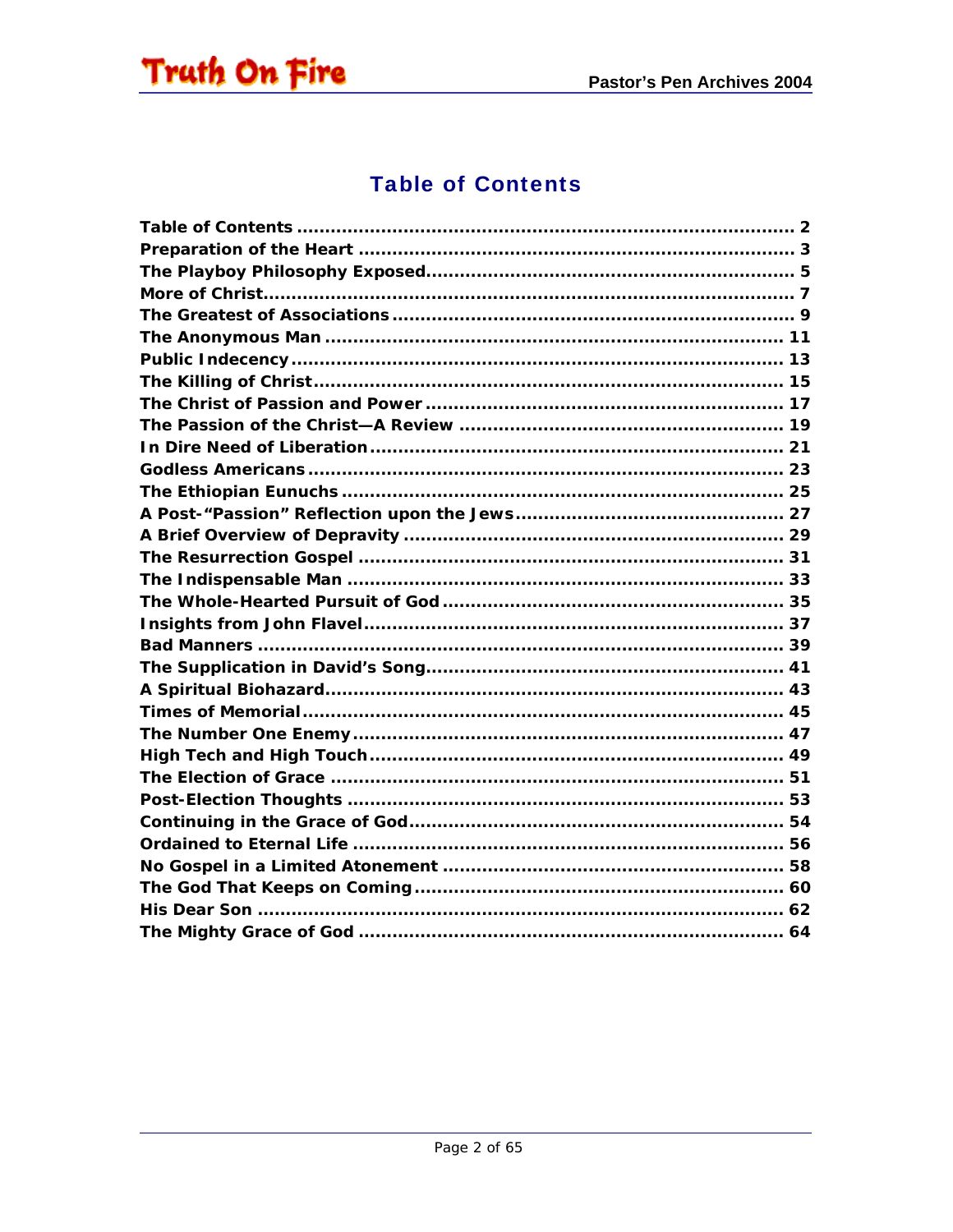### Preparation of the Heart

<span id="page-2-0"></span> The NFL playoffs are officially underway with all the prognostications that typically accompany this annual event. The pigskin gurus will be providing football junkies with a lot of "expert" opinion about team talent, team stats, player profiles, past performances against common opponents, how teams stack up against each other, etc. But as we all know, talent alone (that is, being the *best* team on the field by reason of pedigrees and statistics) is seldom the critical factor in winning or losing a Super Bowl. The team that wins the big one is—more often than not—the best-*prepared* team!

The same is true for us as believers, especially as we embark upon a new year. Those who flourish in their service for Christ will be those who best prepare themselves to do so. The preparation of which we speak is a preparation of the heart to seek the Lord. Our past accomplishments and failures are now in the rear-view mirror of our lives, and can neither help nor hurt us going forward. Moreover, spiritual gifts tethered to ill- or nonprepared hearts have never won a spiritual battle! In 2004, as in every year that has preceded it since creation, godliness—not giftedness—will be the critical factor! And godliness is achievable only when a believer prepares his or her heart to seek the Lord.

Samuel the prophet spoke to Israel of its importance: "*If ye do return unto the Lord with all your hearts, then put away the strange gods and Ashtaroth from among you, and prepare your hearts unto the LORD, and serve him only: and he will deliver you out of the hand of the Philistines*" (1 Sam. 7:3). It was one of the darkest hours in Israel's history. The Philistines had captured the Ark of the Covenant, and killed thirty-four thousand Israelis in the process (4:2-11).

They held the Ark for seven months, but arranged for its return after the Lord plagued them. The Lord then smote another fifty thousand and seventy men of Bethshemesh because they had looked into the Ark (6:19). They responded: "*Who is able to stand before this holy Lord God? And to whom shall he go up from us?*" (6:20). Once again, Israel had come to grips with holiness as the crowning attribute of their God, who had been preparing them for a spiritual awakening.

The Ark had been nearly twenty-one years removed from its resting place in Shiloh, and "*all the house of Israel lamented after the Lord*" (7:2). Against that background, Samuel delivered God's word, which was essentially a matter of the heart. The Lord required a whole-hearted return to him as evidenced by a putting away of strange gods, and a preparation of the heart with a view to service.

God's promise for compliance was deliverance; and comply they did! They put away the false gods, gathered for a day of fasting at Mizpeh, and confessed: "*We have sinned against the Lord*" (7:4-6). Samuel offered a sucking lamb as a sacrifice unto the Lord, and continued to pray for the nation (7:9). As the offering was taking place, the Philistines drew near to battle. The Lord thundered a great thunder upon the Philistines, and totally disoriented them. Israel forthwith subdued the Philistines. They did not cross Israel's borders again during Samuel's tenure.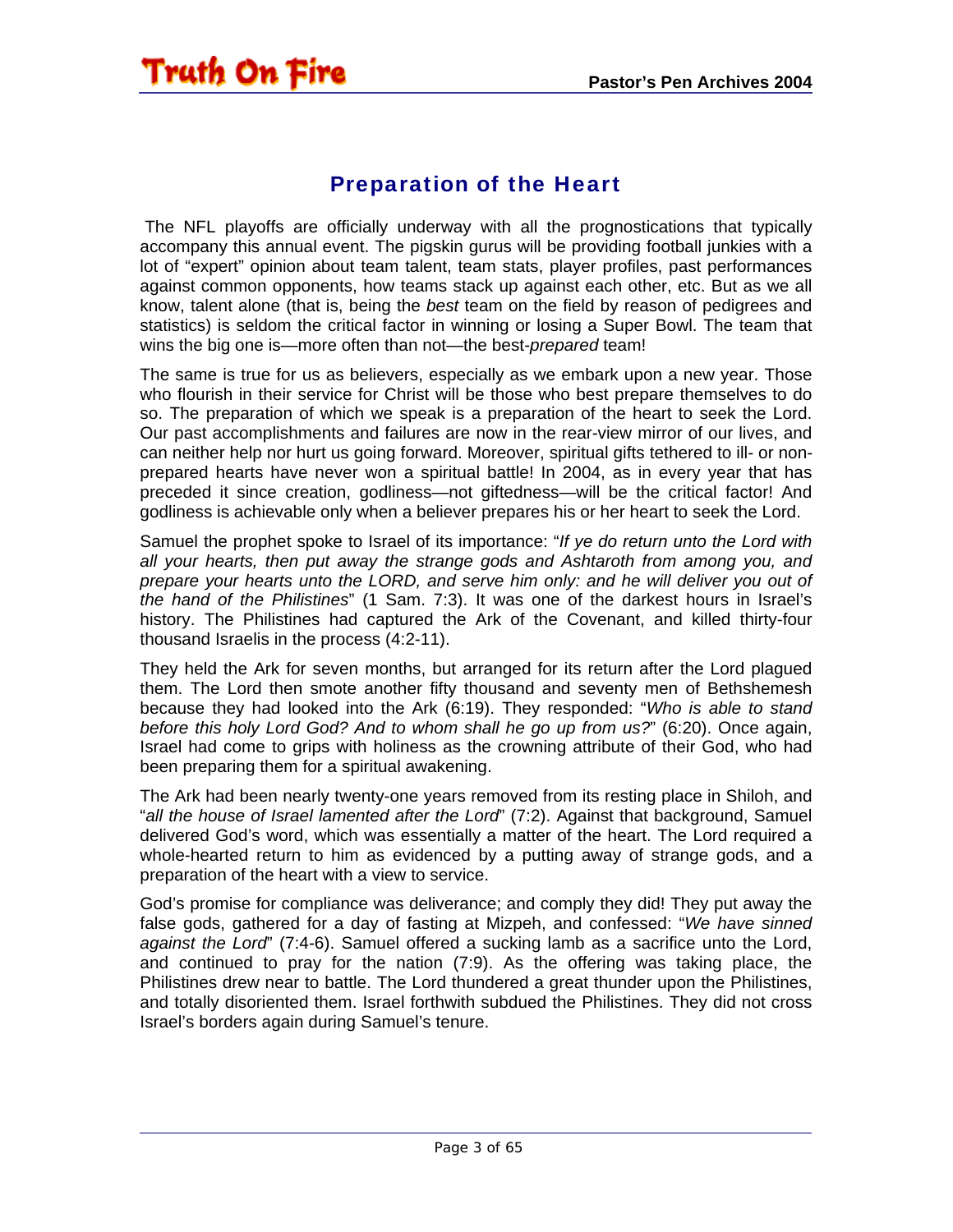Salvation was the fruit of preparation. The Hebrew word for *prepare* speaks of an erect posture (i.e., to stand perpendicular). It signifies fixation of the heart upon the Lord with no deviation in another direction. If this is the condition of the heart, good things happen; if not, evil things happen. Ezra the scribe was a successful reformer because he "had prepared his heart to seek the law of the LORD, and to do it" (Ez. 7:10). But King Rehoboam "did evil, because he prepared not his heart to seek the Lord" (2 Chr. 12:14). Jehu the seer said to Jehoshaphat, king of Judah: "Nevertheless there are good things found in thee, in that thou hast taken away the groves out of the land, and hast prepared thine heart to seek God" (2 Chr. 19:3). But the high places were not taken away during his reign because "the people had not prepared their hearts" unto God (20:33).

Is not the cause-and-effect relationship clear? A preparation of the heart to seek the Lord God tends toward godliness. A lack thereof leads to manifestations of evil. It is also clear that this relationship is as true for a nation as it is for the individual. How much more would (or could) Jehoshaphat have accomplished in terms of godly reforms if the people of Israel had shared his preparation of heart? The sad reality in America today is heart-prepared pastors with non-prepared congregations; heart-prepared congregations with ill-prepared pastors; and churches where neither pastor nor people share a burning desire for God!

We can be sure that the coming year will be filled with both opportunity and opposition as the spiritual battle continues to rage. Our victories and defeats will be determined by our preparation of heart to seek the Lord or the lack thereof. So how is that spiritual posture? Are you and I fixated upon the Lord Jesus? Or have we deviated? And in our churches, may God enable us to be part of the solution rather than part of the problem!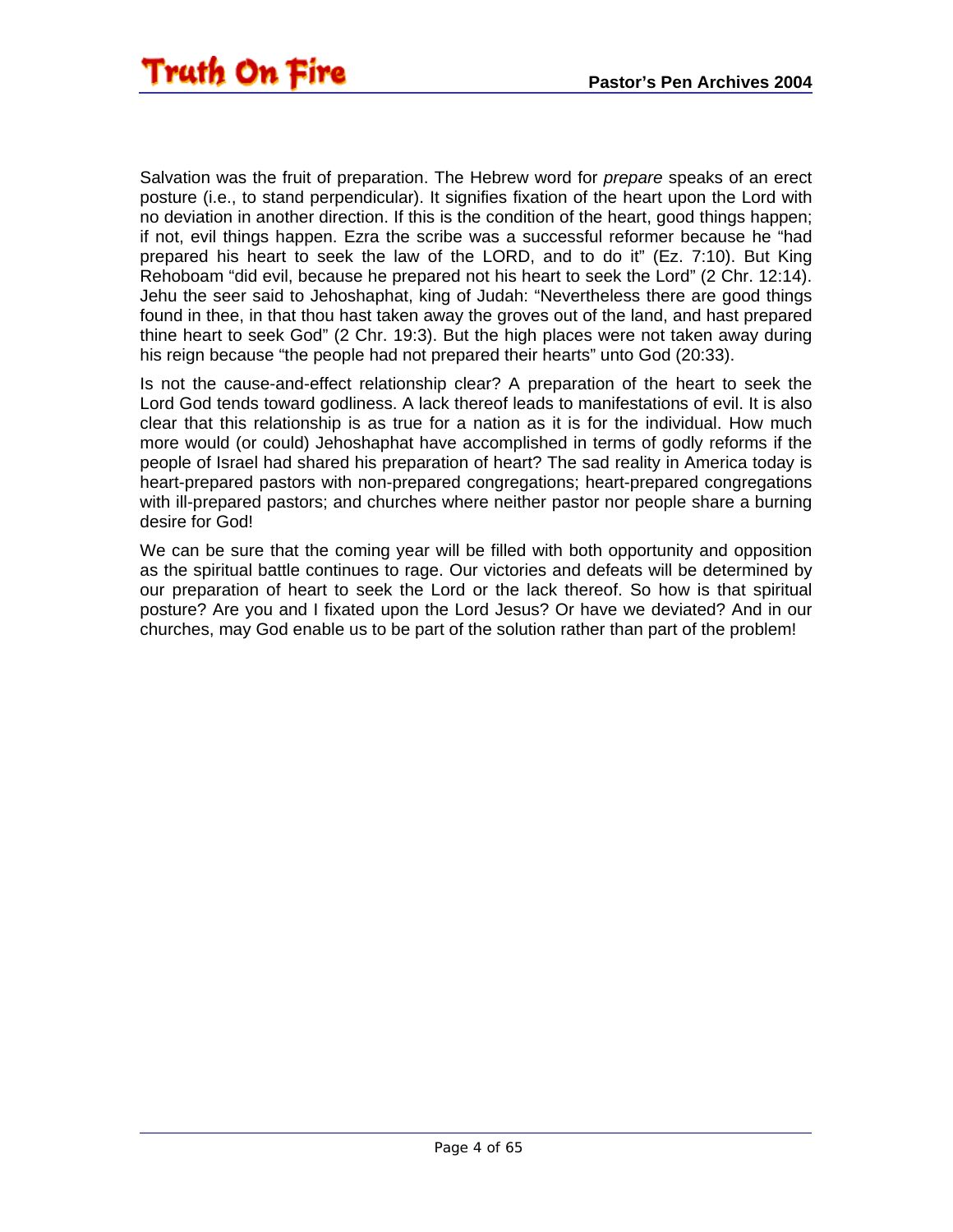### The Playboy Philosophy Exposed

<span id="page-4-0"></span>Epicureans within our nation (and around the world for that matter) recently celebrated the  $50<sup>th</sup>$  anniversary of Playboy magazine. A liberal media that has repeatedly demonstrated a disdain for biblical morality was more than willing to aid and abet the celebration. Secularists have anointed its founder Hugh Hefner as a moral liberator who single-handedly set in motion the movement to free both male and female Americans from their sexual inhibitions. But there is a dark side to sexual promiscuity that the media seldom reports.

In an article published December 17, 2003 entitled "The Playboy philosophy at 50", conservative columnist Cal Thomas weighed in on the celebration, and asked: "Where were the stories on venereal diseases, broken marriages and shattered lives of the women who were 'bunnies' and 'playmates'' in Hefner's fantasy world?" He added: "The progeny of the Playboy philosophy—which said men did not have to limit their sex drive to their wives but could plunder whatever woman would allow them—is brokenness, depression, addiction and, in some cases, suicide. What Hefner thought would liberate has, in fact, enslaved." He concluded with this observation: "Hefner has said he freed Americans from their uptight attitudes about sex. Given what replaced it, restraint, fidelity, character and chivalry never looked so good." Amen to that!

The student of scripture is aware that the Playboy philosophy is much older than 50. Three thousand years ago God inspired the playboy of playboys to write the definitive analysis of the hedonistic life, and preserved it for the generations that would follow, including ours. The man is Solomon; the book is Ecclesiastes. It begins: "*The words of the Preacher, the son of David, king in Jerusalem*" (Eccles. 1:1). If there was ever a man who "had it all" as we often say, Solomon was that man! But as Jesus would later affirm, he found that life does not consist in the abundance of things that a man possesses, including unfettered access to sex. So Solomon's recurring refrain regarding "things" *apart* from God is: "Vanity of vanities; all is vanity" (1:2).

In his earlier years, Solomon was the epitome of moral and spiritual virtue. God appeared to him personally on two different occasions, and endowed him with wisdom beyond the purview of mere mortals. But as he grew older, Solomon became intoxicated with power—a power he abused in amassing a sexual harem that consisted of "seven hundred wives, princesses, and three hundred concubines" (1 Kings 11:3). International prowess coupled with insatiable lust proved to be a lethal mix. These idol-worshipping wives and assorted mistresses were responsible for turning his heart away from God (11:3-4). As a result, the Lord was angry with Solomon because "*he kept not that which the Lord commanded*" (11:9-10).

In the short term, Solomon's sin cost his son Rehoboam the kingdom (11:11-13). In the long term, his sin served as a national example of what *not* to do. Some 550 years later in his rebuke of the post-exilic Jews, Nehemiah cited Solomon's sin with these "outlandish women," and physically manhandled some of them to get his point across (Nehemiah 13:25-26). Solomon was a great king whom God blessed in an extraordinary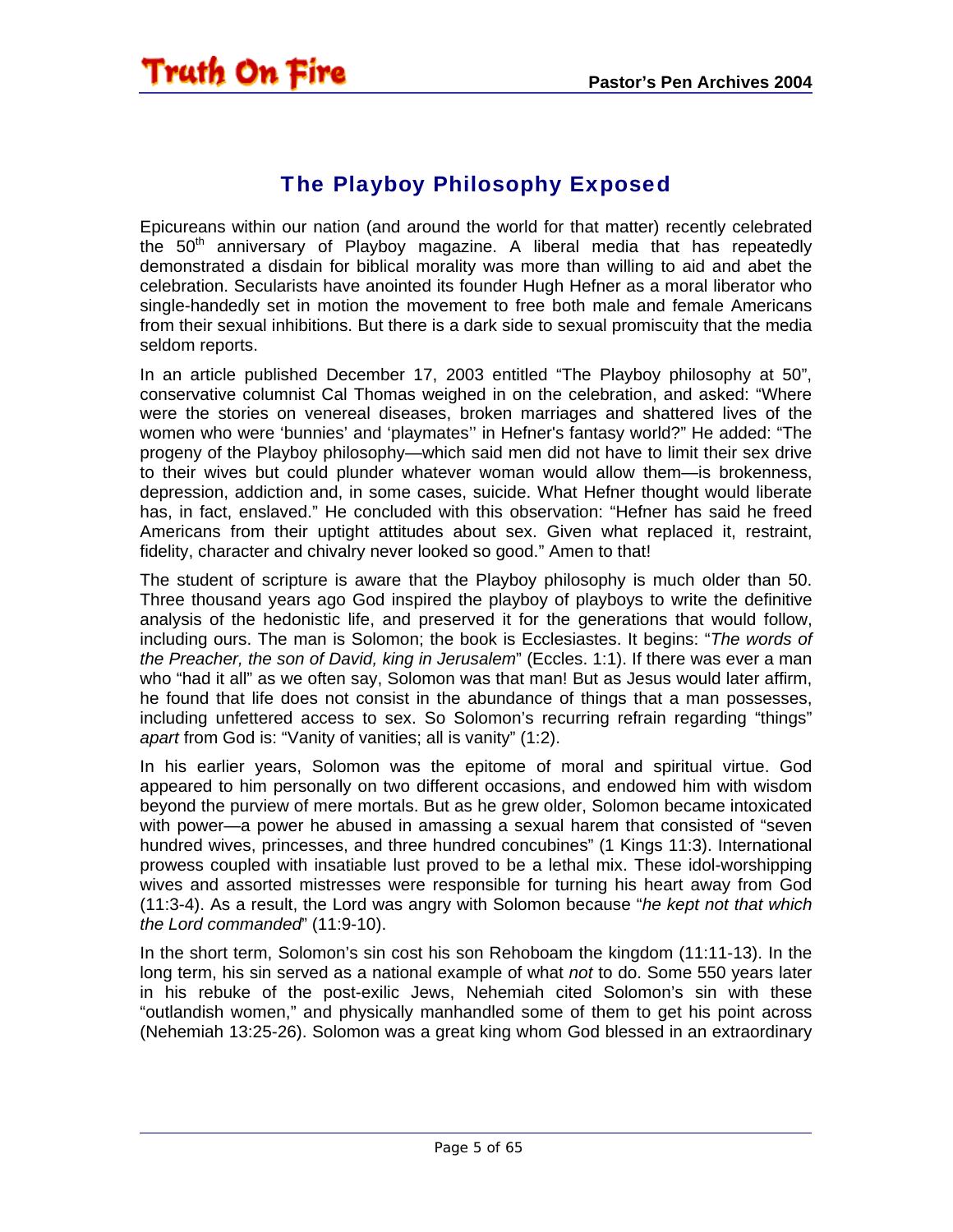manner, but failure to control his lust for women drove him and his posterity into some cavernous ditches.

Solomon the playboy had a predecessor of sorts who likewise found it well nigh impossible to resist sexual exploits with ungodly women that he found attractive. He is Samson. It began with a Philistine woman from Timnath that pleased him well, and whom he married (Judges 14:1-4). But God in his providence used this occasion for his own purposes to provoke the Philistines. Then it was a harlot in Gaza that was apparently just a one-night stand for Israel's judge (16:1-3). Again, God worked in spite of Samson's sexual promiscuity to provoke and punish the Philistines. And finally there was Delilah from the valley or Sorek, with whom he fell in love (16:4).

We can see God's champion walking deeper and deeper into the morass of undisciplined sexual desire. The ill-conceived relationship seduced him to disclose the secret of his strength, and a blinded and humiliated slave he became! Samson discovered the hard way that sweet sexual pleasures can become bitter and deadly poisons if they displease God in the process. Unfortunately, he came to his spiritual and physical senses too late!

The Playboy philosophy as a means to self-improvement is an illusion. It openly advocates disobedience to the revealed will of God, and therefore enslaves its disciples to the baser lusts. It is touted as the good life, but is in reality the pathway to spiritual (and in some cases physical) ruin. If you doubt that statement, just ask a couple of former playboys, who I suppose would give anything to take back those impulsive acts, the wasted years, and their tarnished reputations!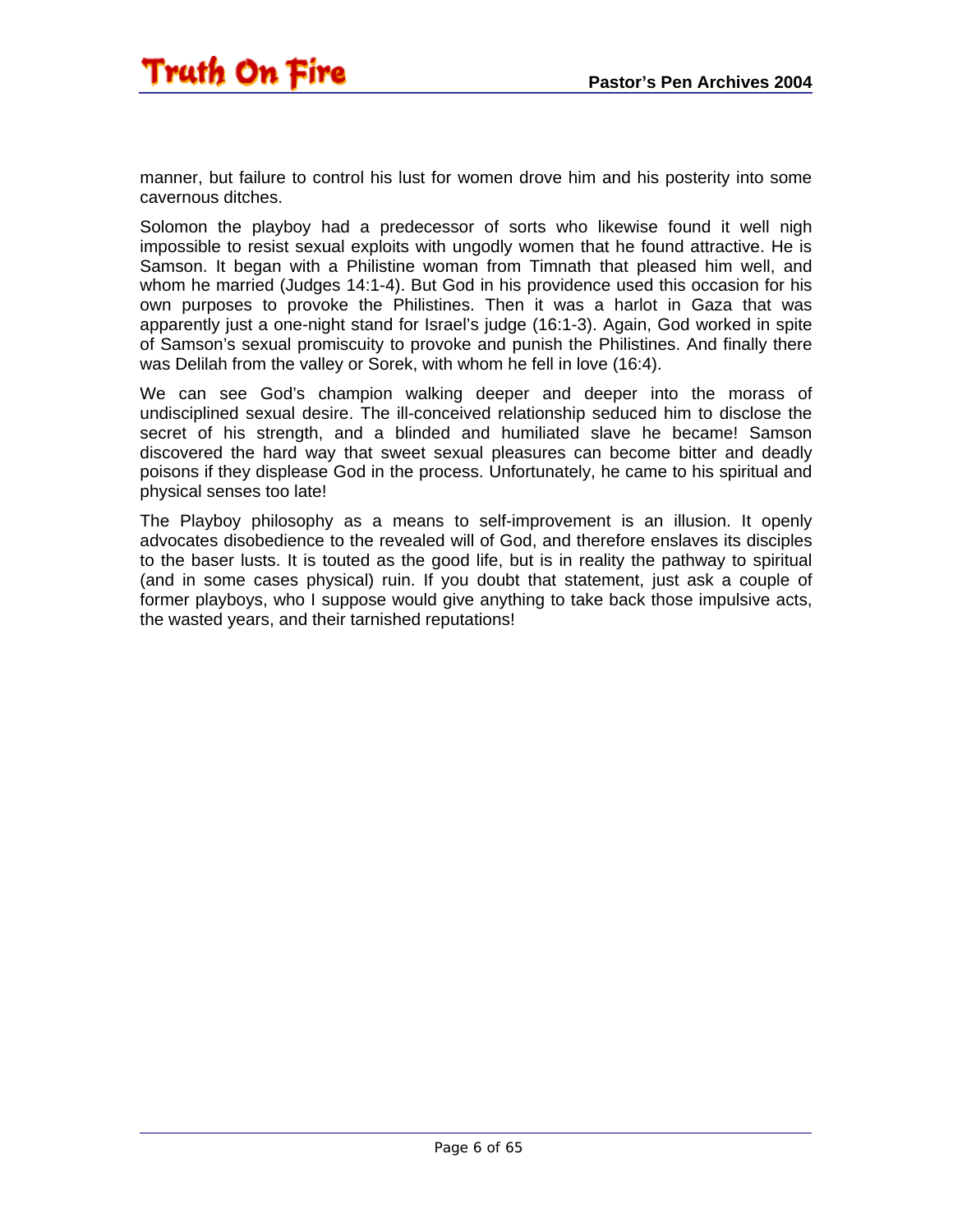### More of Christ

<span id="page-6-0"></span>It is an election year, which means that once the Democrats have chosen their nominee, and the campaign moves into full swing, we can at some point expect to hear the familiar refrain about "the rich getting richer and the poor getting poorer." The scriptures certainly instruct us to have compassion on the poor, and to provide for them when it is in our power to do so. But too often political operatives demagogue the issue as a pretext for raising taxes, funding government programs, and redistributing tax revenue.

In a recent op-ed piece entitled "Are the poor really getting poorer?" columnist Walter E. Williams offered this perspective: "Contrary to that nonsense, the fact of the matter is that some of the rich are getting poorer, and many of the poorer are getting richer." In a bevy of supporting statistics he cited a recent Census Bureau report stating that 35 million Americans are now living in poverty, but added: "While 'poor' Americans don't live in opulence, they are surely not poor either by international or historical standards in our own country. I'm betting if God condemned an unborn spirit to a lifetime of poverty but left him free to choose the country in which to be poor, he'd choose the United States." That's a pretty good bet! Most of us understand that the poverty level set by our government has no relationship whatsoever to real poverty in third-world countries.

A biblical survey of its statements about the rich and poor would support the following perspective: Being poor may not be such a bad thing, and being rich may not be such a good thing. In fact, the grace of God toward sinners is often found in places where poverty abounds. No verse of scripture affirms that truth more than 2 Cor. 8:9: "*For ye know the grace of our Lord Jesus Christ, that, though he was rich, yet for your sakes he became poor, that ye through his poverty might be rich*." The creator of our universe and owner of all its intrinsic wealth—including the glories of heaven itself—set it all aside and assumed a position of abject poverty in order to redeem its most valuable commodity the lost souls of humanity! What was good for Jesus was apparently good enough for Paul, for he described his apostolic ministry in these words: "*As poor, yet making many rich; as having nothing, and yet possessing all things*" (6:10).

The poor of Israel represented the key target audience for Jesus during his ministry. In the synagogue on a Sabbath day in Nazareth, Jesus stood and read these words from Isa. 61:1: "*The Spirit of the Lord…hath anointed me to preach the gospel to the poor*" (Lk. 4:18). When a jailed and soon-to-be-beheaded John the Baptist sent messengers to Jesus to authenticate his Messianic mission, Jesus reaffirmed Isaiah's signpost: "*To the poor the gospel is preached*" (7:22). And throughout our Lord's ministry, it was "the common people" that "heard him gladly" (Mk.12:37). As we can see, being among the poor or common folk in Israel during the ministry of Christ was not such a bad thing. Thousands of poor folk were endowed with spiritual riches beyond their wildest dreams by embracing the Lord Jesus as the Messiah, the Son of the Living God!

The rich of this world are often plagued with a spirit of self-sufficiency born of covetousness that makes faith in the Lord Jesus (as an exercise in humble dependence) well nigh impossible. Perhaps the biblical passage that best illustrates that truth is Luke 18:18-25. A certain rich ruler approached Jesus with the query, "Good Master, what shall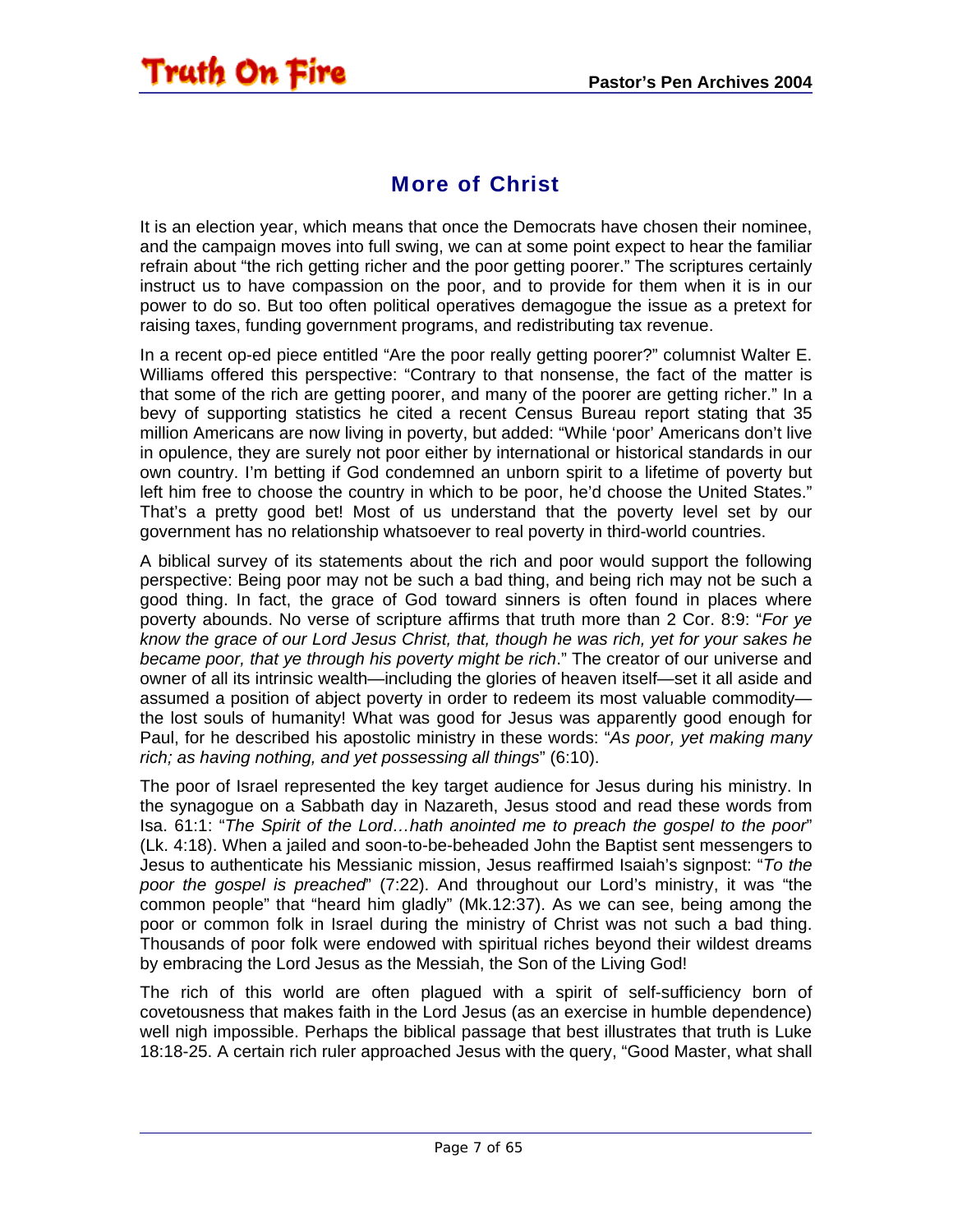I do to inherit eternal life?" Since only God himself is good, Jesus questioned whether the ruler's use of the word "good" in addressing him was coupled with an awareness that he was in the very presence of God. And what "things" in this world constitute greater riches than the One who created those things by the word of his power? This is absolutely critical, because the soon-to-be-issued command of "come, follow me" (where "me" represents the greatest of all treasures) would likely have been obeyed if its recipient had properly esteemed the Christ who issued it. Esteeming the reproach of Christ to be greater riches than the treasures in Egypt is exactly what led Moses to forsake Pharaoh's palaces (Heb. 11:26).

The ruler arrived at no such estimation of Christ, and walked away both "very rich" and "very sorrowful." As unseemly as it may appear, riches and sorrow often go hand-inhand. In fact, the scripture instructs us that those who are driven by the love of money and a desire to be rich will fall into temptations, snares, foolish and hurtful lusts, destruction and perdition. Men who covet after riches and money err from the faith, and as a result pierce themselves through with many sorrows (1 Tim. 6:9-10). This reality is all the more reason to keep a vigil on our hearts where the treasures of this earth are concerned.

Yes, the campaign rhetoric about the richest and poorest among us is about to heat up again with politicians of every stripe promising more of this or that to their poorer constituents at the expense of the rich. But we believers understand that, in spiritual terms, being poor can be advantageous while being rich can be a severe handicap. For us, it is not more of this or that that is needed, but rather more of Christ!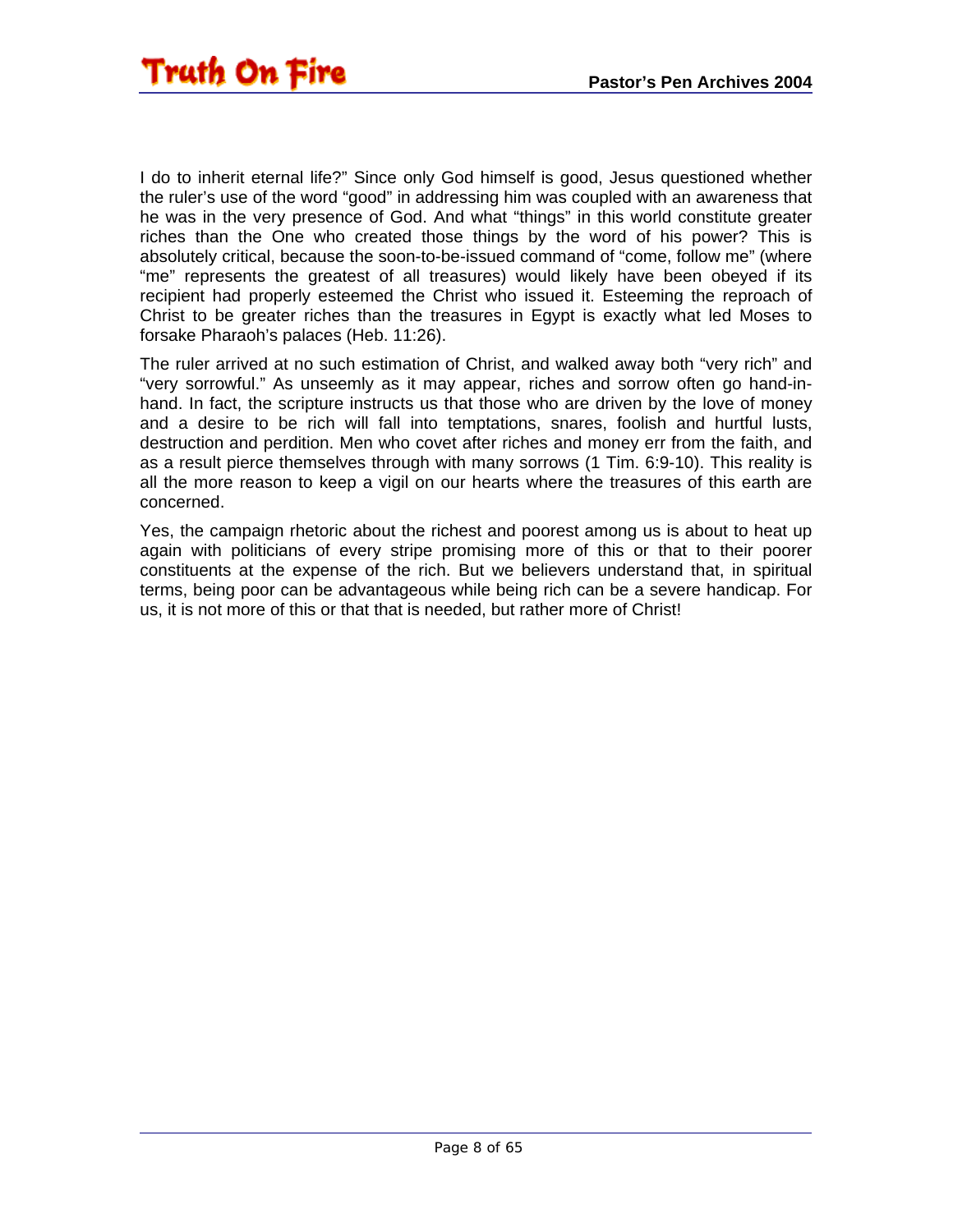#### The Greatest of Associations

<span id="page-8-0"></span>The First Amendment to the Constitution reads as follows: "Congress shall make no law respecting an establishment of religion, or prohibiting the free exercise thereof; or abridging the freedom of speech, or of the press; or the right of the people peaceably to assemble, and to petition the Government for a redress of grievances." At one time or another, every court in the American judicial system—from local jurisdictions to the Supreme Court—has served as an ideological battleground over the extent to which the framers of the Constitution intended to guarantee these rights. Decisions rendered during the 1950's and '60's established what is now called the Right of Association—the freedom to engage in association for the advancement of beliefs and ideas. The local churches we attend are protected—at least for now—by this very freedom!

The Right of Association means we have the right to build an ideological alliance that includes some and, by its very nature and or the edicts of its constituents, excludes others. For the church, it means that God's people are at liberty to build theological alliances under the same protections. And the scriptures are very clear about the kinds of alliances the people of God should or should not be building!

Let's begin with the kinds of folks with whom the church should form no alliance. First are those who will not submit to baptism. After Philip had "preached Jesus" to the Ethiopian eunuch from Isaiah 53, the two came upon a body of water (Acts 8:26-40). The eunuch asked, "What doth hinder me to be baptized?" Philip responded, "If thou believest with all thine heart, thou mayest." The eunuch affirmed, "I believe that Jesus Christ is the Son of God." His public statement of faith was all Philip needed to seal the eunuch's association with the church via the baptismal waters. As one popular preacher said, a profession that won't baptize isn't worth a plug nickel. In regard to biblical evangelism, the only way Philip could have preached Jesus unto the eunuch as the One who suffered for *his* iniquity was a conviction that the "all we" and "us all" of Isaiah 53:6 was inclusive of all mankind. No Calvinist could have applied that truth with a good conscience!

Second are those whose lives lack moral transformation. In addressing the moral issues afflicting the church at Corinth, Paul identified ten types of individuals with whom they should disassociate or refuse to be allied (1 Cor. 6:9-11). They are *fornicators* (sexually promiscuous as unmarried), *idolaters* (worshippers of false gods), *adulterers* (violators of marital fidelity), *effeminate* (addicts to sensual pleasures to include male homosexuals), *abusers of themselves with mankind* (practitioners of anal intercourse to include men with boys), *thieves* (those who violate the property rights of others), *covetous* (addicts to the self life and material things), *drunkards* (addicts to strong drink to include all intoxicants), *revilers* (practitioners of verbal assassination), *extortioners* (*those who steal by swindling*). Paul reasons that if these kinds of unrighteous individuals have no inheritance in God's kingdom, why should they be granted association or alliance with God's church?

Let's now move on to the kinds of folks with whom we ought to associate and ally ourselves as members of the church. Actually, that group is the inverse of the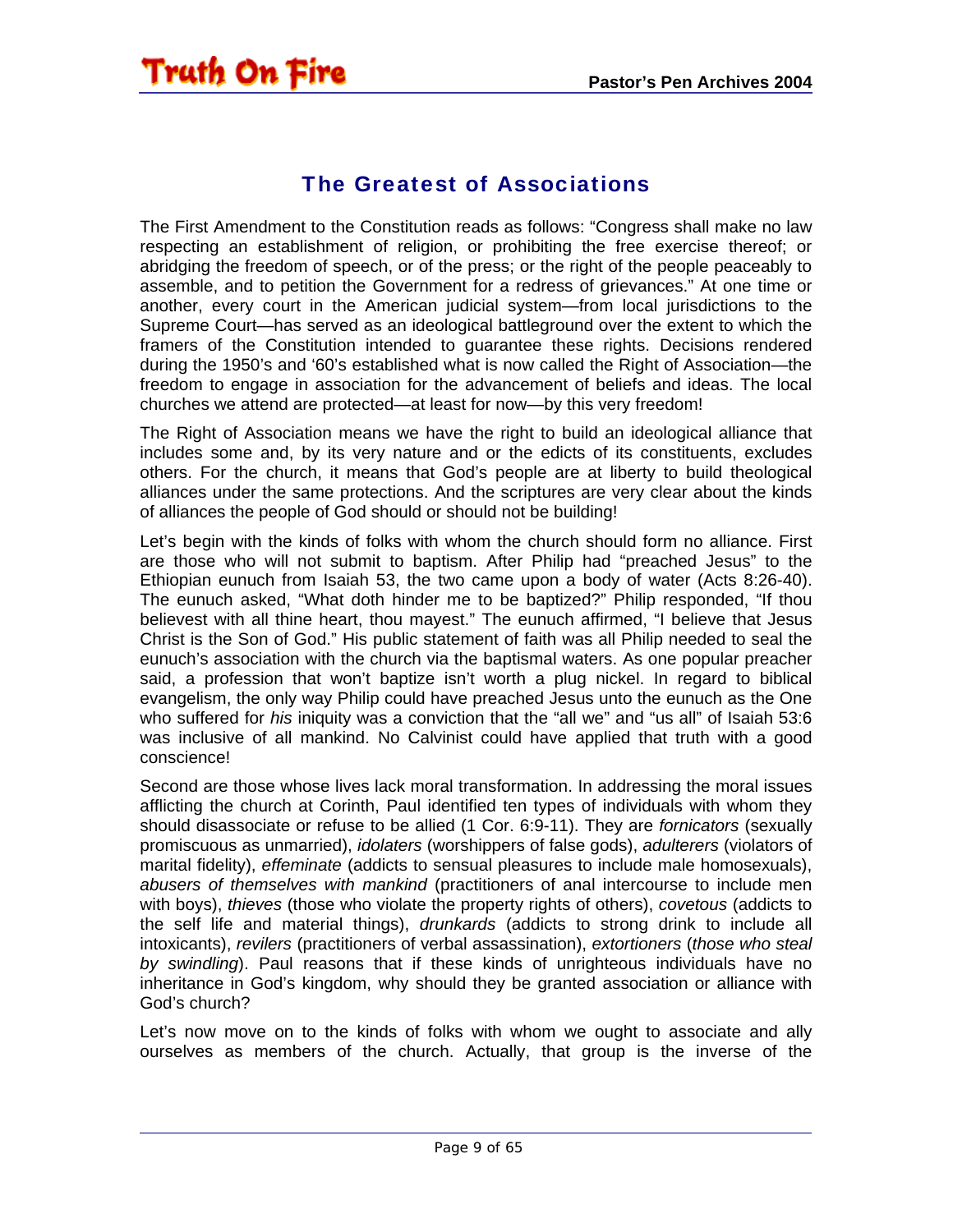disassociation list. That is, those that profess faith in the Lord Jesus with evidence that their lives are undergoing a moral transformation in righteousness ought to be the recipients of our embrace as the people of God. No, they do not have to be perfect. But they should be "in process" as should all of us be! In fact, we can reduce our basis for association down to just one word—faith! In this matter, God's people should have no respect of persons! If our spiritual association is based on an allegiance to Christ, why should any of us stand in judgment of others over external appearances?

Men and women alike have always tended to associate themselves with those who occupy the same rung on the economic and social ladder. It is an expected behavior in the world, but unacceptable in the church. The believer who disassociates him- or herself from another brother or sister for reasons of status or appearance is a respecter of persons, and contradicts the very gospel that forms the basis of our association in Christ!

In his epistle, James exposed the practice of partiality by those who despised the poor. He wrote: "*Hearken, my beloved brethren, Hath not God chosen the poor of this world rich in faith, and heirs of the kingdom he hath promised to them that love him?*" (Jas. 2:6). James argues that if faith is the basis of God's election of men, why is it not good enough for you as a basis of impartial association? Moreover, if faith in Jesus is good enough for God to consider them rich, on what basis do you consider them poor?

Faith, love, and a kingdom inheritance are riches held in common by all of God's elect. The doctrine of election, if properly understood, is a spiritual adhesive to bind God's people together. Biblical election has nothing to do with an eternal decree to save some and damn others. It has everything to do with the family of believers—those whom God has chosen in Christ Jesus to comprise the greatest of associations!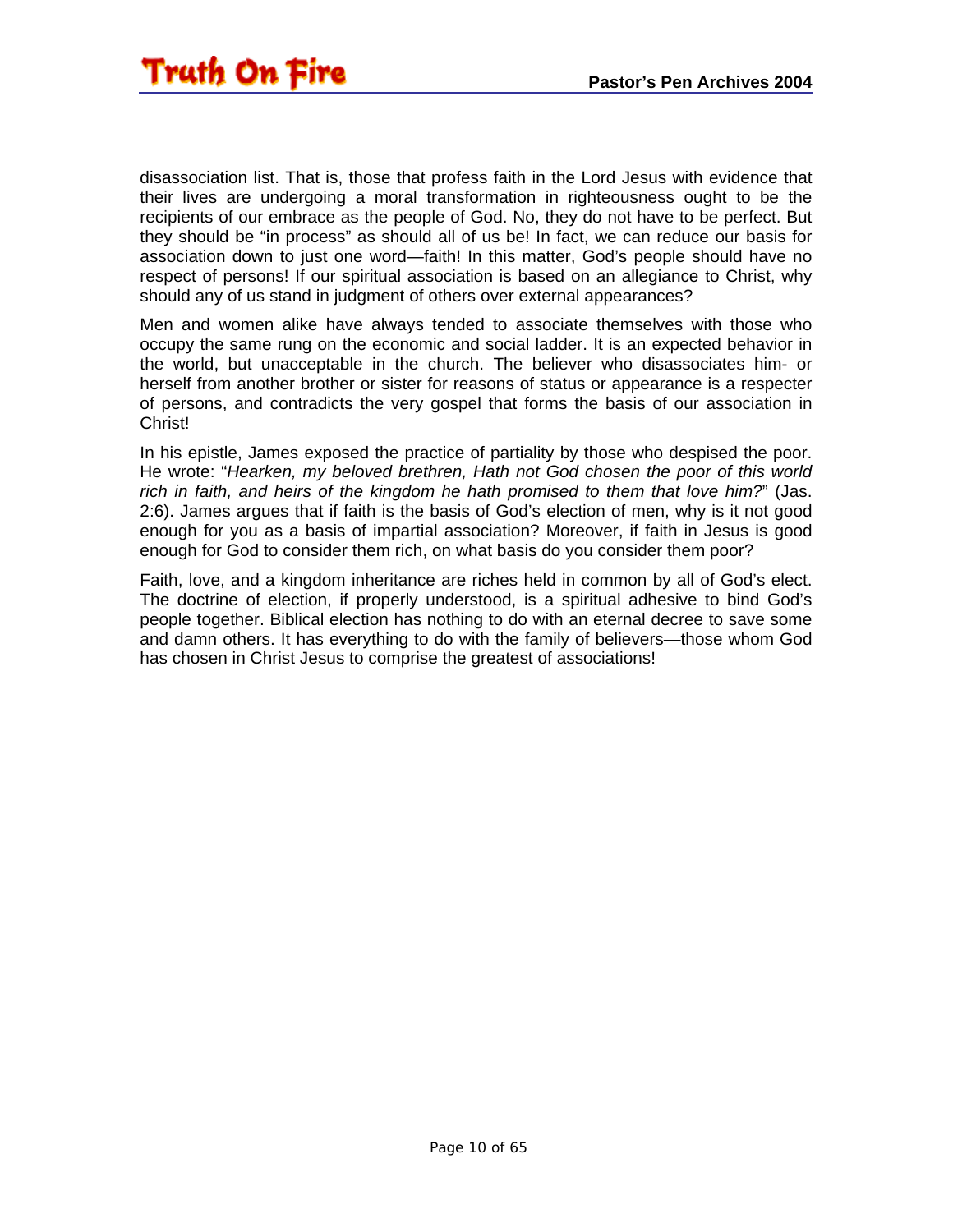#### The Anonymous Man

<span id="page-10-0"></span>How would you answer the following true or false question? Jesus and his apostles were the only ones who preformed miracles while he was on this earth. If we were to insert that question on a standard Bible quiz, I dare say that a high percentage of participants would give "True" as their answer. But they would be wrong! In the Gospel that bears his name, Mark records an incident involving an anonymous man who was casting out devils in Jesus' name. Its significance is both instructive and encouraging.

The apostle John brought up the incident during a private house meeting, saying, "*Master, we saw one casting out devils in thy name, and he followed not us: and we forbad him, because he followeth not us*" (Mark 9:38). The verb tenses paint a colorful picture of the encounter. The verb "casting out" is a present participle, signifying that John and his cohorts likely witnessed not one but several exorcisms. The verb "forbad" means "to hinder or restrain" with a view to curtailing or stopping the activity. The tense is the imperfect—continuous action in past time. In other words, the anonymous man continued to cast out demons from his beleaguered countrymen while the apostles kept on insisting that he curtail his ministry and join their ranks. The anonymous man apparently considered the emancipation of sinners of greater import than a token association with John and the boys, and therefore went about his business to their chagrin.

Now we know two things to be true of any man or woman who is casting out devils in Jesus' name. First, that individual is operating in faith. Secondly, he or she is operating in the power of the Spirit! Or to say it another way, they live as did Stephen, a man "full of faith, and of the Holy Ghost" who "did great wonders and miracles among the people" (Acts 6:5, 8). Or as Barnabas, who was a "good man, and full of the Holy Ghost and of faith" (11:23-24). Barnabas was a preacher par excellence. He "exhorted" the disciples at Antioch to "cleave unto the Lord with purpose of heart" with the result that "much people was added unto the Lord." (11:23). That, my friend, is effective ministry—an effectiveness that is absence from the great majority of churches across America!

Could it be that the faith and Holy Ghost power that accentuated the ministries of Stephen, Barnabas, and the anonymous man are absent from ours? The reason sinners are not being added to the Lord is probably because saints are not cleaving to the Lord! The point is this unnamed man, while an annoyance to the apostles and anonymous to us, shared a kindred spirit with Stephen and Barnabas!

Two questions come to mind. First, what made the apostles think that this man would be better off in their company? This is the same crowd that Jesus had referred to as "faithless" and admonished for their lack of spiritual discipline in the areas of "prayer and fasting" (9:19, 29). Moreover, they had been engaged in a petty, self-serving squabble about "who should be the greatest" (9:34). Our anonymous man was operating on a higher spiritual plane than the apostles, and did well to reject their offer. He had already learned what the apostles had yet to learn at Pentecost—that experiencing and enjoying God's presence and power was not restricted to the physical presence of Christ!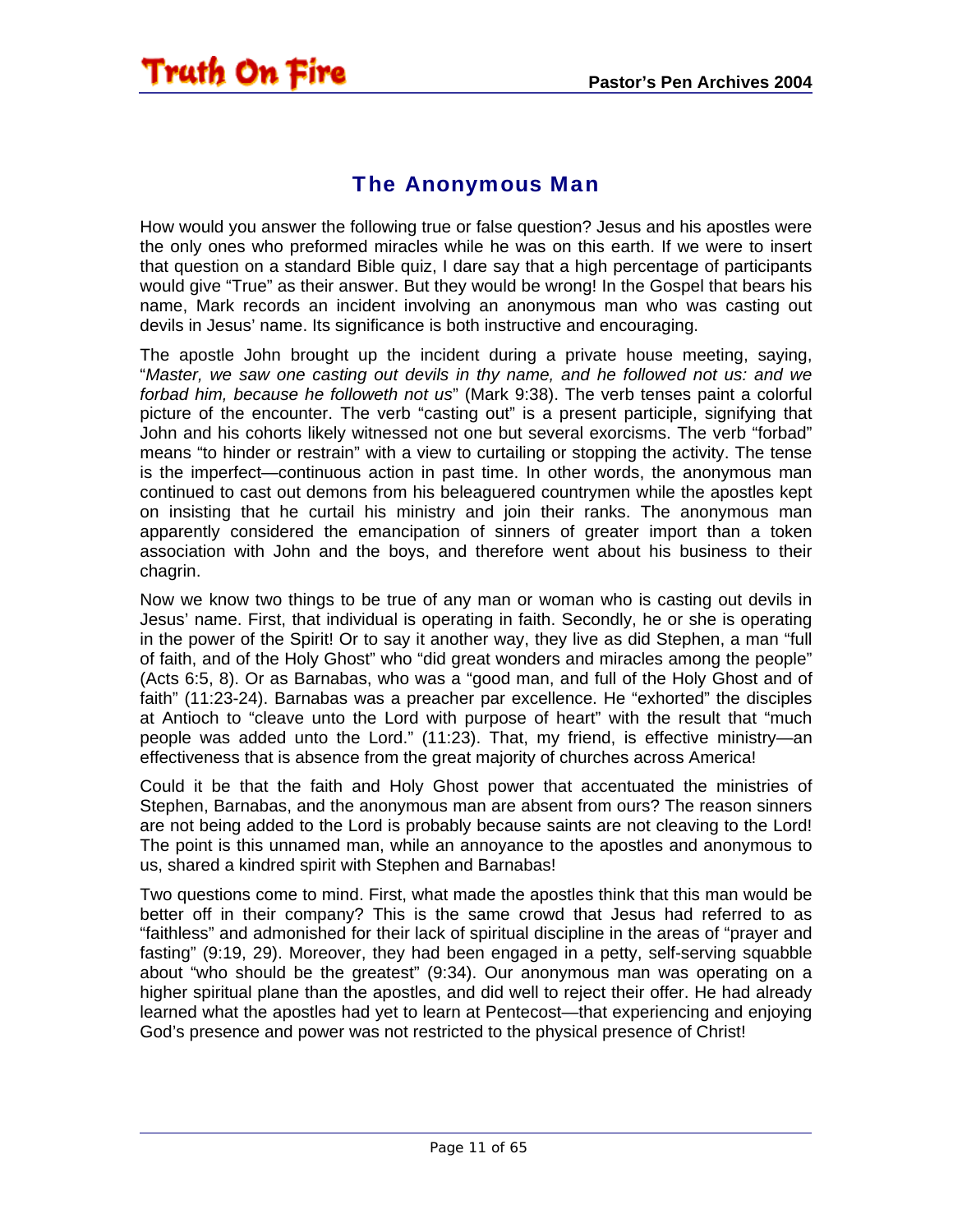Secondly, when did the anonymous man establish his faith connection with the Lord Jesus? While there is no definitive answer, Mark appears to have provided a hint in the same chapter. Remember the earlier dialogue that Jesus had with the father of the demon-possessed son from whom the disciples were unable to cast out the dumb spirit? The father asked, "*If thou canst do anything, have compassion on us, and help us*" (9:22). Jesus rejoined: "*If thou canst believe, all things are possible to him that believeth*" (9:23). Jesus was telling the father in no uncertain terms that faith in him and the power of his name was the trump card for apostolic impotence! In other words, your faith could have gotten the job done without my personal presence or any help from my personal assistants. I believe our man was in the crowd that day, heard our Lord's words about the primacy of faith, and ventured out with an unfettered vision founded upon the word of Christ!

Do you and I have a problem being anonymous? Are we willing to be anonymous with men while being approved of God? Living by faith and being filled with Holy Ghost power is not an apostolic privilege. It is as readily available to those of us who labor in obscurity as it is to those who appear to be pillars in the church. That unnamed man was an outsider from an apostolic perspective, but an insider from the only perspective that really counts—God's!

It is said that prayer is the key to heaven, and faith unlocks the door. May the Lord Jesus grant us grace to embrace faith afresh, and to open as many kingdom doors for God's glory as did Stephen, Barnabas, and the anonymous man!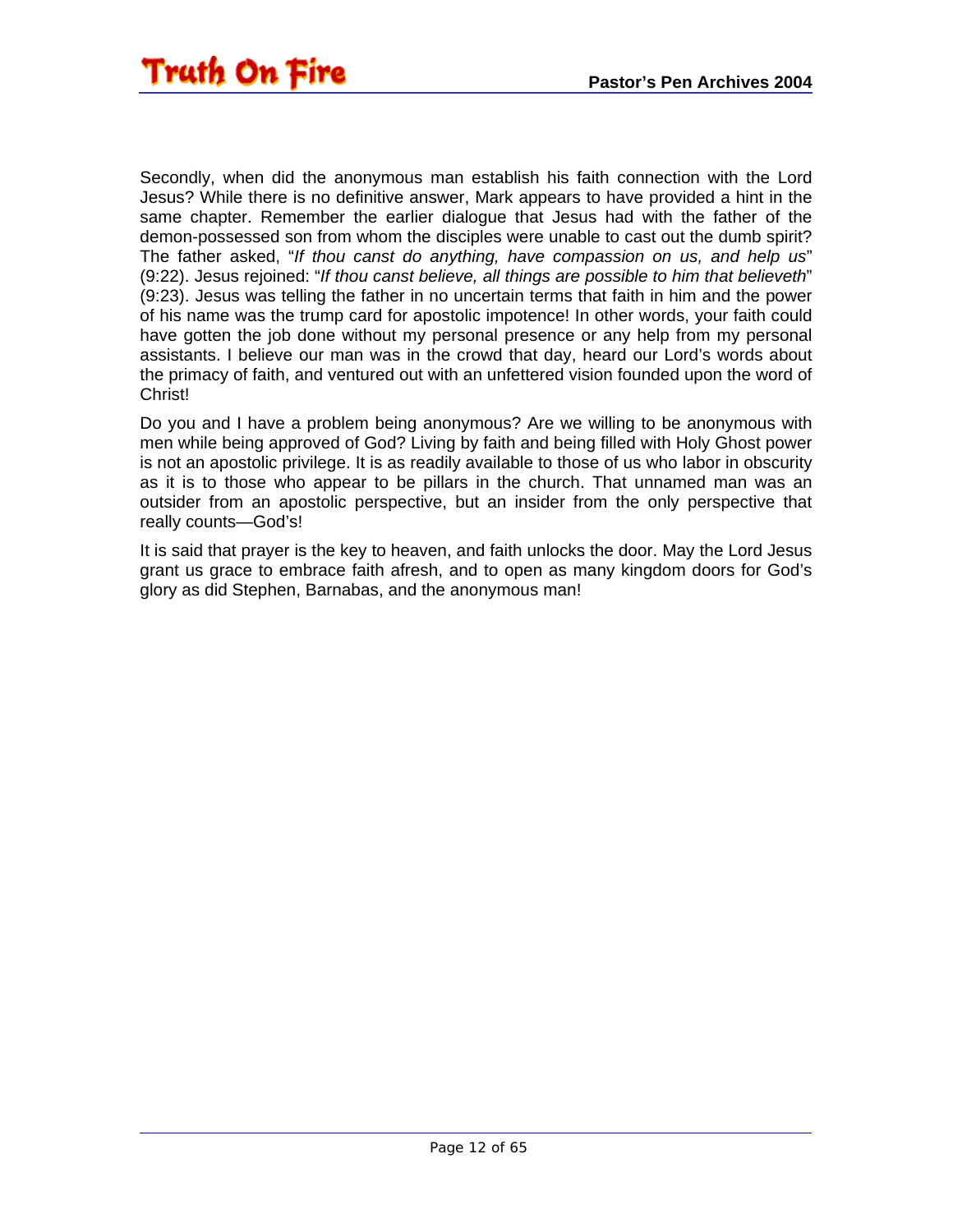#### Public Indecency

<span id="page-12-0"></span>Hollywood and MTV have once again conspired to bring their own version of Shock and Awe into the family rooms of America. The violation of public decency that took place during the 2004 Super Bowl half-time show is another example of the corruption (and the corrupting influence) of the modern-day pop culture. The fact that segments of our population are either defending or minimizing the salacious behavior of Justin Timberlake and Janet Jackson is further evidence that our nation is drifting steadily toward decadence!

Both Jackson and Timberlake have taken an apologetic tone of sorts. Jackson said: "I'm really sorry if I offended anyone. That was truly not my intention." In an opinion piece titled, "Sorry, but will anything change?" syndicated columnist Mona Charen stated: "I think she is so sunk in the putrid culture we call pop that she cannot adequately judge how her behavior will be perceived by those in the ordinary world." And to her point, Timberlake was bewildered when his own family admitted to being offended by his conduct.

The Bible has a word to describe the morally offensive acts that the likes of Jackson and Timberlake foist upon their public audiences—lasciviousness. The Greek word is **aselgeia** (*a* = without, and *selgeia* = moral restraint or decency). It signifies indecent or shameless conduct that includes a wide range of ideas—sexual license, excess, debauchery, perversion, open brutality, insatiable desires, and absence of moral restraint.

The OT contains numerous examples of lascivious conduct and its subsequent toll on society. Does anyone doubt that a lack of moral restraint was largely responsible for God's destruction of the world by the Flood? The Bible says: "*the sons of God saw the daughters of men that they were fair; and they took them wives of all which they chose*" (Gen. 6:2). That is, the godly line of Seth (or believers) began to be driven by physical more than spiritual desires. The result was a marital intermingling of Sethites with Cainites (or unbelievers).

The dilution of the godly seed led to the pollution of society. The pollution resulted in a world where "*the wickedness of man was great*" (6:5), and set that pre-Flood world on an unavoidable collision course with the judgment of God. If the Church in our day represents the godly seed, and she dilutes herself with this world, what then will avail to assuage the rising tide of public pollution and defer God's judgment?

Perhaps the most flagrant OT example of lascivious behavior was that of Hophni and Phinehas. These sons of Eli "abhorred the offering of the Lord" by using strong-arm tactics to defraud worshippers and secure for themselves the best cuts of meat, and further compounded their sin by fornicating with "*the women who assembled at the door of the tabernacle of the congregation*" (1 Sam. 2:17, 22). How much worse can things get for a nation? These two "preacher's kids" turned out to be perverts in the priestly office and shameless abusers of their authority. The Lord put an end to their foolishness with a couple of Philistine swords.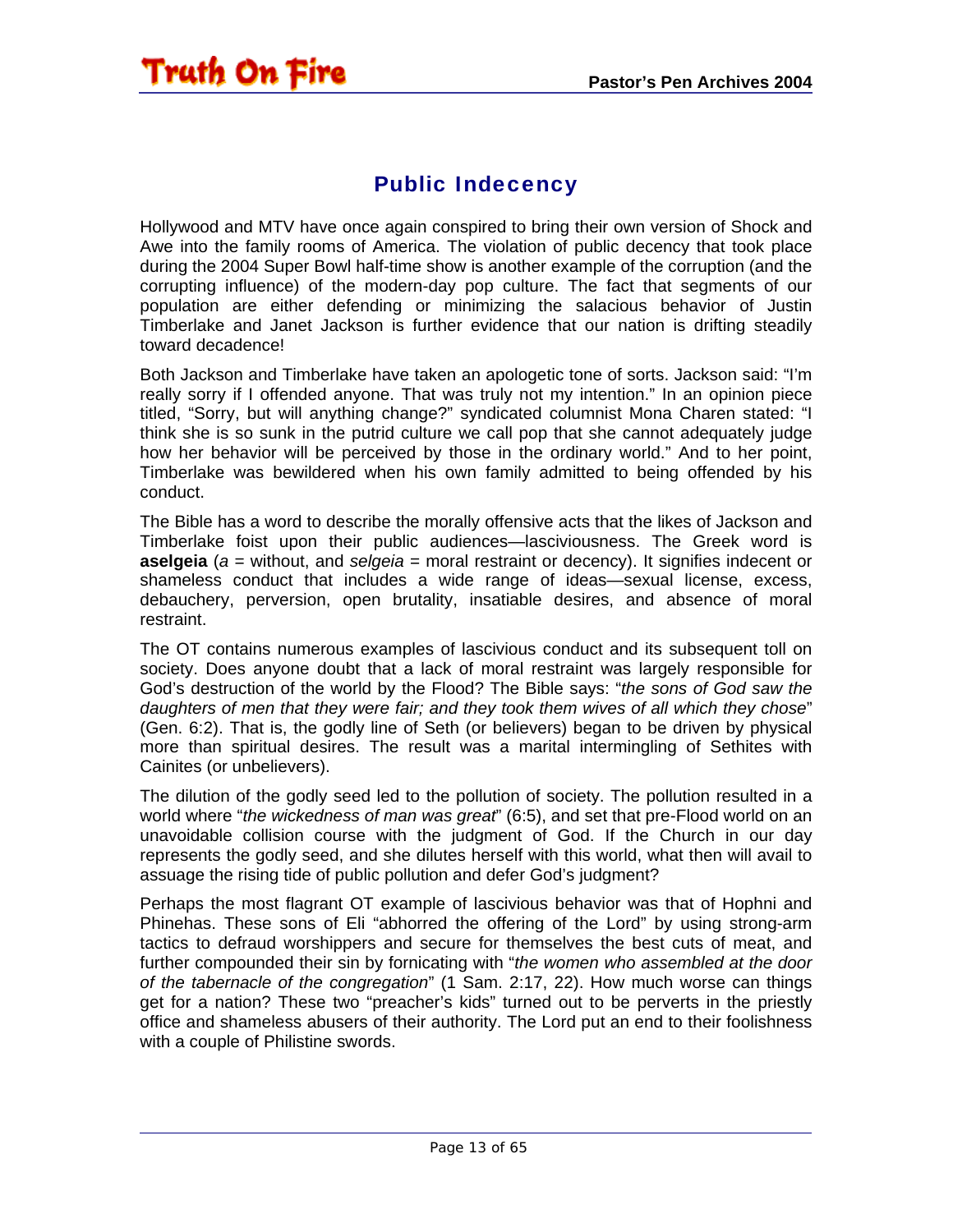The NT has quite a bit to say about lasciviousness. In Mark 7:20-23, the Lord Jesus identified lasciviousness as one of many "evil things" that can proceed from within a man's heart and defile him. Paul expressed to the church at Corinth a fear that he would find lasciviousness among the sins that plagued them, and for which they had not yet repented (2 Cor. 12:20-21). In Paul's epistle to the Galatians, lasciviousness was mentioned as the fourth of seventeen "works of the flesh" that are contrary to the Spirit of God (Gal. 5:19). In Ephesians 4:19, Paul said that men commit lascivious acts because they are "past feeling" in terms of conscience. What that tells me is that men are shameless in their habits because they are remorseless in their hearts!

In the case of Jackson and Timberlake, do not mistake public apology for restoration of conscience. The only remedy for a numbed conscience is the gospel of Jesus Christ applied to the sinner's heart by the power of the Spirit of God! God's grace alone can produce conviction of sin and resurrect a conscience from the dead. Public embarrassment or rebuke has its merits, but restoration of conscience is not among them. Charen has it right in suggesting that nothing is likely to change with these culprits. Like an afternoon thundershower, the outrage will run its course, and leave them free from any pangs of conscience that might deter them from future shameless acts.

The Super Bowl half-time incident of 2004 was not the first to offend our moral sensitivities, and we can be certain it will not be the last. But when these shameless events and their perpetrators appear on the national radar screen, believers would do well to judge (in the proper sense of that word) those behaviors in the light of scripture, and put a biblical name to them. In so doing, we facilitate that mind transformation of which Paul wrote that inculcates within us the good, acceptable, and perfect will of God, and inoculates us against conformity to this world—including public indecency.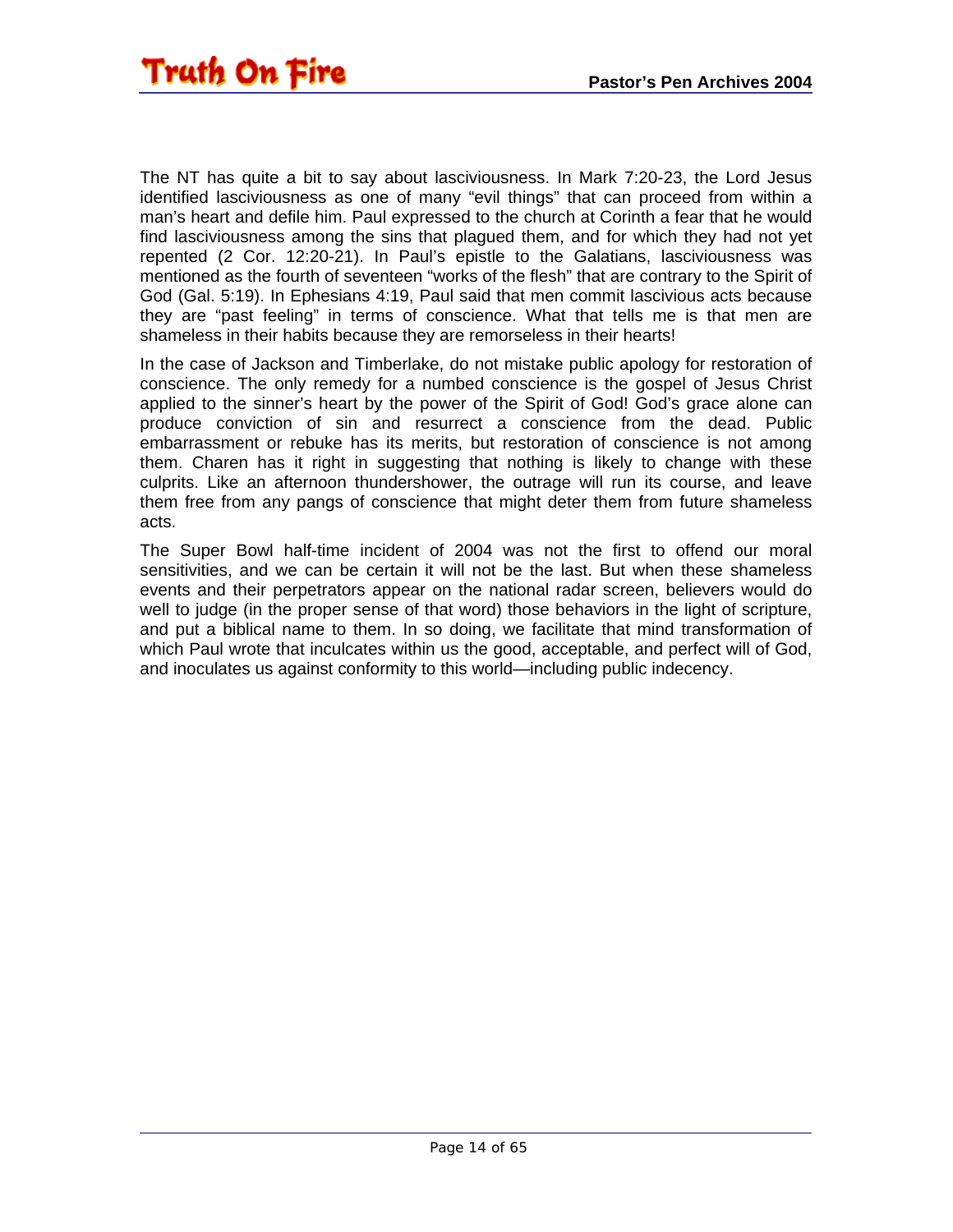### The Killing of Christ

<span id="page-14-0"></span>Mel Gibson's film "The Passion of the Christ" is scheduled for a February 25, 2004 release in movie theatres across America. Many evangelicals are embracing it as the work of God. The Baptist Press and Maranatha Christian Journal report that a Texas couple—members of the Prestonwood Baptist Church in Dallas—has purchased 6,000 tickets (at a cost of \$42,000) for distribution to fellow church members, seminary students, preachers, and friends (http://www.mcjonline.com). Secularists are excoriating the movie, claiming it places too much blame on the Jews, and therefore fans the flame of anti-Semitism.

On its February 9, 2004 cover, *Newsweek* magazine revived one of the most controversial questions that has ever been asked: "Who Really Killed Jesus?" The backdrop depicts an emaciated Jesus hanging from a cross upon which the Roman soldiers had nailed him. Managing editor Jon Meacham, in writing the feature article, said: "Billy Graham was so moved by a screening that he wept." He attributed the response of the evangelist to the fact that "much of [Gibson's] movie is a literal-minded rendering of the most dramatic passages scattered through the four Gospels."

But Meacham went on to offer his own liberal-minded bias: "The Bible can be a problematic source. Though countless believers take it as the immutable word of God, Scripture is not always a faithful record of historical events; the Bible is the product of human authors who were writing in particular times and places with particular points to make and visions to advance. And the roots of Christian anti-Semitism lie in overly literal readings—which are, in fact, misreadings—of many New Testament texts."

Meacham is totally mistaken on two points. First, the phrase "Christian anti-Semitism" is an oxymoron of the first order! How it is possible for a genuine Christian—one who is enamored with a Middle-Eastern Jew who walked this earth 2,000 years ago—to harbor disdain for a Jewish population he came to save? Secondly, the New Testament canon is more than the mere "product of human authors" as Meacham avers. It is the product of *Jewish* authors who were inspired by the Holy Ghost to pen accurate and authoritative accounts of gospel events and their doctrinal offspring. So when we read the words, "Away with this man, and release unto us Barabbas," as well as "Crucify him, crucify him," we can be sure they represent the unfiltered sentiments of the hostile Jewish crowd that sanctioned the death of the Lord Jesus Christ (Lk 23:18, 21).

Now back to the question. Who did kill Christ? Ask any Orthodox Jew, and he or she will probably tell you that Jesus alone bears the blame for his death. They loathe to think of him as Christ. In their mind, Jesus was rightfully executed for his blasphemous claims, and got what he deserved. That is, the death of Jesus was a matter of justice, not murder. Ask the historians, and they will likely tell you that both the Jewish and Roman authorities were equally culpable in the deed. And from a purely historical perspective, they are correct.

Ask any literal-minded theologian, and the answer will be that Christ's death was a matter of both justice and murder—justice as executed by God, and murder as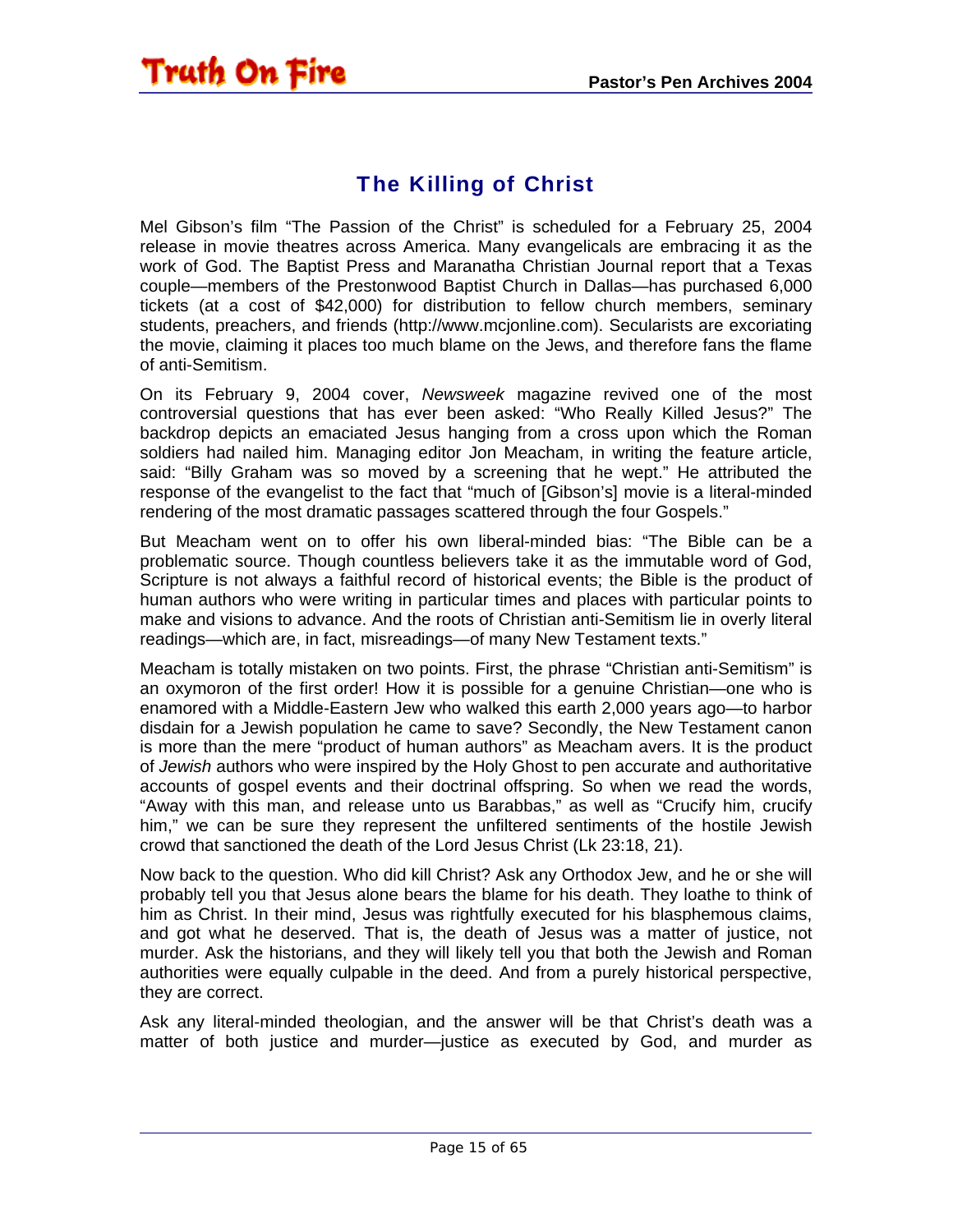perpetrated by man. The cross of Christ was an overt display of God's need to extract a penalty for sin as well as provide atonement for sinners. It was perfect justice—a full satisfaction for our transgressions against God's law. God the Father was the executioner in this act of divine justice. According to Isaiah, the Father found pleasure in bruising his Son, putting him to grief, and making his soul an offering for sin because of the seed (ransomed sinners) his death would produce (Isa. 53:10). As for the murder aspect, you and I may not have been physically present on that day, but our sins were there, because the Father laid upon Christ the iniquity of us all (53:6). That makes us all culpable!

If we accept that the Jews and Romans bear the historical blame for killing Christ, it is entirely proper to ask: Will God will hold these killers of Christ accountable for that act? The answer is "No!" It was for these same killers that Jesus prayed, "Father, forgive them; for they know not what they do" (Lk. 23:34). There can be no doubt that the Father granted that petition, which means that neither Jews, nor Romans, nor any of us by extrapolation, will be held liable before God for that specific act. God in his mercy blotted that particular sin from the record of every sinner without regard for his or her eternal destiny. What a gracious God!

The story of Christ's agonizing death on behalf of sinners and his resurrection from the dead is one that will continue through the ages to both fascinate and infuriate its audiences. How can there possibly be a middle ground of reaction? The message of the cross—that Jesus suffered and atoned for the sins of all mankind—is either the most glorious news ever to breach the ears of a lost sinner or the most subversive lie ever told. I'll take my place among the fascinated, and echo the sentiments of songwriter Charles Gabriel: "I stand amazed in the presence of Jesus the Nazarene, and wonder how he could love me, a sinner condemned, unclean!"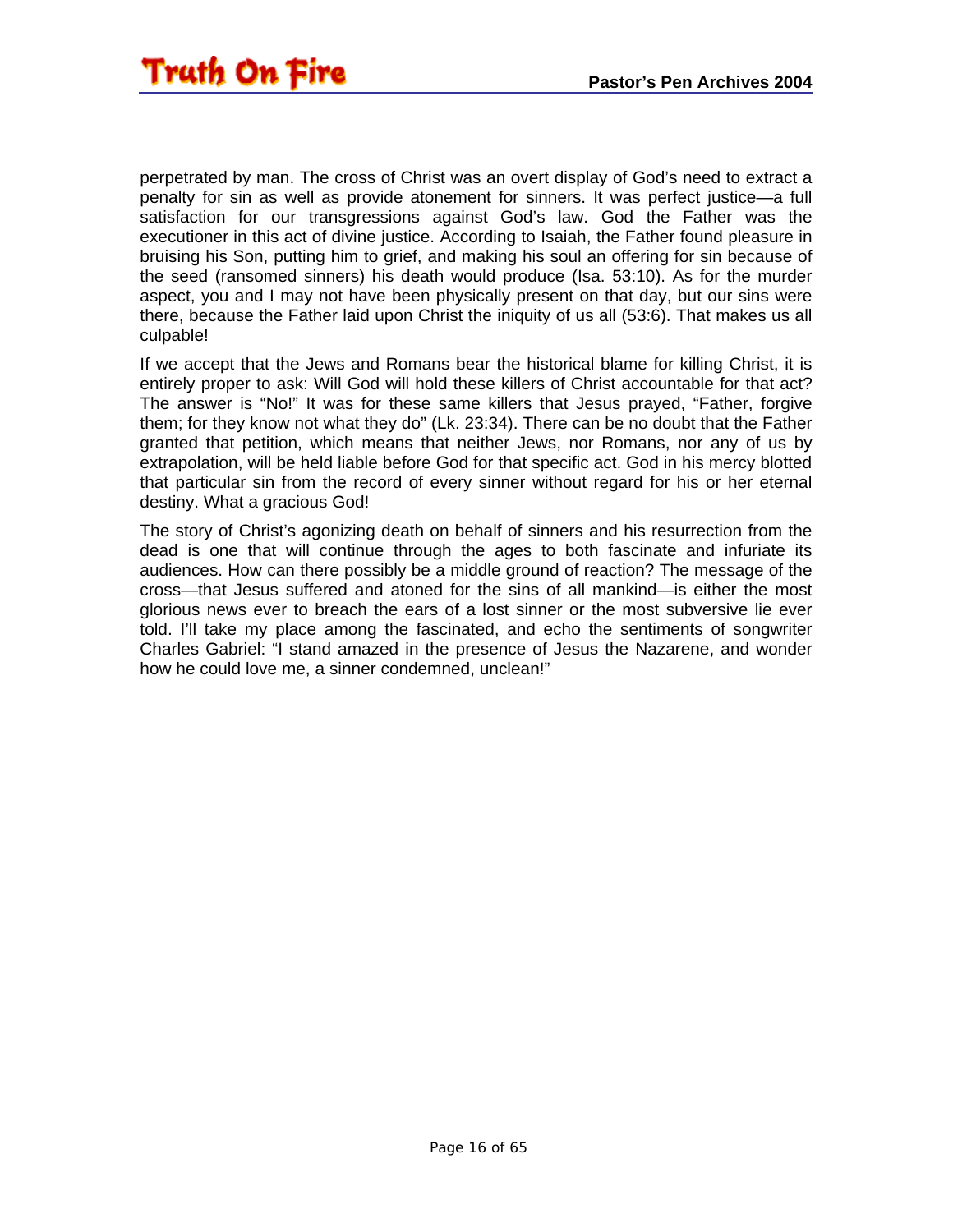#### The Christ of Passion and Power

<span id="page-16-0"></span>We are now just a few days away from the much-anticipated premier of "The Passion of the Christ." Mel Gibson invested \$25 million of his own money to produce the film in order to ensure total control of its content and message. Initial reviews are virtually unanimous in lauding it as one of the most powerful films ever produced. If it becomes the box office blockbuster that publicity portends, perhaps Gibson will finish the gospel story by investing another \$25 million to produce its sequel—"The Power of the Christ."

The focus of the *Passion* is the last 12 hours in the pre-cross life of the Lord Jesus. The *Power* would focus upon his post-cross resurrection life before ascending to the right hand of the Father. The final scene might depict the risen Christ—in a spectacular display of special effects—ascending and disappearing into a cloud, followed by two men in white apparel declaring: "*Ye men of Galilee, why sand ye gazing up into heaven? This same Jesus, which is taken up from you into heaven, shall so come in like manner as ye have seen him go into heaven*" (Acts 1:11). The ascension of the resurrected Christ, as he was received into his former glory, is without question the crowning validation of his person, his words, and his work!

How do you think the movie-going public would react to that? The *Passion* is certain to leave every patron stirred with emotion, and perhaps awestruck, by the horrific rigors of our Lord's suffering and death as they are portrayed on the screen. The *Power*, however, would have a slightly different effect. While the believer would tend to leave the theatre with a sense of hope and rejoicing, the unbeliever might very well exit with a sense of fear and trembling. The *Passion* has raised the issue of accountability for the killing of Christ 2,000 years ago—exclusive of all but Jews and Romans. But the *Power* would raise the issue of accountability to the Lord Jesus Christ at the Judgment and beyond—inclusive of all humanity!

In his oratorical masterpiece on Mars' Hill, Paul proclaimed: "*God…now commandeth all men every where to repent: Because he hath appointed a day, in the which he will judge the world in righteousness by that man whom he hath ordained; whereof he hath given assurance unto all men, in that he hath raised him from the dead*" (Acts 17:30-31). Paul affirmed that the resurrection of Christ brings assurance of righteous judgment to come for all men every where. The reaction was three-fold. Some mocked the message, others took a rain check for another hearing of the matter, and some believed (17:32- 34). The full-orbed gospel is a message of passion plus power! If Paul had preached passion alone to the superstitious Athenians, my sense is the reaction would have been quite different. He may have found a more receptive crowd.

The problem with disconnecting passion from power is that many non-Christian sects revere Jesus for his purity of life and magnanimity in death while rejecting his deity. They adhere to a moral influence gospel. That is, the hope of salvation for sinners lies in replicating his life of love and forgiveness—especially as it was displayed in his last hours—and earning the reward of resurrection. This is the gospel of every Mormon and Jehovah's Witness who knocks on your door, where the resurrection is not about the God-Man raising himself from the dead in power, but about God raising a good man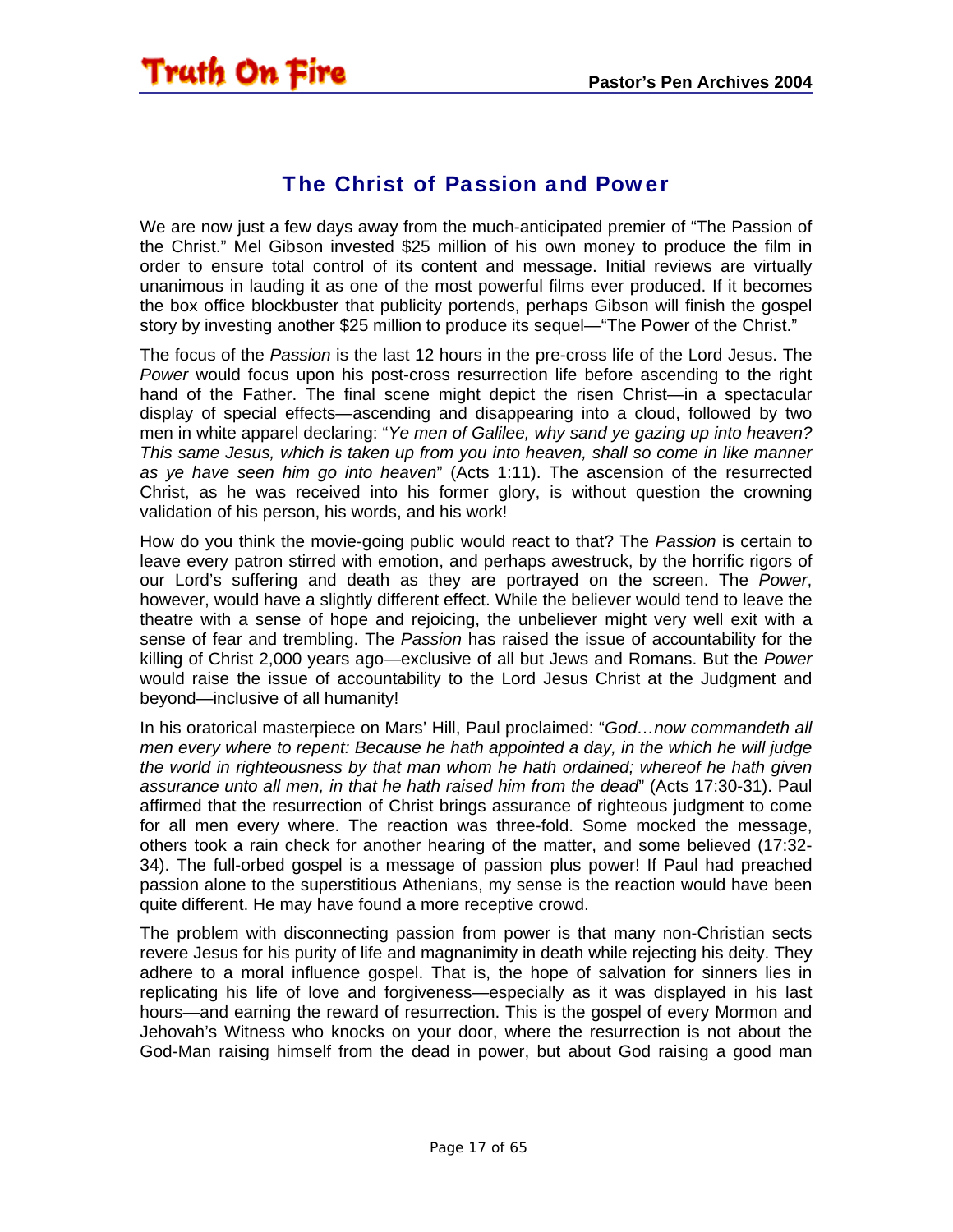from the dead to exemplify what every man who follows his example may expect to obtain (earn) from God. This is the religion of Cain.

As Paul began his epistle to the Romans, he proclaimed himself to be a servant of Jesus Christ and separated unto the gospel of God—a gospel that concerned his Son Jesus Christ, who was "*declared to be the Son of God with power…by the resurrection from the dead*" (Rom. 1:1-4). Thus the resurrection was a declaration of Christ's deity, and his omnipotence as commensurate with his person! This post-resurrection truth is consistent with the pre-cross words of Christ spoken to an audience of Pharisees: "*Therefore doth the Father love me, because I lay down my life, that I might take it again. No man taketh it from me, but I lay it down of myself. I have power to lay it down, and I have power to take it again*" (Jn. 10:17-18). And he would later reiterate this truth to Pilate: "*Thou couldest have no power at all against me, except it were given thee from above*" (19:11). The Christ of the gospel is the Christ of both passion and power! It is that Christ that we must proclaim to a lost and dying world!

As the people of God, let's pray together that God will use *The Passion* to stir the hearts of sinners and saints alike for his glory! Perhaps we can pray as well for that allimportant sequel that will declare Christ to be the Son of God with power! In that film, Christ Jesus will ascend to the Father's right hand, and descend in the same glorious manner as he ascended—an exhilarating experience for believers, but an excruciating one for all who reject the Christ of passion and power!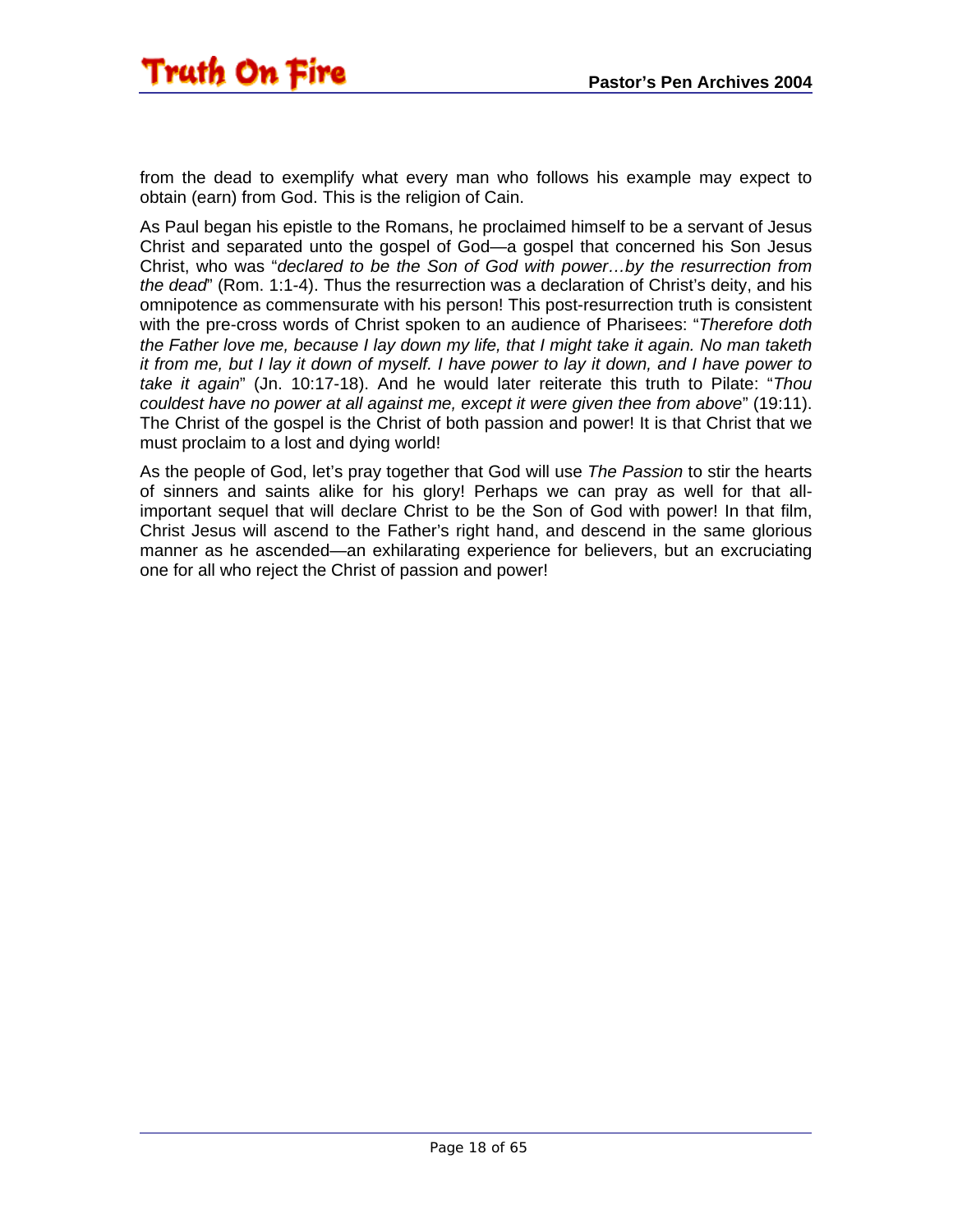#### The Passion of the Christ—A Review

<span id="page-18-0"></span>The *Passion of the Christ* begins with a prophetic utterance from Isaiah emboldened across the screen: "*But he was wounded for our transgressions, he was bruised for our iniquities: the chastisement of our peace was upon him; and with his strips we are healed*" (Isa. 53:5). As the film unfolds, it becomes evident to viewers that Mel Gibson intended those words to be more than a mere theme, or a statement of the biblical context. These words of scripture clearly constituted a mission statement! If and when you see this film, I believe you will agree that Gibson accomplished his mission!

The Christ of *The Passion* was wounded, bruised, and chastised in the extreme! The viewer is left to wonder how any man could endure such a bloodletting at the hands of his tormentors without succumbing to death before reaching the hill called Calvary. Isaiah wrote these words as well: "*His visage was so marred more than any man, and his form more than the sons of men*" (52:14). In reading that passage of scripture, I had often asked myself, "What would a man look like if his visage was so marred?" Now I know! Through the wizardly of film, Gibson has served up visual images of physical disfigurement that are…well…stunning!

But there is one aspect of Christ's suffering that no film artisan could ever capture—the spiritual trauma he endured while bearing the iniquities of all mankind! The severing of eternal communion between Father and Son is a disaster beyond the purview of the sinners whose iniquities brought it to pass. It was a three-hour period of incomprehensible grief that none of the gospel writers try to explain. They simply document what transpired, and leave it at that. Mark states: "*And when the sixth hour was come, there was darkness over the whole land until the ninth hour*" (Mk. 15:33). Luke tells us this darkness was "over all the earth" and that "*the sun was darkened*" (Lk. 23:44). Indeed, how could the sun shine while the Sun of Righteousness was laden with the blackness of our sin? The best Gibson can produce is some insufficient cloud cover—hardly reflective of the biblical narrative or the spiritual reality behind the Godimposed darkness!

While many evangelicals are praising Mel Gibson for producing such a soul-stirring and poignant film about Christ apart from Hollywood money or sanction, we must remember that he is by admission an old school Catholic who holds to an unbiblical theology of salvation. Gibson is on record as stating that his wife—an "Episcopalian who believes in Jesus and is a better Christian than I am"—will "probably spend eternity in Hell" because she is not a member of the Catholic Church. Gibson weaves this ancient heresy into the film by ensuring that every member of the apostolic inner circle addresses Mary as "Mother."

As I watched the film, two truths that Jesus uttered came to mind that enabled me to maintain an emotional perspective in the face of all the bloody gore. The first had to do with the way that Christ went. Jesus told the Pharisees: "*I go my way*" (Jn. 8:21). To his disciples, he said: "*But now I go my way to him that sent me*" (16:5). "My way," said the Christ. It was his alone—a way that could belong to none other than the God-Man!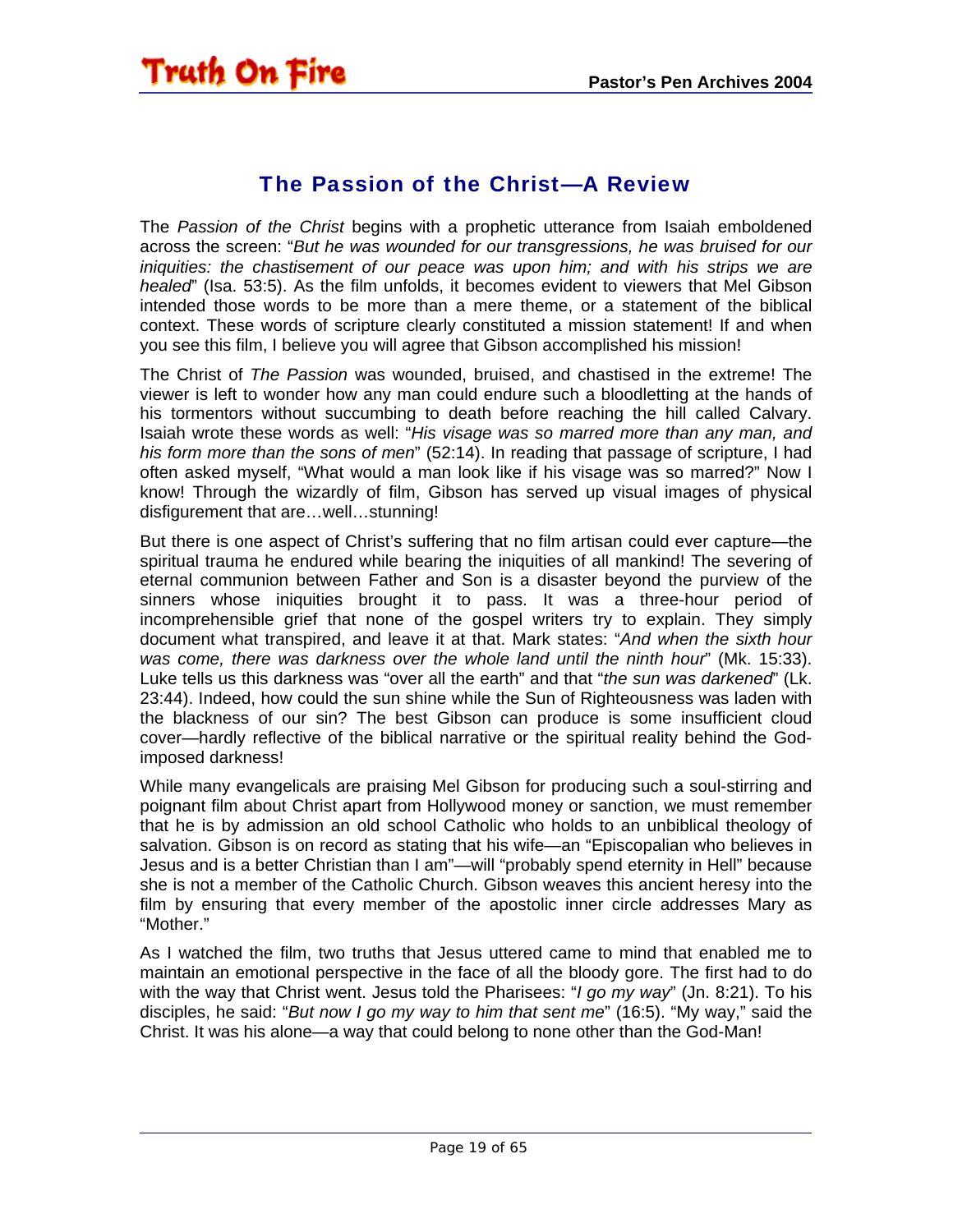Yes, you and I deserved all of that hellacious suffering, but for what purpose? Do any of us have the ability to atone for anything? An eternity of suffering by unbelievers in the flames of Hell will fail to provide God with the first iota of satisfaction for sin! Christ Jesus procured that for sinners by going his way! And when Jesus said, "*I go to prepare a place for you*" (14:2), I believe he was referring to the way of suffering that would culminate in the cross. The crucifixion and death of Christ was the consummate act of preparation for entry into the Father's house by every man and woman that would believe the gospel!

The second had to do with Christ's prediction of joy to come after the suffering was completed. Jesus told his disciples: "*Verily, verily, I say unto you, That ye shall weep and lament, but the world shall rejoice: and ye shall be sorrowful, but your sorrow shall be turned into joy*" (16:20). Jesus illustrated that transformation of sorrow to joy by citing a woman in childbirth: "*As soon as she is delivered of the child, she remembers no more the anguish, for joy that a man is born into the world*" (16:21). So, as the re-enactment unfolded before me, I had a mindset that refused to allow my joy to be turned back into sorrow. If *The Passion* moves you and me to tears, they should be tears of joy for the sacrifice no sinner could hope to make for him- or herself, and for the resurrection that validated the efficaciousness of that suffering both Godward and manward!

The *Passion of the Christ* is a theatrical production consisting of many biblical facts and its share of artistic embellishments that cannot be supported by the scriptures. It may have some yet-to-be-determined impact upon our society, but can never replace Godanointed gospel preaching or Spirit-filled believers who live their lives in holiness and joy before a lost and dying world. See *The Passion* if you must, but do so with a biblical perspective in mind.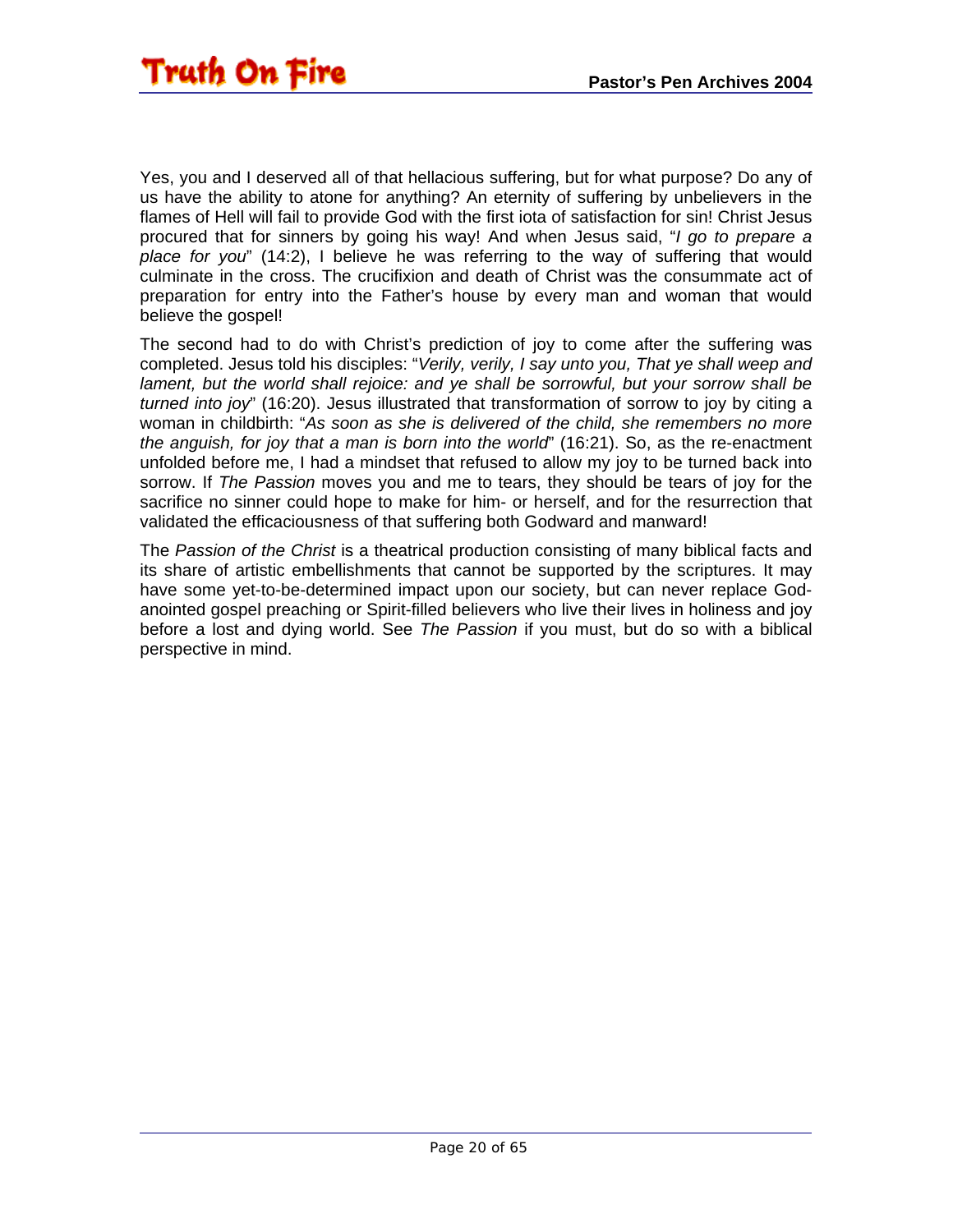#### In Dire Need of Liberation

<span id="page-20-0"></span>Now that Super Tuesday has set in stone the two major contenders for the White House, the nation is bracing itself for eight grueling months of political and polemical combat. I expect that "liberation" will be high on the list of topics debated by President Bush and his Democratic challenger throughout the campaign. By the time Election Day rolls around, Americans will have been reminded ad nauseam of the 26 million Iraqis that our brave military forces set free from the shackles of Saddam Hussein. Perhaps the greatest challenge facing the Iraqis and their liberators is what to do with, and how to react to, the gift of freedom.

Freedom is a possession we Americans take for granted like the oxygen we breathe. The degree to which the average citizen appears to be willing to sacrifice his or her personal freedom in exchange for the protections offered by government is alarming. If political liberalism had its way, America would be living under the auspices of a centralized government built upon the political tenets of architect Karl Marx. And what would be the price tag for all of the womb-to-the-tomb protections? Our personal freedoms!

The topics of political and personal freedom are subjects worthy of passionate public debate. But they pale in comparison to matters involving spiritual freedom—a topic that will almost certainly fail to make headlines in the presidential debates and the national dialogue. In the current politically correct climate, it is a rarified pulpit that confronts parishioners with the perils of sin and the need for liberation from its clutches. From a biblical perspective, it can be argued that the spiritual setting free of just one sinner from the bondage of sin is greater in magnitude and scope than the political setting free of 26 million Iraqis.

The Lord Jesus lived in a time when hunger for political freedom from Roman tyranny was foremost on the minds of his Jewish audiences. But the Messianic Messenger—to the chagrin of Jewish leaders—stayed on message with the primal need for spiritual liberation. The thinking was this: If a man or woman lives as the servant of sin, what does it matter if he or she becomes the master of everything else, including Rome?

Jesus accentuated this point one day as he taught in the temple treasury. The drama began as the scribes and Pharisees "*brought unto him a woman taken in adultery*" (Jn. 8:3). The plan was to find a basis "to accuse him" (8:6). My sense is they schemed to condemn him for leniency if he granted mercy or for insensitivity if he withheld mercy from the sin-laden harlot. After a period of persistent badgering by his detractors, the Lord Jesus made this offer: "*He that is without sin among you, let him cast the first stone*" (8:7). Through divine wisdom, Jesus made sin and servitude thereto the central issue of the debate. Having heard these words, they were "convicted by their own conscience" (8:9). One by one the accusers departed, and left Jesus alone with the woman. Then the One who had every right to accuse and condemn her offered these words of liberation: "*Neither do I condemn thee: go, and sin no more*" (8:11). What a merciful act of emancipation!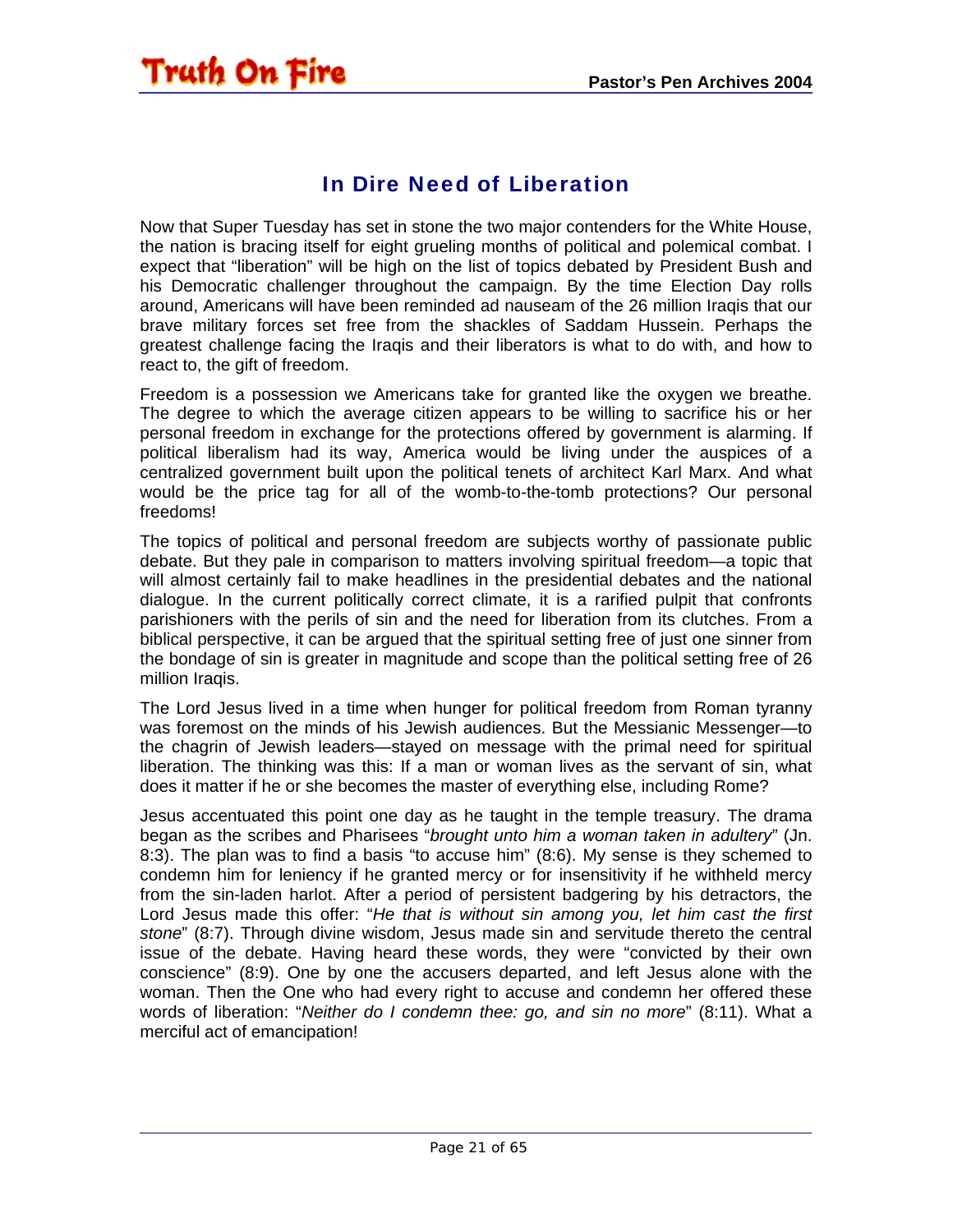The sin theme continued. He told the Pharisees they would die in their sins if they refused to believe on him (8:21, 24). And while they scoffed at the idea of being in bondage, Jesus affirmed: "*Whosoever commits sin is the servant of sin*" (8:34). In other words, these religious stalwarts were laboring under a sin bondage that made Rome look like a pussycat.

The solution Jesus proffered to a sin-laden nation followed this logic. I am the Son who speaks the words he hears from the Father (8:26). I speak as I am taught (8:28). If you abide by my words, you will be my disciples indeed (8:31). Discipleship will enable you to know the truth, and that truth will set you free (8:32). And if I the Son set you free, you will be free indeed (8:36). Jesus taught that freedom from sin—the greatest of all freedoms—is obtainable only by those who obey the Word of God!

The biblical record also teaches us those who experience spiritual freedom may well lose their political and personal freedoms in the process. Joseph spent two years in Pharaoh's prison due to a spiritual freedom from sexual lust that led him to flee fornication (Gen. 39:10-20). Daniel faced the loss of political freedom and his very life in the den of lions through consistent exercise of his spiritual liberty in prayer (Dan. 6:10- 12). Three of his Hebrew colleagues—Shadrach, Meshach, and Abednego——refused to bow down to an image of gold as an expression of spiritual emancipation, and faced death in the fiery furnace (Dan. 3:1-25). The glory of that story is that God, in the midst of their trial, elevated them to a level of spiritual liberty that few if any have experienced since. Stephen, endowed with spiritual freedom known only to Spirit-filled preachers, was stoned to death after delivering a Bible message to the high priest and his council (Acts 7:51-60).

There is no freedom so precious as the spiritual, especially as it pertains to emancipation from sin. Yes, it does matter that 26 million Iraqis are now politically free. But the vast majority are yet spiritual slaves, as are their American liberators. The irony of this election year is that the liberators are in dire need of liberation!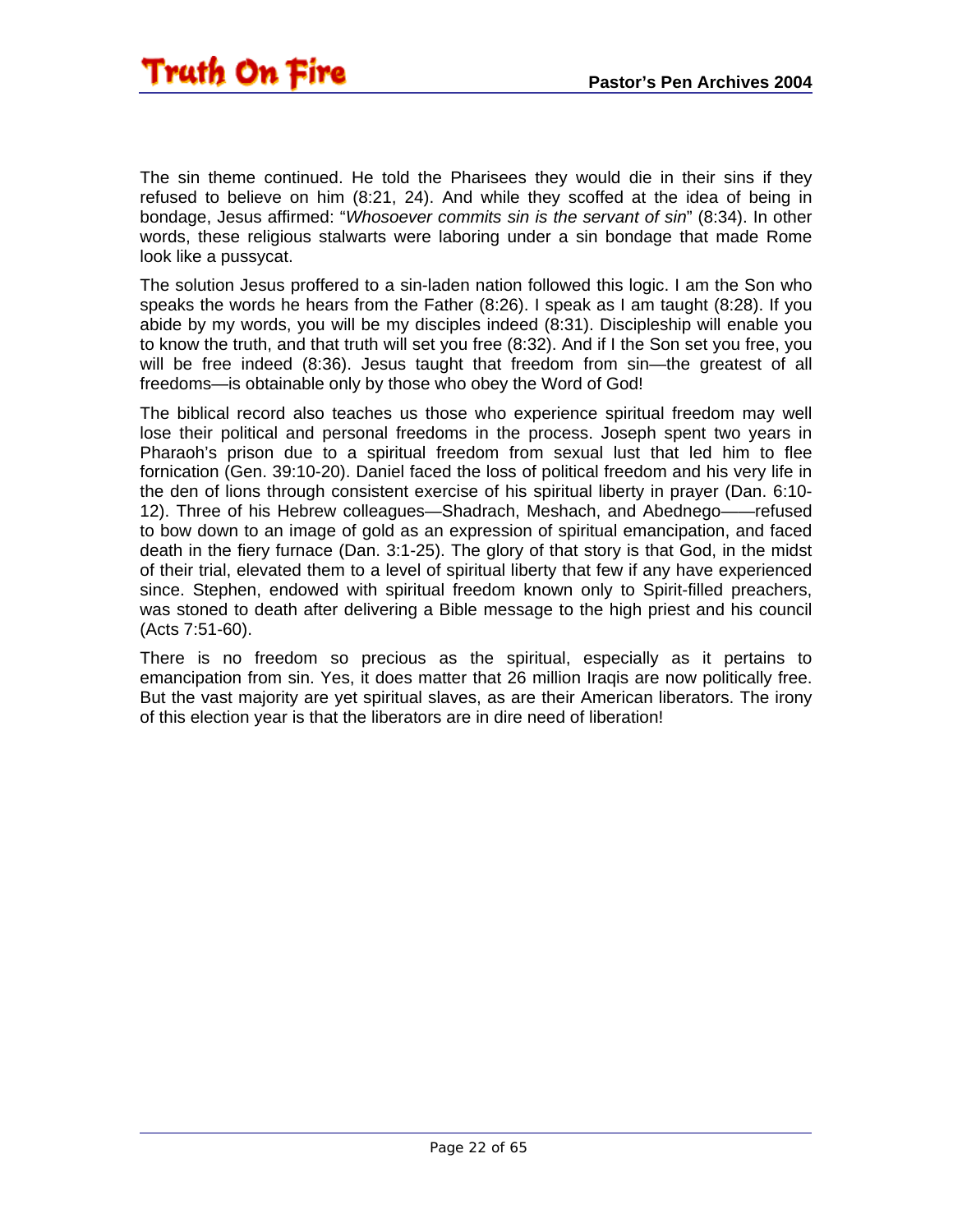#### Godless Americans

<span id="page-22-0"></span>There is a malignant movement afoot in America called the Godless Americans. While it is no surprise that the godless have lived and worked within civilizations going back to earliest days of earth's existence, it is somewhat alarming that the godless in America a so-called "Christian" nation—have come to wear that distinction as a badge of honor. Is godlessness now in vogue?

The Godless Americans Political Action Committee (www.godlessamericans.org) was born as a result of a rally held in Washington, D.C., on November 2, 2002. An estimated 2,500 zealots and sympathizers met on the Mall to march toward the Capitol building in a show of atheistic solidarity. The organizations supporting the march included the Council for Secular Humanism, the Campus Freethought Alliance, Secular Student Alliance, Atheistic Alliance, African American Humanists, and Internet Infidels. The website summary of the march offers this observation: "Many referred to their exuberance and state of empowerment by just being surrounded by so many fellow nonbelievers." That certainly expands the concept of fellowship!

The summary also includes remarks by Paul Weyrich of the Free Congress Foundation: "Weyrich also cited the ARIS study, which revealed a growth in the number of Americans describing themselves as having 'no religion.' In 1990, this segment represented about 8% of adults, or 14.2 million Americans. That number has swelled to 14.1%, or nearly 30 million people." If we accept these statistics as reliable, they represent a near doubling of the number of atheists in our nation within the last decade. One has to wonder what has become of the salt and light that Jesus said would characterize his Church. Where is the savour? The brightness?

The dictionary definition of "godless" is "recognizing or worshipping no god." Although "godless" does not appear in the Authorized Version, its equivalents "ungodly" and "ungodliness" appear 31 times. These words signify "impiety" and "moral defection" respectively because the self-proclaimed godless have disconnected themselves from the one true source of moral perfection—God. Therefore any man or woman who embraces godlessness as a lifestyle has bound him- or herself to a life of moral defection and ultimate damnation.

The Bible sets forth a multi-faceted view of the ungodly. It was David who confessed that floods of ungodly men made him afraid (2 Sam. 22:5). In others words, the godless can be intimidating when they appear in sufficient numbers. But the counsel (advice) of the godless is to be rejected (Ps. 1:1). They are unstable and unfruitful with respect to righteousness. They are like chaff driven by the wind, and will not be able to stand in the judgment to come (1:4-5). While they may prosper in this world (73:12), they shall ultimately perish (1:6). At one point, David referred to Israel as an ungodly nation, and asked God to plead his cause against them (43:1). In one of Job's answers to his three friends, he referred to them as "miserable comforters", and further acknowledged: "God hath delivered me to the ungodly" (Job 16:1, 11). David and Job both teach us that it is possible to be surrounded by the godless in the midst of profound religiosity!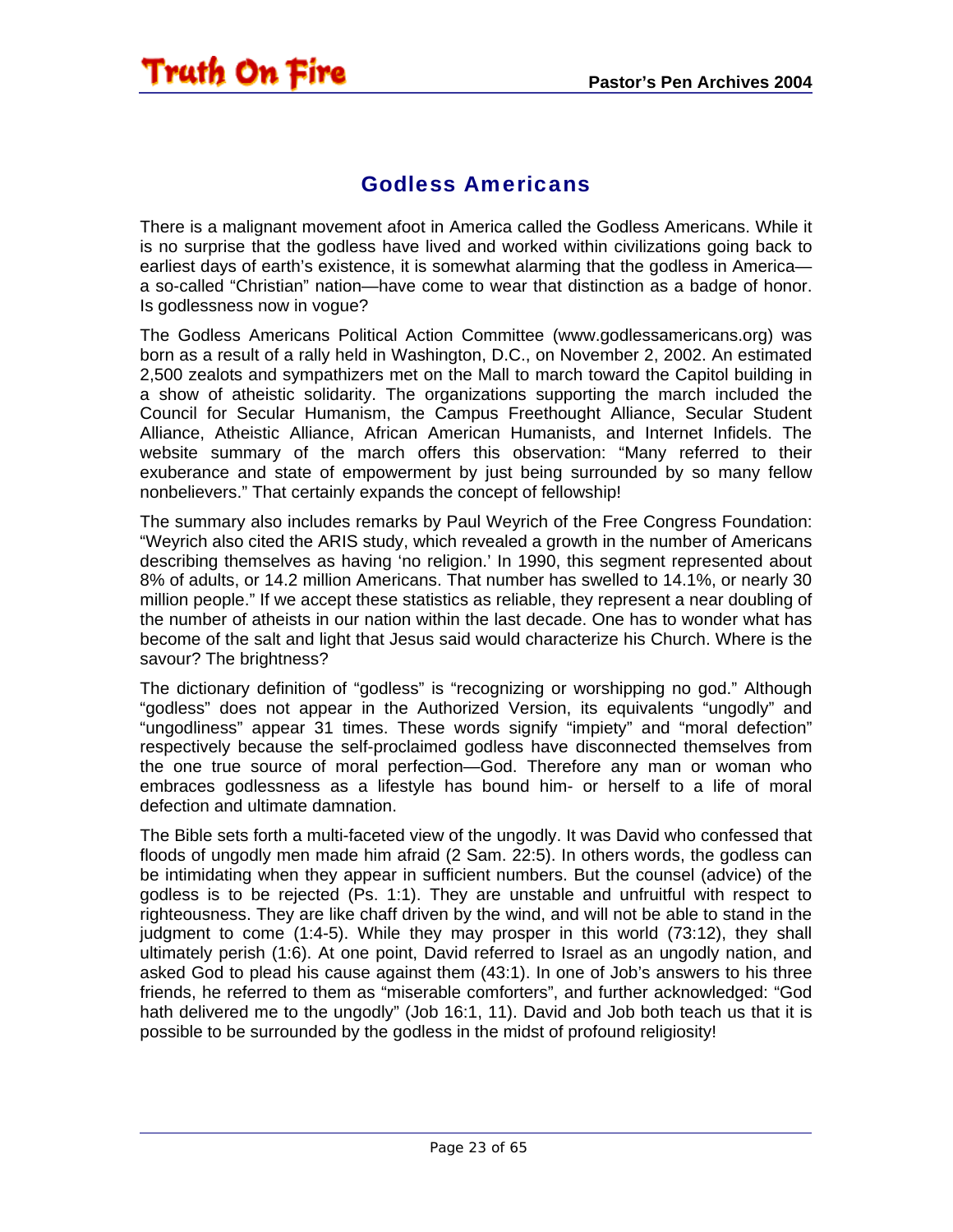We all know too well that the idiocy of disclaiming God cannot alter the inevitable. Every human soul will have his or her unavoidable face-to-face meeting with the Almighty. It is the wise man or woman who lives every day of his or her life as a preparation for that meeting. Those who are saved by grace should strive daily to bring their attitudes and actions into conformity to God's will as revealed in his Word. Those who are still lost in their trespasses and sins should seek a place of repentance in order to be justified before God through faith in the Lord Jesus. Peter affirmed: "*If the righteous scarcely be saved, where shall the ungodly and the sinner appear?*" (1 Pet. 4:18). Both the Judgment Seat of Christ and the Great White Throne will be times of fear and trembling for their respective participants. The Godless Americans will not escape!

Godless Americans, as an immerging political force, present a clear and present danger to our nation. But the greatest threat to America, in my opinion, is not so much political action as it is spiritual inaction. The fact is many who name the name of Christ live out much of their existence in an atheistic manner. Every day we fail to visit the altar of worship (i.e., Bible reading and prayer) before launching out into the world, we affirm the non-existence of God—or at least his limited relevance. And to this fatal omission we can add failure to pray over meals, failure to ascribe glory to God for the benefits with which he loads us daily, failure to seek the Lord for wisdom in all of life's decisions, and failure to speak a word of witness to the godless with whom we interact each and every day—on the job and in the neighborhood. The bane of America at this hour is not the Godless Americans. It is the professing believer who is by default a practicing nonbeliever.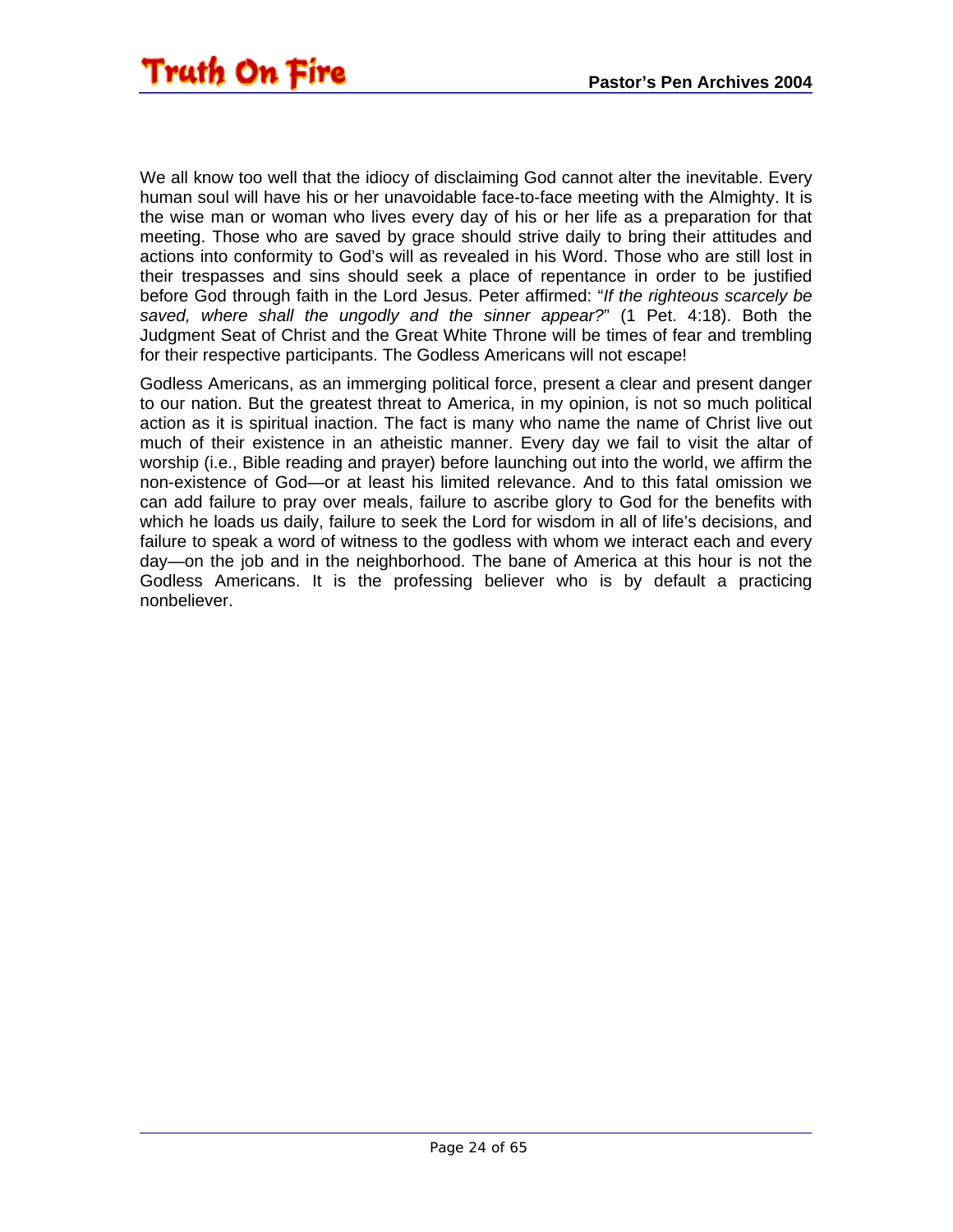### The Ethiopian Eunuchs

<span id="page-24-0"></span>What individual comes to mind when you hear the words "Ethiopian eunuch"? For most of us, that would be the man Philip evangelized in the Gaza desert during the eunuch's return trip from Jerusalem (Acts 8:26-40). Luke was careful to tell us that he held a position of great authority under Candace, queen of the Ethiopians, as the one who had charge of all her treasure; but omits his name. What seems important to Luke is that the eunuch—a Gentile foreigner outside the Jewish fold—was on the receiving end of soulsaving good news delivered by the man of God. The man in whom a queen had placed her absolute trust in things material is now portrayed as entrusting his own eternal soul to the King of kings—a fiduciary act of the highest order!

But there is another Ethiopian eunuch in scripture that was on the giving end of good news where the man of God was concerned. The man of God was Jeremiah. The eunuch's name is Ebedmelech, which means "royal servant" or "servant of a king" (Jer. 38:1-13). The context in which we find this man involves the unpopular preaching of Jeremiah regarding the capture of Jerusalem and the destruction of its inhabitants by the king of Babylon's army, which had surrounded and besieged Jerusalem. Death was an inevitable outcome for anyone who resisted the Chaldeans, and the Lord would bring it to pass.

In a meeting with king Zedekiah, the princes of Israel argued that the negative preaching of the prophet was demoralizing the military, weakening the citizenry, and hurting the country. In their mind, these were crimes worthy of death. King Zedekiah—a gutless milk toast of a leader—offered no defense for the prophet, but rather abandoned him to their will. So they cast Jeremiah into a miry dungeon void of food and water. The Bible tells us "*they let down Jeremiah with cords*" and "*so Jeremiah sunk in the mire*" (38:6). It was just a matter of time before he starved to death.

There are two points to be made before we zero in on Ebedmelech. First, we are facing a similar situation in America at this hour. It seems that with every passing week, some element of our judiciary is sanctioning and or legalizing immorality and wickedness. The day is fast approaching when the man of God who excoriates homosexual sin (or any sin for that matter) from the pulpit, and links that sanction to the judgment of God, will be guilty of a criminal act punishable by fines and imprisonment. Why? Because his "hate speech" and "homophobic diatribes" are hurting the nation! The church spiritually virile enough to support the preaching of biblical purity will face the same punitive fines and forfeit their favorable tax status. Once that happens, church revenues in the form of tithes and offerings will be subject to federal taxes. Our government has already demonstrated that it has no qualms about seizing the property of churches that refuse to comply.

Secondly, there is a message in the mire. The fact that Jeremiah sank suggests a 50-50 mix of water and dirt. In other words, Jeremiah was surrounded by water unfit for human consumption. Likewise, the water of the Word of God, if mixed with and diluted by philosophy, humanism, and politically correct content, is just as unfit for spiritual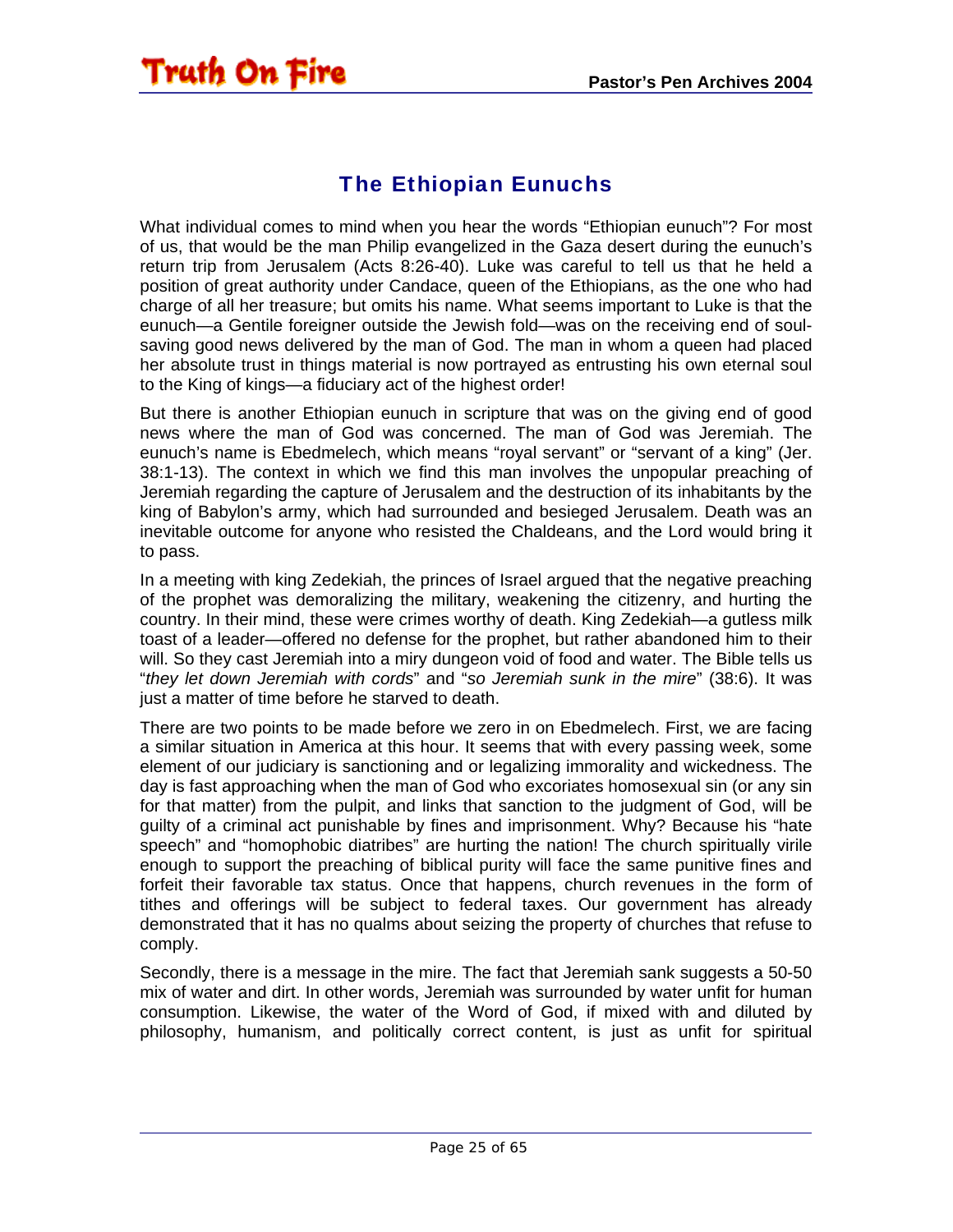consumption. It causes in those churches that embrace it that same "sinking" effect that Jeremiah experienced.

On Sunday, December 8, 2003 my wife and I decided to attend the morning worship service of the National City Christian Church in Washington, D.C. across from the hotel where we were staying. We are Baptists by conviction, but it seemed innocuous enough for one Sunday. All was well until we saw the listing for "Gay & Lesbian Fellowship" in the bulletin. We exited that miry pit in less than two minutes.

Now Ebedmelech, one of the eunuchs in the king's house, heard about Jeremiah, and pled his case before the king. He was bold enough to accuse the princes of doing "evil" to the prophet. Jeremiah had been sentenced to death by starvation since the siege had left "*no more bread in the city*" (38:9). Ebedmelech persuaded the king to flip-flop on his policy of abandonment. The king commissioned thirty servants to assist Ebedmelech with the successful rescue effort. Jeremiah was sunk by the cords of malice, but saved by the cords of mercy (38:13). This time it was the man of God who was on the receiving end of life-saving good news delivered by an Ethiopian eunuch! Do you suppose God remembered the courage and kindness of Ebedmelech when he dispatched Philip to the Gaza desert?

Ebedmelech's reward for befriending the prophet was the preservation of his own life (39:15-18). Although fearful of the circumstances, he was nonetheless faithful to God. The Lord said to him: "*I will surely deliver thee…thy life shall be for a prey unto thee: because thou hast put thy trust in me*" (39:18). Translation: The Chaldeans will destroy Jerusalem and kill its inhabitants, Ebedmelech, and I will bring my words to pass. But I will preserve your life!

My friend, if and when God's heavy hand of judgment falls upon America, believers in the Lord Jesus Christ may well consider themselves blessed indeed to walk in the shoes of this Ethiopian eunuch!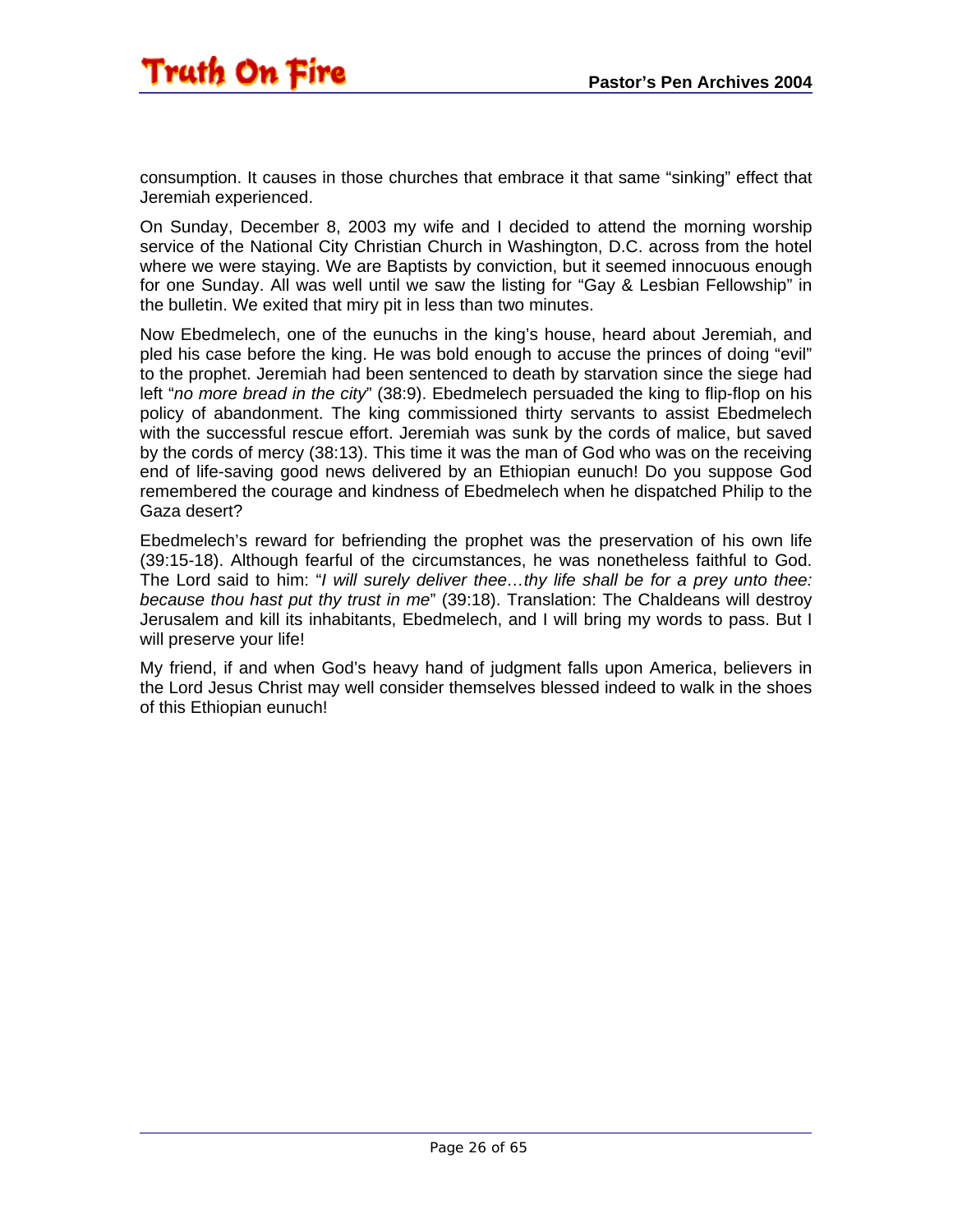#### A Post-"Passion" Reflection upon the Jews

<span id="page-26-0"></span>The Passion of the Christ has run its course as king at the box office. The public debate over whether The Passion was anti-Semitic is still alive, but not with the same degree of fervor that ignited it. Bible expositors took the occasion (and rightly so) to identify God the Father as the One who ultimately delivered up his Son on behalf of sinners, and laid upon him the iniquity of us all. Perhaps now is a good time to reflect briefly upon role the Jews have played in the matter of Messiah.

Our authority for such reflection is none other than the apostle Paul—a former Pharisaical firebrand and staunch defender of Jewish tradition. In his first letter to the Thessalonian church, he offered a scathing summation of Jewish hostility toward the Christ and his gospel that, at the time of writing, had spanned three decades. He wrote: "[The Jews] both killed the Lord Jesus, and their own prophets, and have persecuted us; and they please not God, and are contrary to all men" (1 Thess. 2:15).

What an unenviable track record! Paul did much more than answer the question, "Who Really Killed Jesus?" In addition to killing the Lord Jesus Christ, the Jews killed their own prophets. Why? Because the prophets expounded upon God's righteousness and exposed unrighteousness in their target audiences! They killed Jesus for the same reasons. In his case, however, they had encountered the impeccable righteousness of God himself, and found him all the more intolerable and expendable!

In the words "and have persecuted us," Paul links his evangelistic team with Jesus and the prophets, giving real-time meaning to the context of suffering. Through my personal experience, I know that orthodox Jews still detest the name of Jesus and denounce those who take it upon their lips. Most of us either know first hand or have heard about Jewish families that have held mock funerals for sons or daughters, brothers or sisters, husbands or wives, who have embraced the Lord Jesus as Messiah. During the summer of '71, while distributing gospel tracts in the heavily Jewish section of Miami Beach, FL, I was cursed and spit at on several occasions by Jews who found the name of Jesus to be repugnant, offensive, and contemptuous.

The sweeping indictments continue: "they please not God" and "are contrary to all men." That's pretty comprehensive stuff by any standard. Paul essentially says: "Take the sum total of the attitudes and actions of the Jewish opposition, and you'll not find the first thought, act, or emotion in which God takes pleasure!" In contrast to these stands Enoch, who "*before his translation…had this testimony, that he pleased God*" (Heb. 11:5), and the Lord Jesus himself, who affirmed: "*I do always those things that please him*" (Jn. 8:29). Inasmuch as pleasing God is the cardinal aim of life and the key criterion by which true success is measured, we therefore conclude that failure to please God in life is equivalent to failing in life. It's that simple!

The word *contrary* is the Greek **enantios** (*en* = in + *antios* = against). The preposition *en* intensifies the idea of opposition as if it was entrenched. The same word is used in Matt. 14:24 to describe a wind that worked directly against the progress of the disciples on the Sea of Galilee. Whether we take the phrase "all men" to mean all without exception, all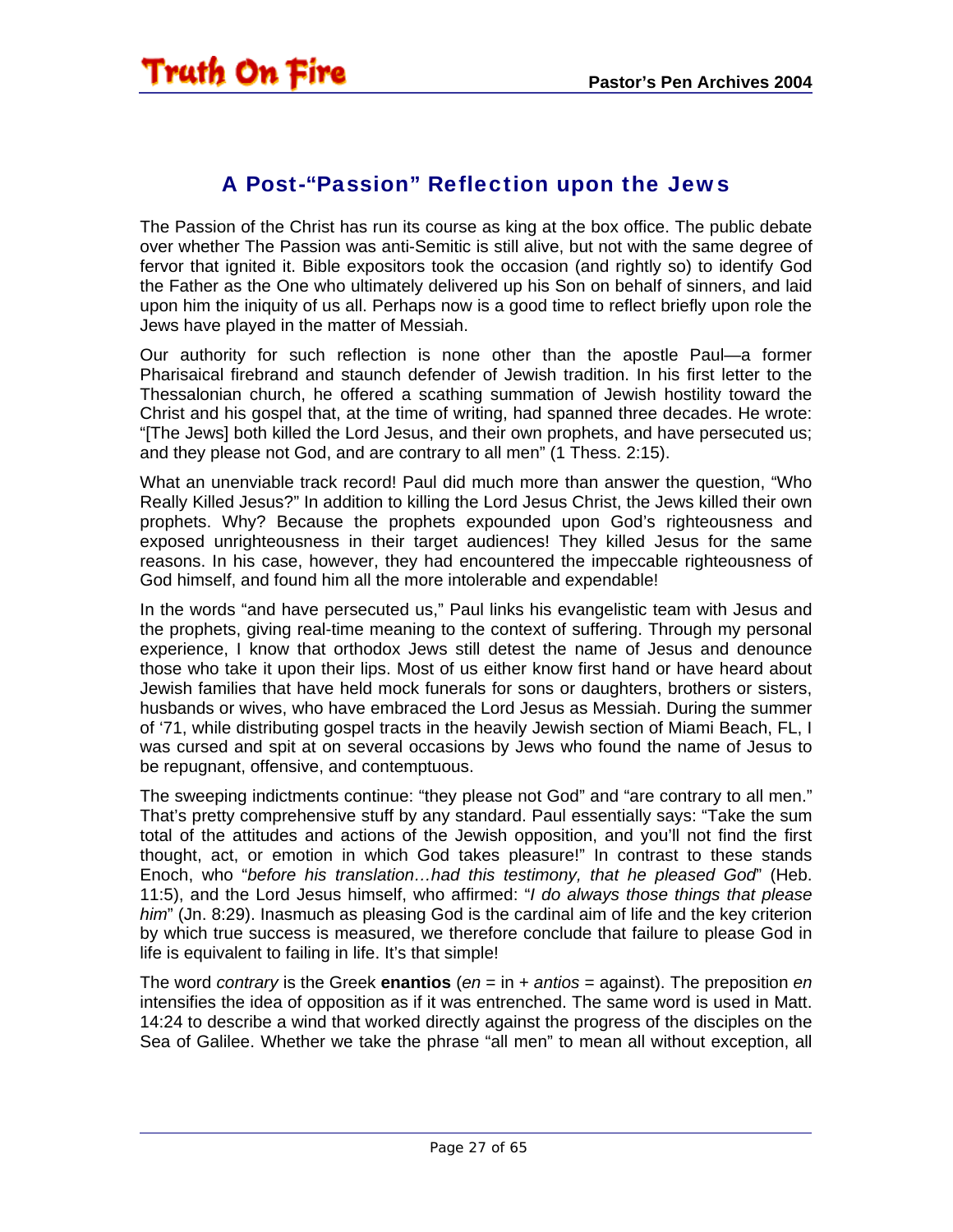without distinction, or all kinds of men, what we have here is an indictment that makes the Jews a universal thorn in the side, which continues to this day. Ask most observers of world affairs what they believe is the main impediment to world peace, and they will answer with virtual unanimity that the Jews (the nation of Israel in particular) are the problem.

Keep in mind that these indictments do not make Paul an anti-Semite. The same man wrote: "*I could wish that myself were accursed from Christ for my brethren, my kinsmen according to the flesh…Brethren, my heart's desire and prayer to God for Israel is, that they might be saved*" (Rom. 9:3; 10:1). How could Paul desire anything less, knowing that the death of Christ was inclusive of every lost sinner, including the Jews by whom he was persecuted and afflicted. Paul—a former incarcerator of God's people—offered himself as an example of the boundless mercy of God toward his blasphemous opposition (1 Tim. 1:13).

In the same set of chapters, Paul set forth the balanced mindset for believers regarding the nation of Israel: "*As concerning the gospel, they are enemies for your sakes: but as touching the election, they are beloved for the fathers' sakes*" (11:28). The Jews are our enemies with regard to redemption. But in terms of the election, they are beloved. God chose Abraham to father a nation. That choice extended to Isaac over Ishmael, Jacob over Esau, and eventually to David over his elder brothers. God in mercy chose a lot of seconds (or lasts) to be his firsts, and he has not abandoned his elective plan. The Jews will continue to be enemies of the gospel until they behold the Lord Jesus at his return, at which time all Israel shall be saved (11:26). At that time the Jewish nation will embrace the passion of the Christ, but it will have nothing whatsoever to do with cinematography.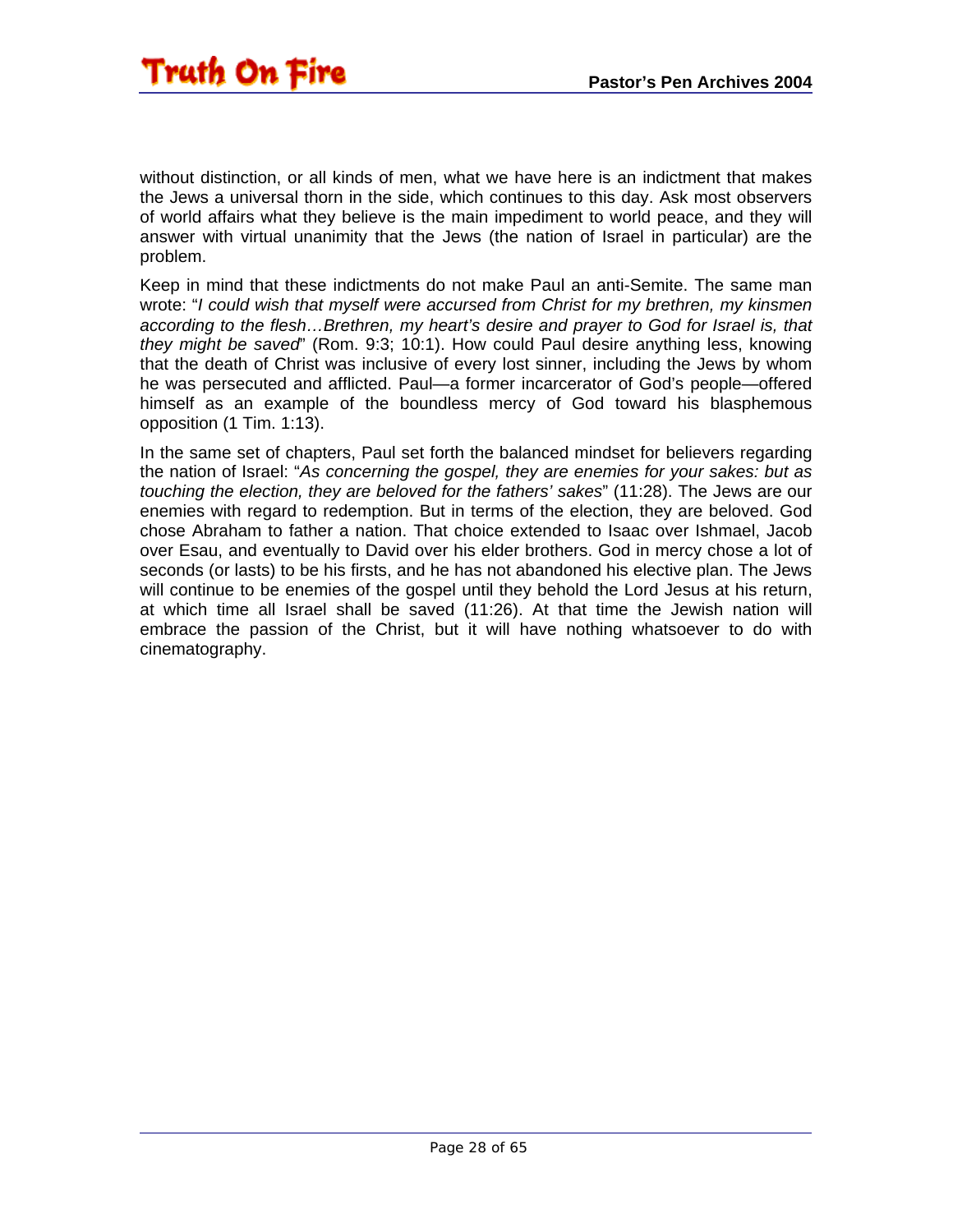<span id="page-28-0"></span>

#### A Brief Overview of Depravity

Depravity is a word used in theological studies to describe the spiritual condition of man following the sin of Adam and Eve in the Garden of Eden. Inasmuch as depravity signifies moral corruption, the epithet appears to be appropriate. The word itself—like sovereignty and Trinity—is never used in scripture, but can serve as a useful label if we rely upon biblical contexts to ascertain its true meaning.

The very last resource a believer should consult in his or her quest to formulate a sound theological system is books on systematic theology. While many of these volumes represent the efforts of good and godly men to paint a bull's eye on various aspects of the truth, they are not inspired. Nor can it be assumed that decades of study in the original languages (Hebrew and Greek), ancillary languages (Latin, German, and French), and other theological works give the learned Ph.D. an edge over the average Joe in arriving at a biblical view of depravity. Adjectives like "total" and "radical" as applied to man's depraved condition have probably done more to obfuscate than illuminate the issue.

The evidences and attributes of depravity can be readily extracted from the English version of Genesis 3-4 in your standard King James Bible. According to scripture, the fall of mankind into a depraved state through the sin of Adam (Rom. 5:12) was concurrent with these four words: "and he did eat" (Gen. 3:6). Knowing that Adam and his descendants died spiritually in that moment of time (2:17), we therefore conclude that spiritual death is the sine qua non—the essential element—of depravity. Jesus confirmed that essence by affirming that believers are "passed from death unto life" (Jn. 5:24). Paul likewise confirmed it by instructing believers at Ephesus: "And you hath [God brought back to spiritual life], who were dead in trespasses and sins" (Eph. 2:1). It is the spiritually dead, both small and great, that shall one day stand before God at his great white throne (Rev. 20:11-12). If a man or woman is spiritually dead, he or she is depraved!

The events that transpired immediately after the fall, which include the interaction between the Lord God and the depraved first couple, are very instructive. They identify for us both the trademarks of depravity and the capacities that depravity leaves in tact. The picture painted by the scriptures can differ significantly from what one might find in a theological volume on the subject.

One key trademark of depravity is an aversion for God's presence (Gen. 3:8). Adam and Eve "hid themselves from the presence of God amongst the trees of the garden" upon hearing his voice—a voice that was once the harbinger of intimate fellowship. Another trademark of depravity inherent in this aversion is fear. When the Lord God confronted Adam, he acknowledged: "*I was afraid, because I was naked; and I hid myself*" (3:10). This self-awareness or "open-eyed" condition represents the introduction of conscience—the innate ability to discern good from evil. Adam is now suffering from the pangs of conscience. Adam may have marveled how just one act of disobedience could have so radically altered his perception of God and the manner in which he now chose to respond to his Maker. In popular parlance, perhaps he felt like he had been run over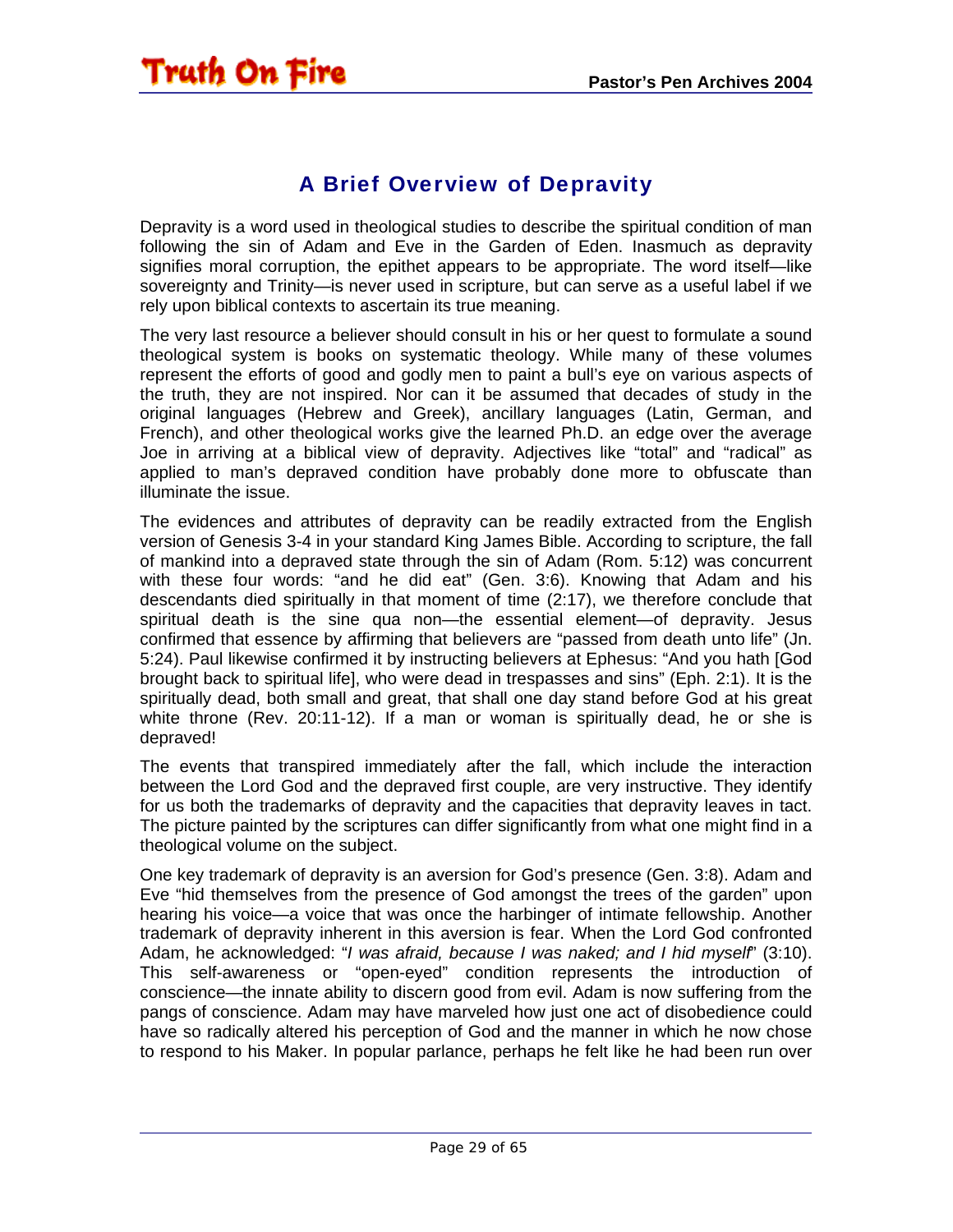by a Mack truck. In a sense he was—and worse! Such is the nature of sin and the depravity that's left in its wake!

A third trademark of depravity is the tendency to assign at least partial blame for one's sin to another. In this case, Adam blames Eve for procuring and offering the forbidden fruit. Eve in turn blames the serpent for an act of beguilement that led her astray. None of this accusatory rhetoric, however, was able to deliver either of them from the consequences of their sinful actions. Neither will excuses avail at the great white throne.

It should be noted that the plummet of Adam and Eve into spiritual death and depravity left certain capacities in tact. First, these two spiritually dead individuals retained the ability to hear God's voice and communicate with him. There is no evidence that God performed an act of "sovereign grace" in regenerating Adam and Eve before being able to conduct a meaningful dialogue with them. In fact, it can be argued that a God whose hands are so tied is less than sovereign. I have no doubt that Adam and Eve left the garden with spiritual life restored, but not until they received from God's hand the coats of skins from the substitutes that died in their stead. Secondly, they did not lose the ability to speak the truth. Adam may have hid himself initially, but told it like it was when confronted. Eve likewise gave testimony in the divine presence that was consistent with the facts. Yes, depraved men and women tell lies, but depravity does not guarantee that they will.

The salient point of any discussion on depravity is that the depraved must be evangelized if they are to be saved. They are first and foremost spiritually dead. The gospel of Jesus Christ—the story of God incarnate who died for their sins and rose from the dead the third day—is the antidote that can restore them to spiritual life and a relationship with God if it is heard and believed. But they cannot hear without a preacher!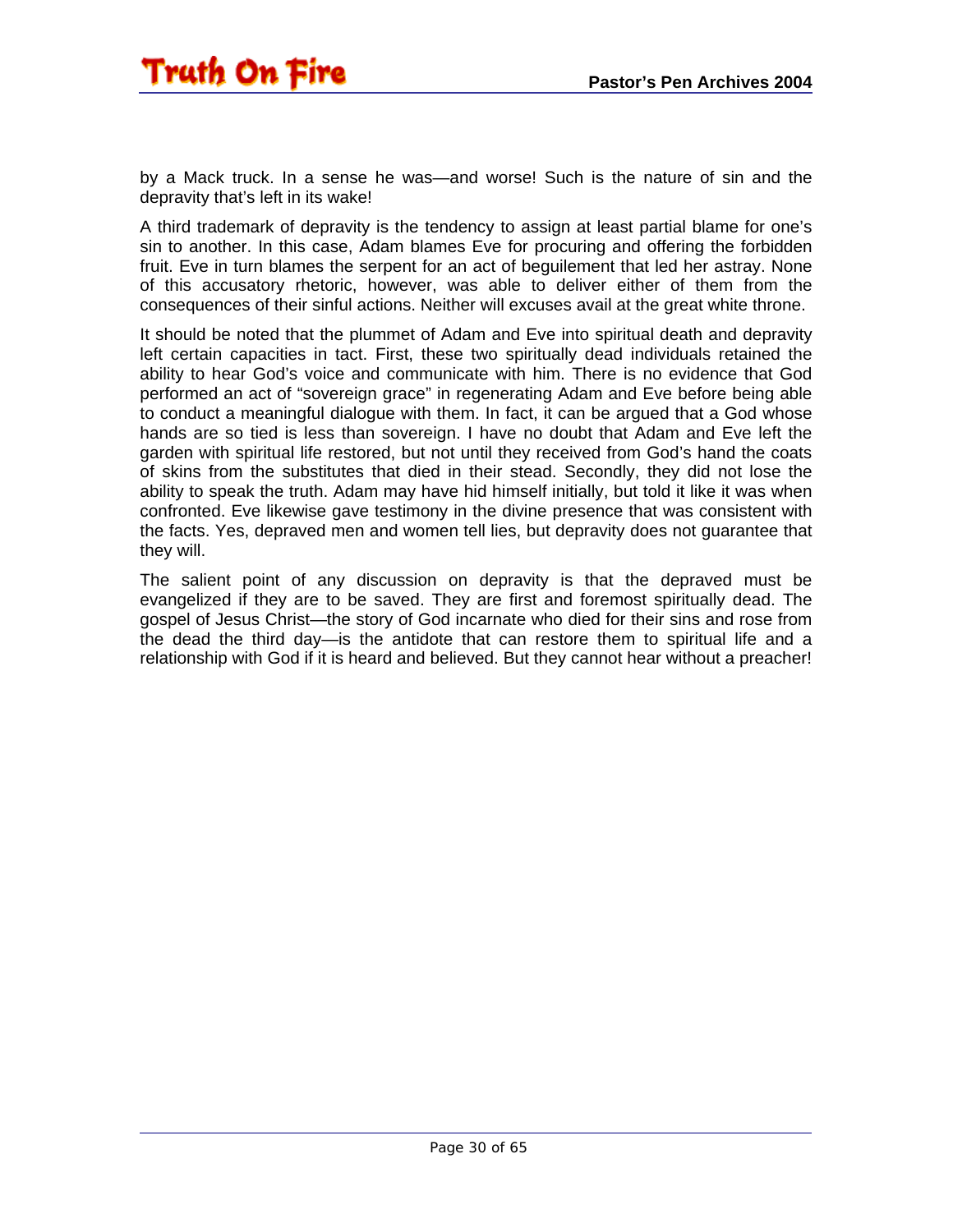### The Resurrection Gospel

<span id="page-30-0"></span>Easter season is the time to reflect upon and celebrate afresh the one truth that distinguishes Christianity from every other religion—namely, that its Founder and the Object of its doctrines is alive from the dead and lives evermore! No other so-called "faith" can make such a claim for its object. The resurrection of the Lord Jesus Christ renders impotent any and all pretenders to the affections of lost sinners. Without an object of worship with a resurrection credential, the believer is locked into spiritual death mode. If lost men worship and trust any object other than the resurrected Lord Jesus, they might as well be worshipping a pile of rocks.

On the other hand, if the resurrection of Christ is nothing more than a conspiratorial theory concocted by his followers to perpetuate his legacy, then whatever else men choose to worship and trust as an imagined means of salvation is of no consequence. Perhaps no activity reveals the darkness of men's minds more than the attempt to explain away and disavow to only hope for their salvation. It is akin to a guilty man spitting in the face of the judge who offers him a pardon, or a man dying from thirst cursing the one who offers him a glass of water. But again, if Christ was not raised from the dead, it really doesn't matter.

In 1 Corinthians 15—the classic resurrection passage—Paul took the time to deal with a few of the "Ifs" of resurrection-free religion. He begins with a practical inconsistency within the ranks of the Corinthian church: "*Now if Christ be preached that he rose from the dead, how say some among you that there is no resurrection from the dead?*" (15:12). Paul had already rehearsed the gospel for them: that is, Christ died for our sins according to the scriptures, was buried, and rose again the third day (15:3-4). It was the gospel he preached, that they believed, and by which they were saved. How could they possibly entertain such inconsistency?

Entering into such philosophical speculation about whether or not a resurrection of the dead was historical reality was no mere mental exercise. It was a subtle attack upon the bedrock of the gospel! It follows that if there is no resurrection of the dead, Christ himself could not have been resurrected (15:13). And if Christ be not risen, then both preaching and believing are exercises in futility (15:14). The resurrection is half of the gospel, without which there is no gospel. Moreover, it is the half that provides the vindication for the other half—namely, that the sinless God-Man, upon whom death had no claim, died for the sins of others, and was raised for their justification (Romans 4:25). The bottom line: a resurrection-free gospel is neither fit to preach nor fitting for faith! Most of the world's 6 billion-plus population is oblivious to this truth.

The personal implications of embracing a resurrection gospel in a resurrection-free world are disconcerting. First, it makes false witnesses (liars) out of all who preach it, because they claim for God that which he could not have done (i.e., raise Christ from the dead) if there is no resurrection (15:15). Secondly, it renders faith an empty and meaningless exercise. Faith is only as viable as its object. An un-resurrected Christ results in believers who have no hope whatsoever of life everlasting. Thirdly, there exists no remedy for our sins (15:17). We are still "in" them, which guarantees that the full brunt of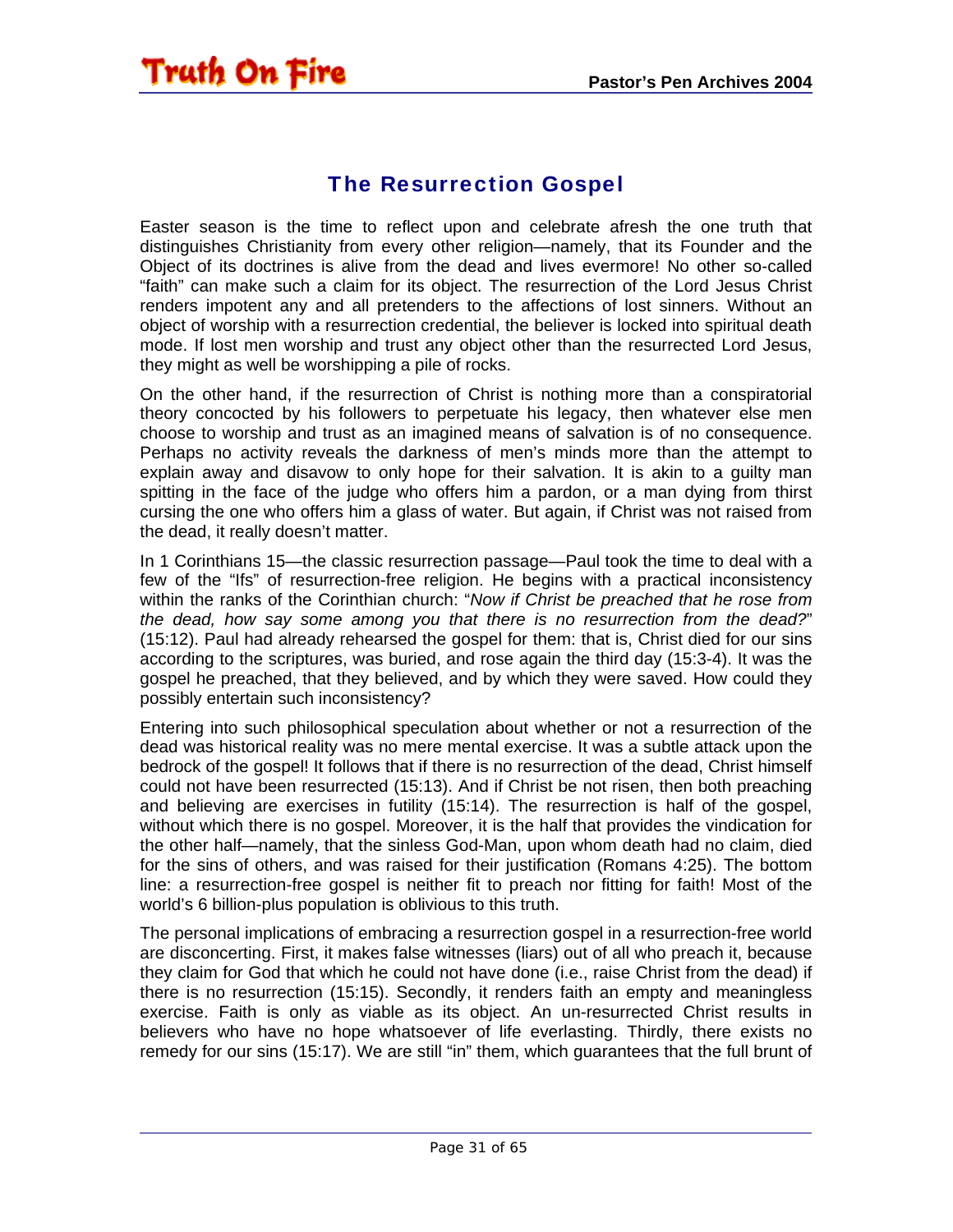

God's wrath is in our future. Fourthly, our deceased brethren who embraced a resurrection gospel, whom we believed to be sheltered in the arms of God, died in their sins, and are perished (15:18). Fifthly, Christ is merely a temporal example with no afterlife implications. In other words, the sinner who indulges in the lusts of the flesh, the lusts of the eyes, and the pride of life is no worse off than the saint. For the believer, there is no meaningful reward for denying him- or herself these indulgences. Their self-denial actually becomes a source of misery (15:19).

After painting his hypothetical portrait of a resurrection-free world, Paul introduces one of those blessed "Buts" for which he is well known: "*But now is Christ risen from the dead, and become the firstfruits of them that slept*" (15:20). Jesus the Christ is indeed alive, and represents the first of many whom God will harvest from this earth in a resurrected glory like unto his! Since a man (Adam) brought sin and death into this world, it is only fitting in the divine economy of things that another man (Christ) should provide an atonement for sin and a resurrection from the dead (15:21). By virtue of his death and resurrection, the Lord Jesus Christ freely offers forgiveness of sins and life everlasting to all who will believe the gospel. Those who believe are "in Christ" and have life because of that relationship, while unbelievers are still "in Adam" and lack both spiritual life and the hope of a resurrected one (15:22).

The resurrection gospel is a message for all because Christ died for all. It represents the only hope that God has ever extended to this world. But the fact that God provided any hope whatsoever to us sinners is mercy beyond our comprehension. Thanks be unto God for the resurrection gospel of the Lord Jesus Christ!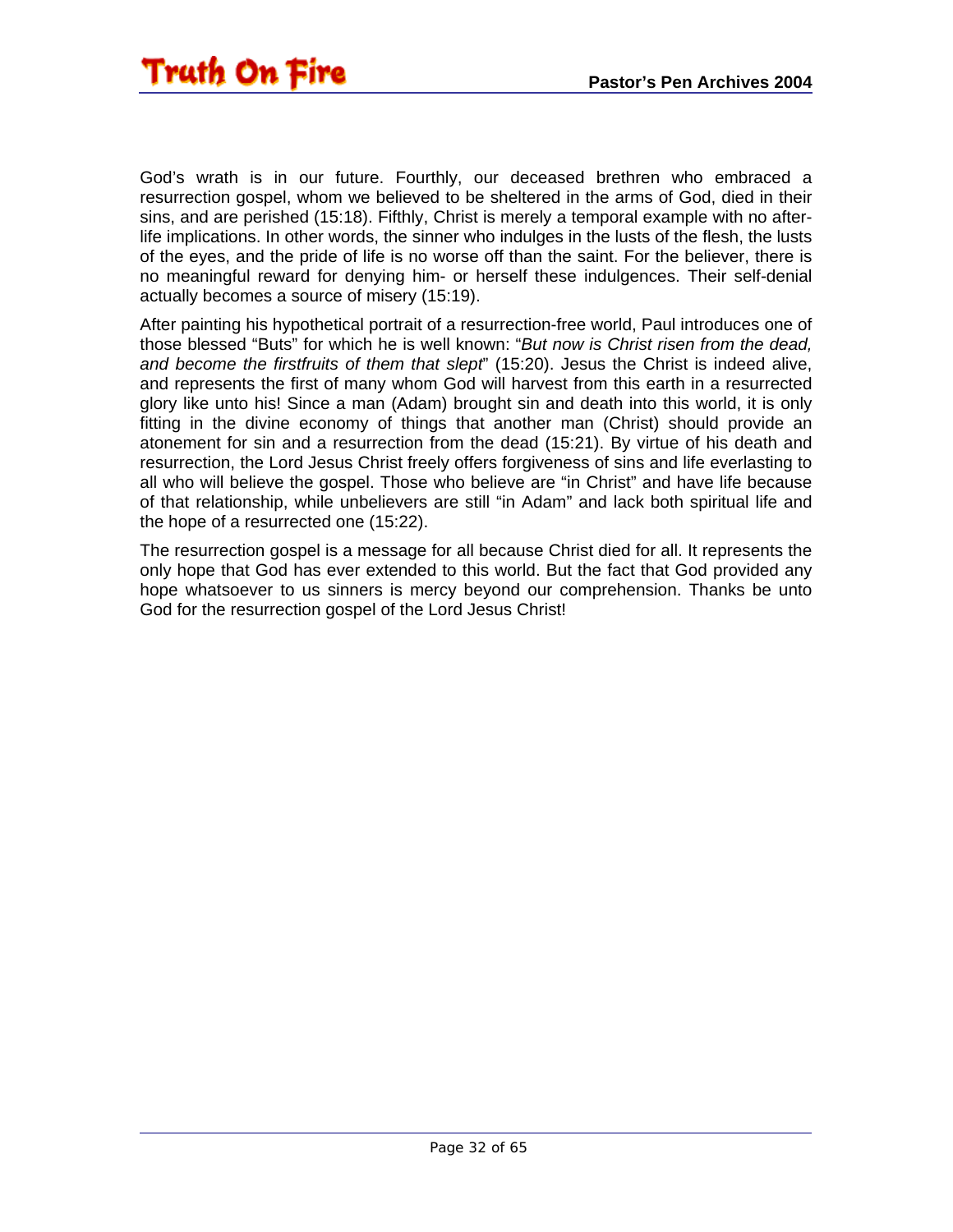### The Indispensable Man

<span id="page-32-0"></span>One of America's greatest citizens is slowly but steadily approaching death's door. He currently occupies an intensive care unit where a handful of committed staff endeavor to keep the oxygen flowing in the hopes that a recovery—if not full, at least in part—is in his future. But the prognosis is not very encouraging. Every improvement in his vital signs seems to be followed by a serious setback, causing well-wishers to be tossed to and fro between the extremes of optimism and discouragement. Those who make it their business to keep tabs on his condition are amazed at his resilience and fortitude in his fight for survival.

Any and all of his would-be biographers will discover what his closest friends already know. He once played a vital role in the founding of this nation, and has been the close companion of many of its presidents. He was once a stalwart in the academic world. His presence has graced the lecterns of higher learning as well as the boardrooms of the corporate world. But his most noble and notable contributions to our American culture have come through the pulpits of its churches. In fact, most if not all Americans have made his acquaintance at one time or another, and many have become the beneficiaries of his benevolence.

It's hard to believe this man could have enemies, but indeed he does. On second thought, perhaps we should expect ill feelings and animosity to rear their ugly heads whenever the sincere collides with the sinister or the genuine meets the disingenuous. It just seems to work that way. Perhaps you've already figured out who this dear man is. Actually, he has gone by many names through the centuries, but there is one allencompassing name for which he is best known—truth!

In scriptural terms, truth made his entrance onto the historical stage with these words: "*Blessed be the Lord God of my master Abraham, who hath not left destitute my master of his mercy and his truth*" (Gen.24:27). These words came from Abraham's eldest servant, whom he sent to fetch a non-Canaanite wife for son Isaac from his country and kindred (24:4). In this case, truth was equivalent to the revealed will of God concerning Isaac's bride. The servant expressed humble gratitude for the providential mercies that had brought the truth to light. The principle of "first mention" as applied to biblical studies tells me that truth and the revealed will of God are virtually synonymous concepts. So, if Jesus had chosen to answer Pilate's question, "*What is truth?*"(Jn. 18:38), the answer might well have consisted of these five words: "The revealed will of God!"

The second appearance of truth bears a strong resemblance to the first. When Jacob received word that Esau his brother was in route to meet him, he was overcome with fear, and prefaced his request for deliverance with these words: "*O God of my father Abraham, and God of my father Isaac, the Lord which saidst unto me, Return to thy country, and to thy kindred, and I will deal well with thee: I am not worthy of the least of all the mercies, and of all the truth, which thou hast shown unto thy servant*" (Gen. 32:9- 12). Again, the truth consisted of all that God had spoken by promise and shown by providence. Jacob perceived that everything God had revealed about his will was an act of mercy—the ever-present companion of truth!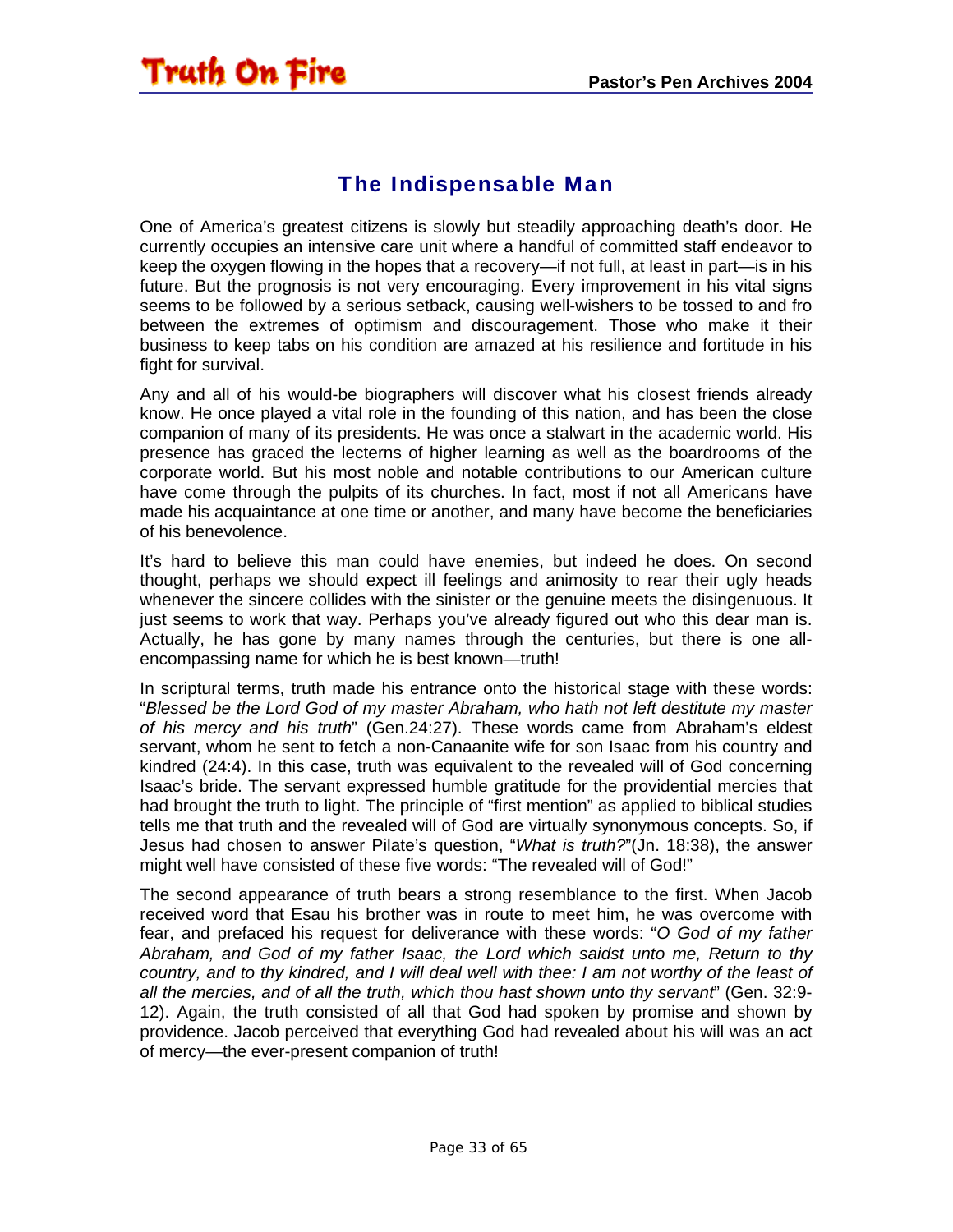Truth is essential to the proper function of government and the political process. Jethro offered these words of wisdom to son-in-law Moses: "*Moreover thou shalt provide out of all the people able men, such as fear God, men of truth, hating covetousness; and place such over them, to be rulers of thousands, and rulers of hundreds, rulers of fifties, and rulers of tens*" (Ex. 18:20-21). Policy makers satiated with truth are men who fear God. Their ability to make sound judgments on behalf of those they lead is tied directly to their refusal to be influenced by the almighty dollar. Contrariwise, politicians void of truth are godless, lack the ability to lead aright, and sell their "ordinances and laws" to the highest bidder. Which of these two political types do you think is now dominating the governmental landscape in Washington, D.C.?

Truth spoken from the heart is a requisite for fellowship with God (Ps. 15:1-2). The God of redemption is a God of truth (31:5). All of his works are done in truth (33:4). Truth preserves God's servants (40:11). Truth is a shield and a buckler (91:4). God's truth endures to all generations (100:5). Jesus was full of grace and truth (Jn. 1:14). Jesus is the truth (14:6). God elects those who believe the truth (2 Thess. 2:13), but failure to believe the truth brings damnation (2:12). The church is the pillar and ground of the truth (1 Tim. 3:15). And while it may seem improbable at the moment, one day Jerusalem will be called a city of truth (Zech. 8:3).

Truth—as it pertains to individuals and nations—is indispensable! The future viability of America depends on this man called truth. Yet our nation has pummeled him so severely that he is currently on life support. May God encourage our hearts to pray earnestly for his recovery. Our survival is impossible without his!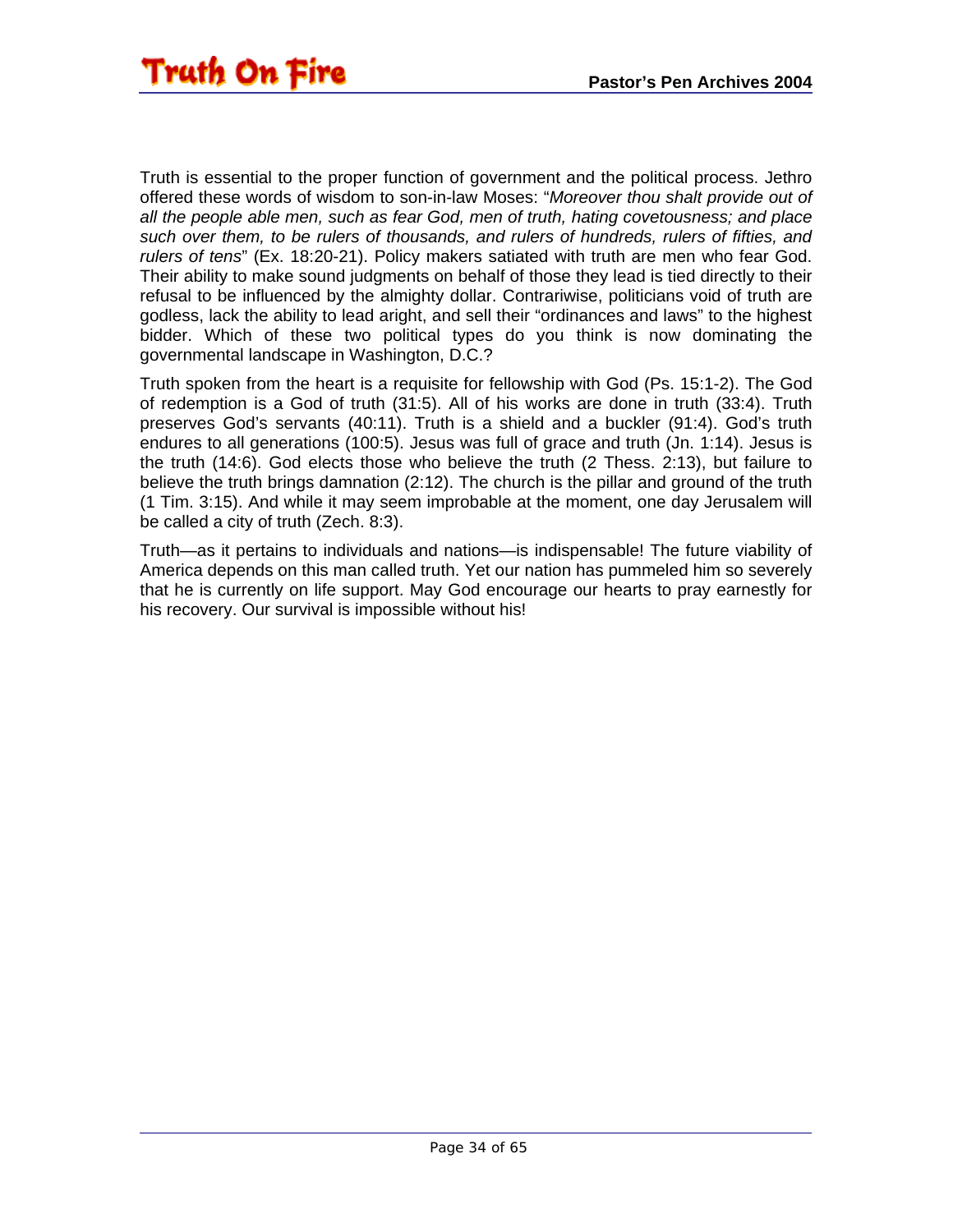<span id="page-34-0"></span>

#### The Whole-Hearted Pursuit of God

The combat death of former Arizona Cardinal and Army Ranger Pat Tillman in Afghanistan on Thursday, April 22, 2004 has provoked mixed feelings of pride and sorrow for a young man who appeared to have his priorities in order. Of course, his death on the battlefield was no less tragic than any of the several hundred that preceded him both in Afghanistan and Iraq. But the story of his selfless sacrifice has reminded us afresh of what is great about America. As a Viet-Nam veteran, I still harbor admiration and appreciation for our military personnel who demonstrate a willingness to die in order to protect and preserve our freedoms!

NFL Commissioner Paul Tagliabue offered these words of tribute: "He was an achiever and leader on many levels who always put his team, his community and his country ahead of his personal interests." Former Cardinals GM Bob Ferguson said: "In today's world of instant gratification and selfishness, here is a man that was defined by words like loyalty, honor, passion, courage, strength and nobility." Arizona senator John McCain cited Tillman's "unexpected choice of duty to his country over the riches and other comforts of celebrity." And former teammate David Barrett asked: "What other person do you know would give up a life in the NFL to defend what he believes in with his own life?"

Barrett's remarks about defending what one believes in with his own life capture perhaps the key lesson to be drawn from Pat Tillman—wholeheartedness! The dictionary defines wholeheartedness as the combination of sincerity and energy. Tillman embodied both qualities. As a man who pursued his patriotic objectives with his whole heart, he mirrored what ought to be true of every true believer regarding his or her pursuit of God!

The scriptures provide numerous examples of such men and women—Abel, Enoch, Noah, Moses, Joshua, Ruth, Samuel, Elizabeth, Mary, John the Baptist, et al. But no biblical personality is more identified with the concept of wholeheartedness than David, the sweet psalmist of Israel (2 Sam. 23:1). And no Psalm has more to say about the wholehearted pursuit of God than does the one hundred-nineteenth. In this longest chapter of the Bible, David makes six mentions of the "whole heart" as it relates to his relationship with God!

In the first reference, a blessing (of spiritual prosperity) is pronounced upon those who "keep his testimonies, and that seek him with the whole heart" (119:2). The verb *seek* is from the Hebrew **darash**, meaning *to tread* or *frequent*. It signifies the repetitive pursuit of or search for someone or something within the context of worship. The blessing of which David speaks is the expectation of all who sincerely adore the Lord and focus their energies Godward. The wholehearted are both single-hearted and single-minded. There is no room in the heart for any affection that competes with or supplants that which God alone deserves. The curse of modern Christendom is the curse of multiple affections—a curse that only heaven-sent revival can cure! Bob Jones III said it best: "Our problem is not that we do not love God; it is that we do not love him only."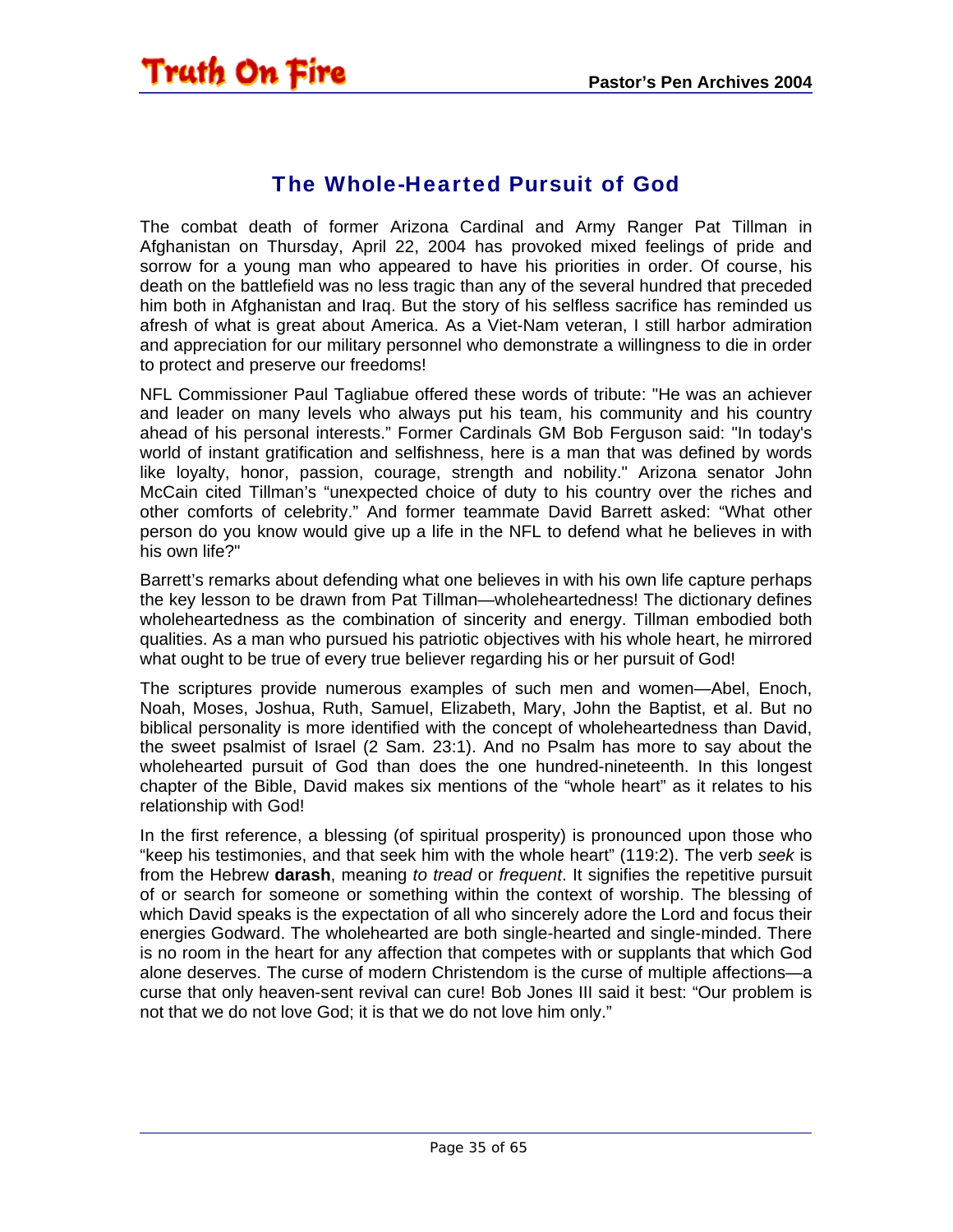In 119:10, David affirms that he followed the precept: "*With my whole heart have I sought thee: O let me not wander from thy commandments*." His sincerity is backed up by energy—the tangible pursuit of his God, especially as it relates to the written Word. David understood the heart's fragile nature, and asked for God's mercies to keep him from wandering. We're all prone to wander, but God's ability to constrain is greater!

Furthermore, David expresses a determination to observe the law of God with his whole heart (119:34). He recounts in the divine presence that he has wholeheartedly entreated (prayed earnestly for) the Lord's favor as an expression of his mercies as promised in the scriptures (119:58). He reaffirms his desire to keep the precepts of God in a wholehearted manner in contradistinction to the proud who have forged lies against him (119:69). In other words, he desires to be governed by the truth at all times even though at times he might be tempted to stoop to the level of his spiritual opponents.

Lastly, he reveals to us that a wholehearted pursuit of God can produce desperation and urgency in one's prayer life: "*I cried with my whole heart; hear me, O Lord; I will keep thy statutes*" (119:145). Is it any wonder that he is known as the man after God's own heart? I suspect that all of us could use a hefty dose of such urgency in these perilous times!

Pat Tillman was a man who pursued with his whole heart those selfless objectives for which he ultimately sacrificed his life. For the true believer, the wholehearted pursuit of God and his will is predicated upon our yieldedness to him as a living sacrifice (Rom. 12:1-2). At this point, it is not clear to me whether Pat Tillman was a believer in the Lord Jesus. But his story ought to provide inspiration enough for every child of God to ask him- or herself the following question: "Am I pursuing the Lord with my whole heart, or is my heart the seat of multiple and cross-purposed affections?"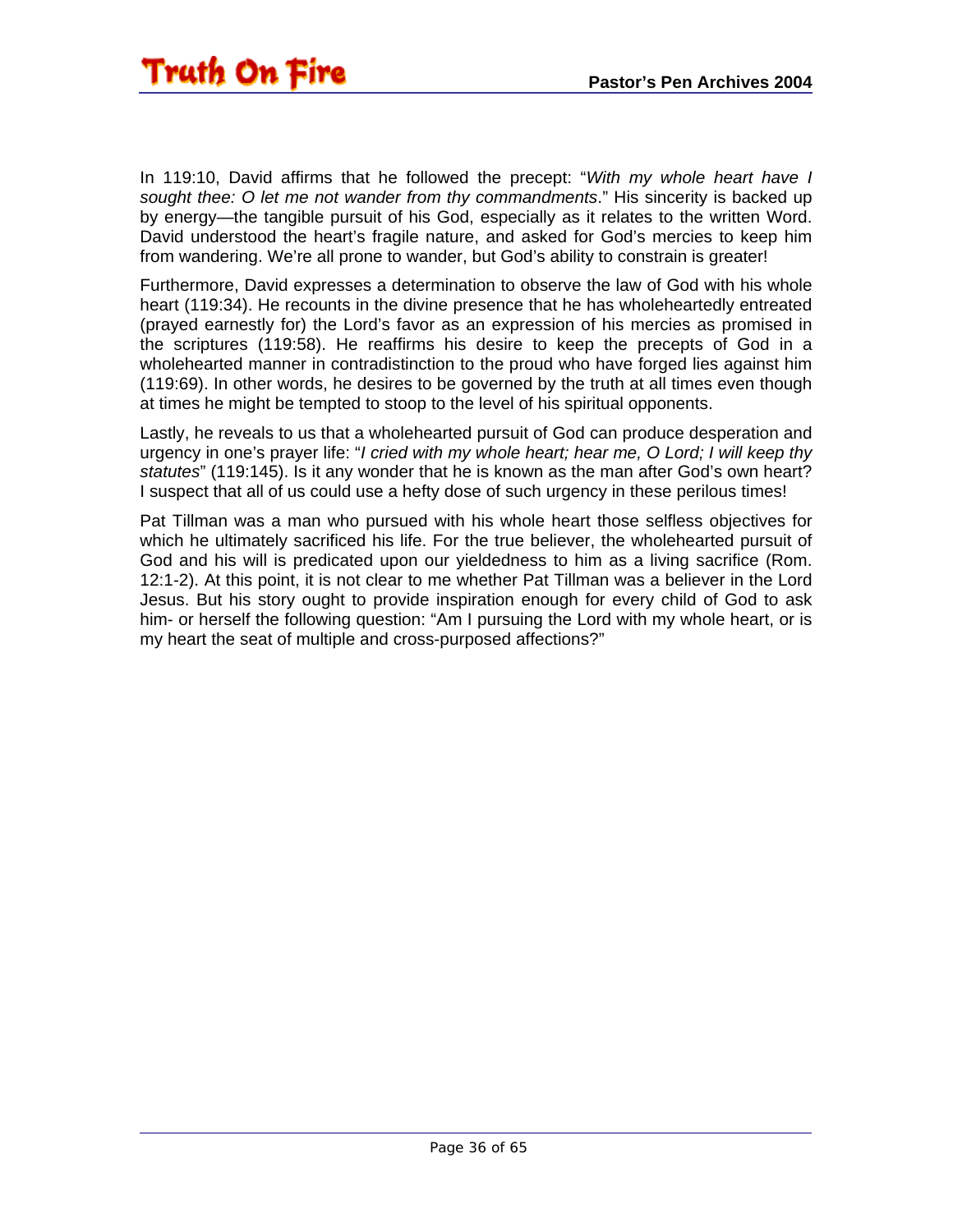### Insights from John Flavel

<span id="page-36-0"></span>For those who harbor a deep affinity for the Puritans, John Flavel (1630-1691) is most certainly on the short list of favorites. He was the eldest son of Richard Flavel, a gospel minister, who had a profound impact on John in the areas of reading and biblical studies. John Flavel excelled as a student at Oxford University, and was ordained to the ministry on October 17, 1650. Throughout his years as a pastor, John Flavel exemplified practical wisdom, a fervent prayer life (both privately and publicly), and a thorough grasp on the theological controversies of his day. Perhaps the greatest tribute paid to him in biographical works is that he was a man who loved his people, speaking the truth to them in love, and was therefore loved by his people in return.

John Flavel was a voluminous writer in the Puritan tradition. His works include *Fountain of Life Opened Up*, *Method of Grace in the Gospel Redemption*, *Christ Altogether Lovely*, and *On Keeping the Heart*.

Included below is a collection of wise and insightful sayings from his writings. Enjoy!

- "The revealed will of God is either manifested to us in His Word, or in His works. The former is His *commanding* will, the latter His *affecting* or *permitting* will."
- "Complain to God you may, but to complain of God, you must not!"
- "The heart of a Christian, like the moon, commonly suffers an eclipse when it is at the full, and that by the interposition of the earth."
- "Some providences, like Hebrew letters, must be read backwards."
- "It is better to be as low as hell with a promise, than in Paradise without one."
- "An hot iron [in the matter of preaching], though blunt, will pierce sooner than a cold one, though sharper."
- "God may deny your wantonness, but not your wants."
- "If you [as parents] neglect to instruct them [your children] in the way of holiness, will the devil neglect to instruct them in the way of wickedness? No; if you will not teach them to pray, he will [teach them] to curse, swear, and lie; if ground be uncultivated, weeds will spring."
- "It is not with us [preachers] as with other laborers: they find their work as they leave it, so do not we. Sin and Satan unravel almost all we do, the impressions we make on our people's souls in one sermon, vanish before the next."
- "Brethren [fellow preachers], it is easier to declaim against a thousand sins of others, than to mortify one sin in ourselves."
- "It is a greater mercy to have a heart willing to refer all to God, and be at his disposal, than to enjoy presently the mercy we are most eager and impatient for [and which appears to be delayed]; for in that God pleases you, in this you please God."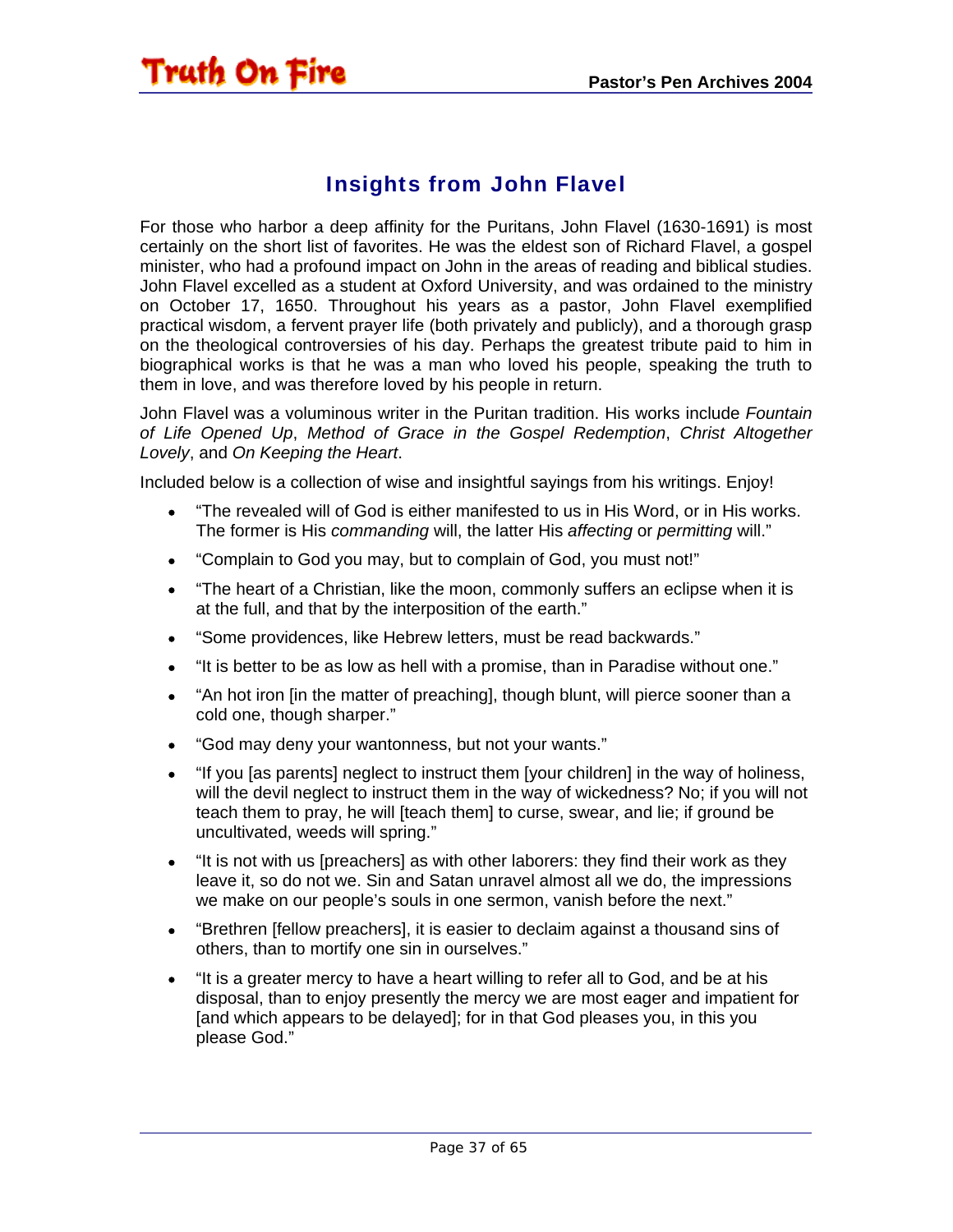- "Sin brought in sweat (Genesis 3:19), but now, not to sweat [as a by-product of idleness] increases sin."
- "We [preachers] preach and pray, and you hear; but there is no motion Christward until the Spirit of God blows upon them."
- "What health is to the heart that holiness is to the soul."
- "The most signal demonstrations of Providence are not to be accepted against a Scripture-rule."
- "If therefore, in doubtful cases, you would discover God's will, govern yourselves in your search after it by these rules:
- Get the true fear of God upon your hearts; be really afraid of offending Him.
- Study the Word more, and the concerns and interests of the world less.
- Reduce what you know into practice, and you shall know what is your duty to practice.
- Pray for illumination and direction in the way that you should go. And this being done, follow Providence as far as it agrees with the Word, and no farther."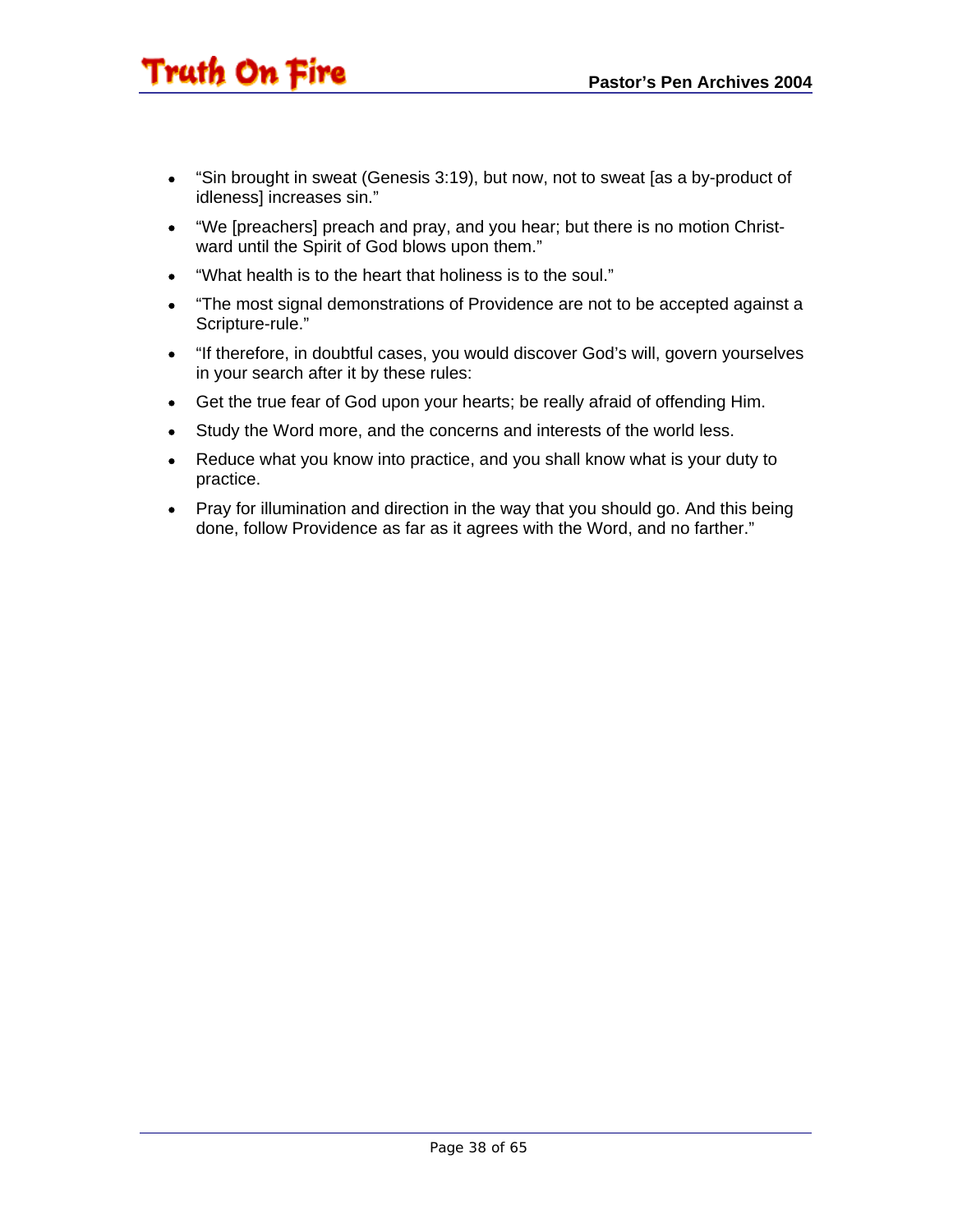#### Bad Manners

<span id="page-38-0"></span>Two itinerate preachers had traveled from one Antioch to another—about 300 miles as the crow flies—on what is commonly referred to as The First Missionary Journey. After a Sabbath-day reading of "the law and the prophets", the rulers of the synagogue in Antioch of Pisidia extended to Paul and Barnabas an invitation to share with the attendees any text-related "word of exhortation" (Acts 13:14-41). Well, preachers always appreciate these kinds of courtesies, and Paul was no exception. He proceeded to deliver a high-level review of Hebrew history that culminated with the Lord Jesus Christ. In so doing, he ensured that his word of exhortation would double as a word of salvation (13:26).

Paul transversed from Abraham to Joshua with these words: "*The God of this people of Israel chose our fathers, and exalted the people when they dwelt as strangers in the land of Egypt, and with an high arm brought them out of it. And about the time of forty years suffered he their manners in the wilderness. And when he had destroyed seven nations in the land of Chanaan, he divided their land to them by lot*" (Acts 13:17-19). Please observe that Paul's introduction was all about God! He is One who chose, exalted, brought out, suffered, destroyed, and divided! All six of Paul's verb choices regarding Israel were positive in nature. Especially intriguing to me is the fact that God suffered their manners in the wilderness!

It goes without saying that the manners to which Paul referred were bad manners! Paul may have coined the word "suffered" as he used it in the synagogue, for it is found nowhere else in the NT. It is the Greek word **tropophoreo**, a combination of **tropos** (manners or ways) and **phoreo** (to bear or endure). It means: "to be patient with the difficult or idiosyncratic manners and conduct of others (Zodiates, *Word Dictionary of the New Testament*, p. 1396). That is exactly what God did in time past for Israel, and what he continues to do in the present for ill-mannered saints. Yes, the people of God are still prone to wander in spiritual wildernesses of their own making due to bad manners.

What were some of the bad manners that God suffered at Israel's hand? The first was murmuring. The Jews were just a few days removed from a victorious songfest on the Red Sea's shores when they encountered the bitter waters of Marah (Ex. 15:23-27). The issue was one of thirst. God sweetened the bitter waters [of life's unsavory events] with a tree [that pre-figured the cross of Christ] (15:25). The bellyaching erupted again in the wilderness of Sin (Ex. 16:1-3). Now the issue was one of hunger as they longed out loud for the "flesh pots" of Egypt. God fed them with quail in the evening and manna in the morning to meet their need (16:13-15). The critical truth about murmurings (i.e., spewing forth a litany of complaint when life throws us a few unexpected curve balls) is that they are against the Lord, and an affront to him (16:8). It's a direct insult to the One who has promised to provide for his own!

The second was the chiding that took place at Rephidim (Ex. 17:1-7). The issue was thirst The verb *chide* signifies a grappling or wrangling between two parties—a contest. It is murmuring kicked up a few notches. The problem with chiding is that it challenges the very existence or presence of God (17:7). It is the severest of provocations, and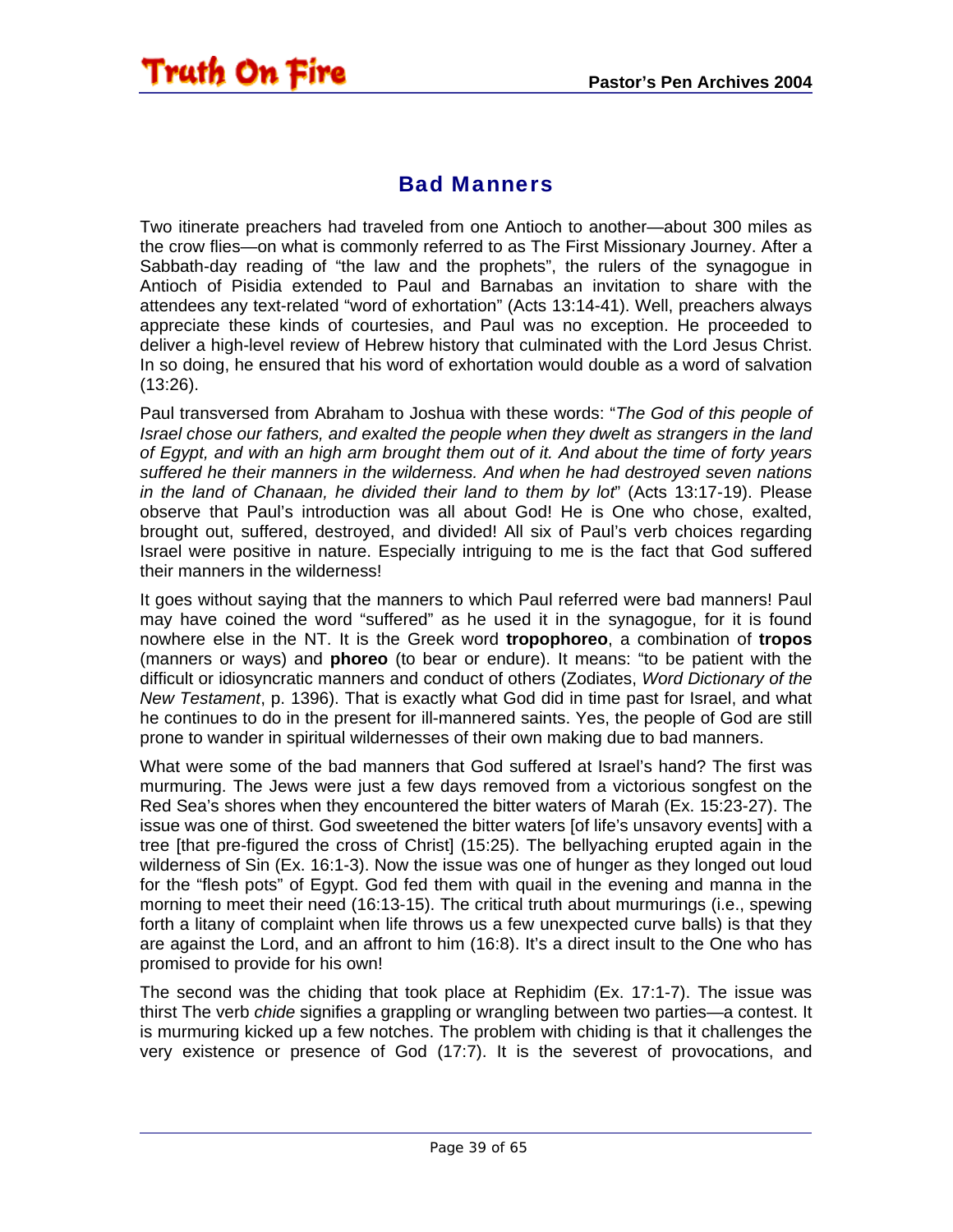amounts to tempting God by throwing the veracity of his promises back in his face. In their case: "Is the Lord with us, or not?" None of us is shocked when the secular world chides the Living God by writing him off the scene. But for a child of God to do so reflects the worst of manners.

The third was idolatry that paved the way for sensual excess (Ex. 32:19-25). Joshua heard what he thought were the sounds of war (either victory of defeat) as he and Moses descended from Mount Sinai with God's Law graven on two tablets of stone. But what they heard were the sounds of licentious frolic in the context of false worship. The bad manners kept getting worse. The golden calf episode teaches us that false worship always breeds a flesh-centered life. If a child of God goes wrong in his or her worship, it is impossible for that individual to live aright until that bad manner is corrected! In our religiously correct culture, it is high time for churches to realize afresh that no worship of God that begins in the realm of the sensational can end in the realm of the supernatural, which may explain the absence of God's supernatural power in so many.

As calamitous as bad manners were for Israel, there is a measure of encouragement to be derived from our text. The forty years God endured neither diminished his faithfulness nor deterred him from getting them to the promised land. Sometimes believers develop bad manners, forfeit God's power in their lives, and wonder whether the land of spiritual victory can ever be theirs again. But how much suffering of bad manners is too much? Forty years? Forty months? Forty days? The fact is it's never too late to abandon bad manners for that which is right! Why give up on the God who has determined he will never give up on you?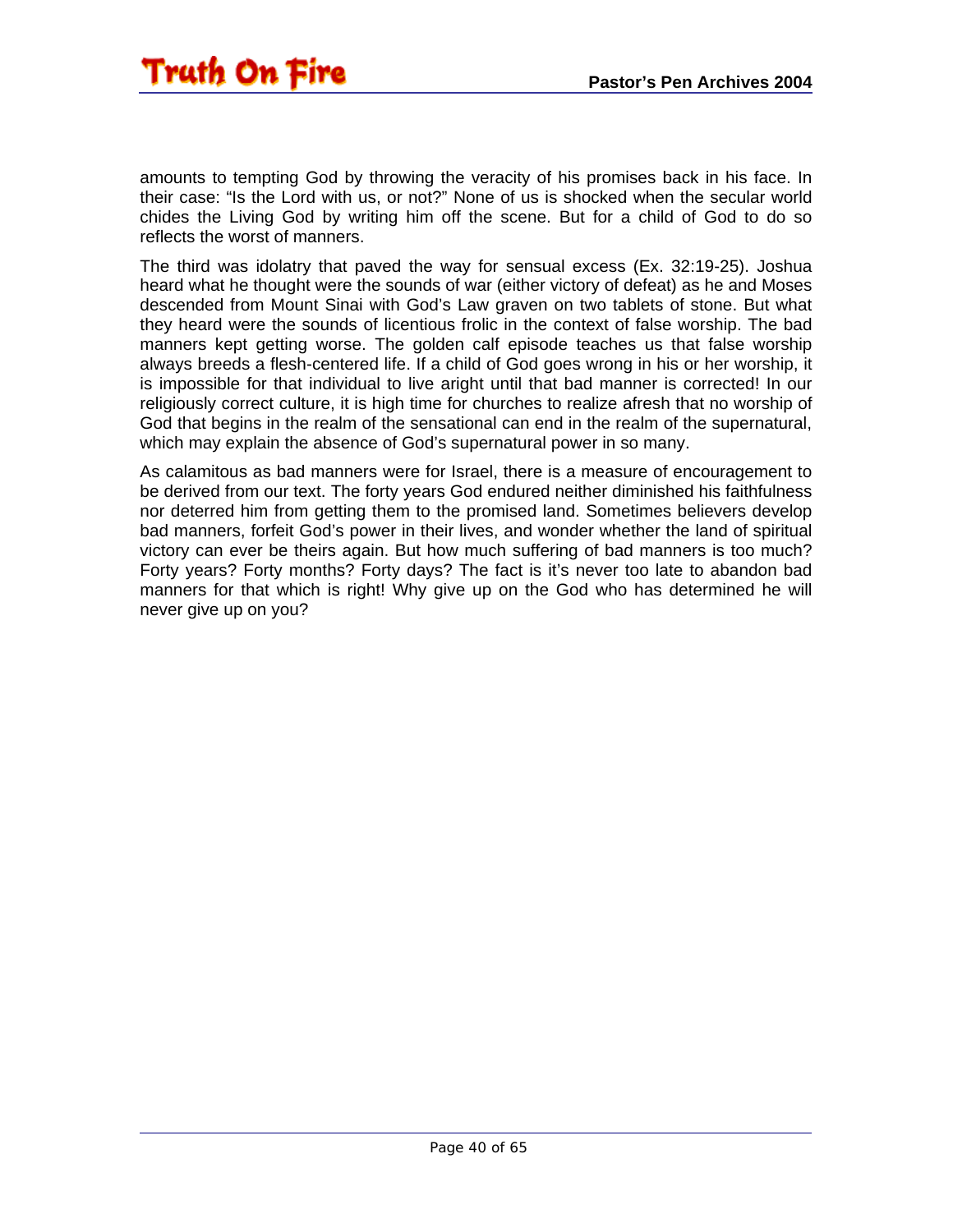#### The Supplication in David's Song

<span id="page-40-0"></span>The current election-year landscape in America is reminding us that the quest for political power can be a treacherous business. But should that surprise us? The history of this world is largely a compilation of political battles as they have played themselves out over the centuries from one generation to another. The tactics we observe in our nation are tame compared to others, but share many of the same attributes. One of the more sinister tactical strategies employed by candidates is the false accusation. A lie sandwiched between a few slices of truth or a true statement dislodged from its historical context can be a formidable weapon. If delivered at the right time to the right demographic, its damage can be virtually irreversible.

The Bible contains its share of political battles. Perhaps the best known among them is the jealously ridden campaign that king Saul fomented against David, who oftentimes fell victim to false accusations. The Psalms are littered with instances of David requesting God's help in defending him against political lies. The seventh Psalm is a case in point. Cush the Benjamite, whom many scholars believe was a trusted colleague, secured the ear of Saul—a fellow Benjamite—with slanderous words about David's alleged motives and aspirations for the throne. But David was not running for political office. Samuel had anointed him to be king on behalf of the God of Israel, who had single-handedly conducted his own election.

Psalm 7 is a song David sang unto his Lord with musical accompaniment (Shiggaion)—a stringed instrument of some kind. If David sang Psalm 7 today, he might well be packing a vintage Gibson flat top guitar. You really have to be impressed with David! Here is a young man who has received word that one he considered his friend has just sold him out, and put his life in further jeopardy with falsehoods (7:14). How does David respond? No, he does not form a political action committee. He writes a song to his Lord wherein he makes a case for his integrity (7:8), pleads for divine defense (7:1, 10), and renders praise to the One he trusts (7:17). Included within that trust is an awareness that the iniquity of Saul, Cush, et al has not escaped the notice of God, who is angry with them on a daily basis (7:11). There is therefore no need for David to harbor anger against these men since God's righteous anger is sufficient for them both. David reckons the "ordained" arrows in God's bent bow to be as sure to strike his "persecutors" as he is to sit on the throne (7:12-13). What a perspective!

David's song contains a supplication that is worthy to be voiced by every believer at all times, especially during the political season: "*Oh let the wickedness of the wicked come to an end; but establish the just; for the righteous God trieth the hearts and reins*" (7:9). The supplication divides itself into three segments. The first reflects a desire for the cessation of wickedness on the part of the wicked. I believe David's petition for an end to wickedness had little to do with the fact that he was its object. Wickedness wrought in high places was dishonoring to God and polluting the nation from the top down. That was the greater pain! Moreover, in David's mind there is an inseparable link between the wicked and their wickedness. While there is a measure of truth in the adage "God loves the sinner but hates the sin", it is also true that God prepares "instruments of death" for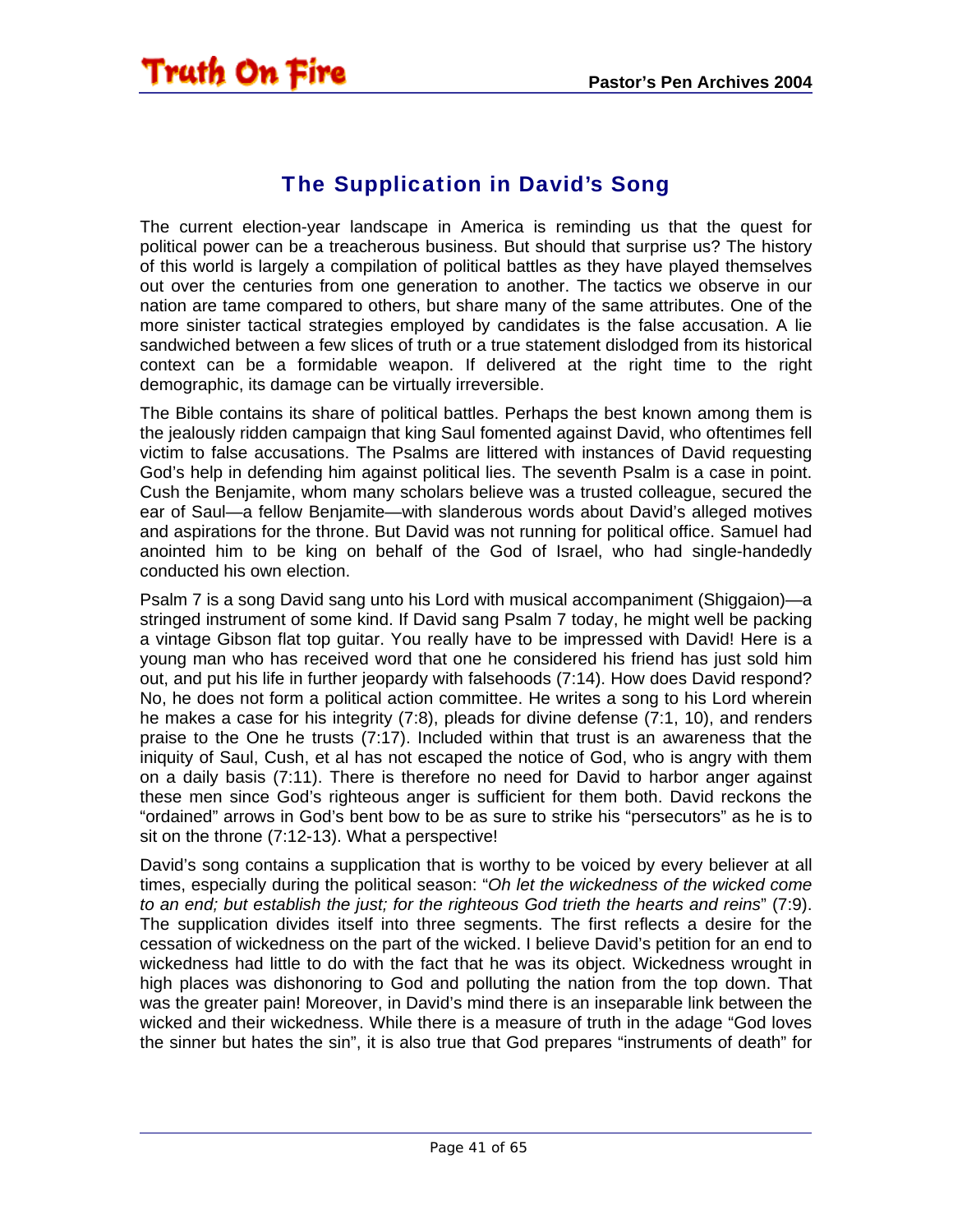the wicked in response to their wickedness—a doctrine that is out of vogue in modernday pulpits.

The second was a request based on David's integrity. The phrase "establish the just" might be paraphrased as follows: "Lord, I refuse to resort to self-serving tactics to secure the kingship for which you anointed me. I have behaved myself in a just manner up to this point and will continue to do so. You are the One who will set me in place at a time of your choosing, and I am perfectly content to let you be God in this matter." How do you suppose America would respond to two political candidates who exhibited this kind of integrity? Do you not agree that this would go a long way toward solving the problem of political pollution in our land?

The third was an acknowledgement that life lived successfully as God reckons success is primarily a matter of the heart. A righteous God knows every thought, and every motive behind every act. The "reins" speak of control (i.e., what drives us to do what we do; what controls us). What a man may attempt to hide from other men is fully disclosed to the eyes of God. David is perfectly willing to undergo that degree of scrutiny! He is a man with nothing to hide! Better to be in a low place with integrity than in a high place without it!

As election year 2004 rolls along, may we as God's people adopt David's supplication as our own. Let's pray for an end of wickedness on the part of the wicked. Let's ask God to establish just men and women in high places. Let's understand that what's good for the politician is good for us as well. That is, integrity begins at home! Let's keep our hearts and reins clean before a righteous God. How can we expect from our leaders what we are unwilling to do ourselves? In a word, let's embrace the supplication in David's song!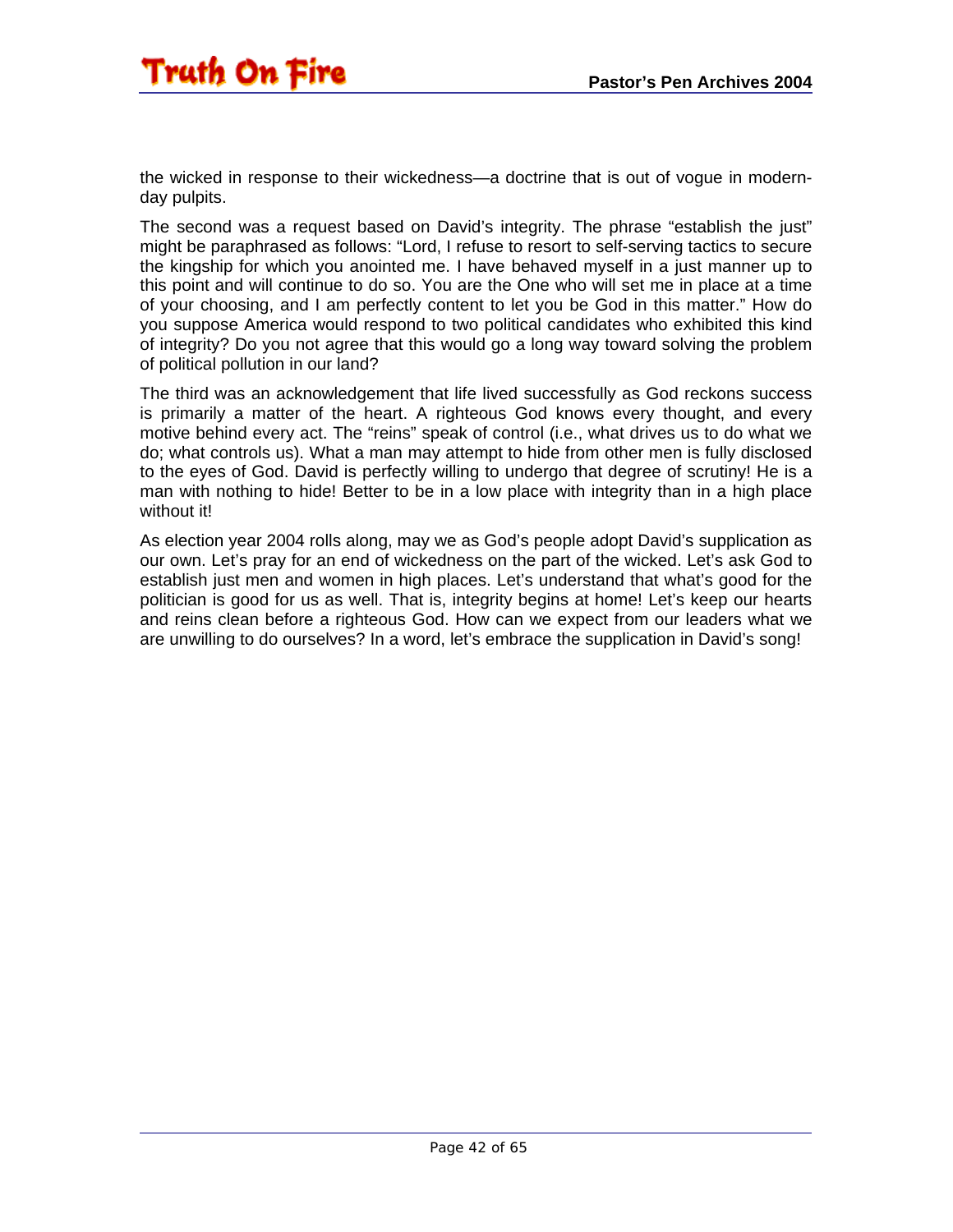### A Spiritual Biohazard

<span id="page-42-0"></span>Do you still have your wisdom teeth? My upper and lower right third molars were extracted at age 24. On Friday, May 21, 2004—some 32 years later—my upper and lower left wisdom teeth suffered the same fate. I arrived at the dentist's office at 8 a.m., and walked out with empty sockets at 9 a.m. Those 60 or so minutes consisted of 15 minutes for paperwork, 43 minutes for pre- and post-op activities in the infamous chair, and a mere 2 minutes or less to pry those teeth loose from their long-time duty station.

Many of us can remember a time when we could have kept those teeth as a sort of souvenir. That thought had crossed my mind. So, a few seconds after the deed was done, I asked the dentist if I could see the teeth. He said, "I think Gail [his assistant] has already disposed of them." I responded, "That was quick!" He said, "I'll go check," and returned shortly to confirm the disposal. The assistant later explained that OSHA regulations require immediate and proper disposal of extracted teeth because they are now considered to be biohazards. I rejoined, "That's really amazing! They were assets in my mouth, but have now become biohazards!"

My reflections upon that rapid change of status found a spiritual application. What was the critical event that brought about the status change? The extraction—the moment at which the dentist detached the teeth from their bony moorings in my jaw. There is a striking parallel between what happens to the extracted tooth and the believer who is out of fellowship with his or her Lord. It has nothing to do with our *union* with Christ. The biblical doctrine of predestination affirms that union to be eternal and indissoluble. It rather has to do with our *communion* with Christ. The believer who allows him- or herself to be detached from the moorings of intimate communion with the Lord Jesus because of personal sin undergoes an immediate change of status from being a salt-and-light asset to becoming a spiritual biohazard. Make no mistake! Spiritual environments are every bit as real as the physical, and far more critical in their impact upon the inhabitants.

If there is one biblical character that stands out in terms of becoming a spiritual biohazard, it's Jonah. It is reasonable to assume that God called upon Jonah for the Nineveh mission because he was an asset rather than a liability. But Jonah's distaste for the Assyrians combined with his knowledge of God's great kindness toward sinners (Jonah 4:2) brought about a change of status when he set out in disobedience to book passage on a ship bound for Tarshish (1:3). As the vessel left port and headed out to the open sea, its captain had no idea that hazardous material had made its way down into the sides of the ship (1:5). But the derelict preacher had become exactly that, and jeopardized the well being of every one on board. I wonder how many pulpits in America are filled each Sunday by spiritual biohazards? If the man of God lacks the anointing of the Spirit of God to preach the Word of God in power due to an unclean life, that is exactly what he has become!

In the hours immediately preceding his death, the Lord Jesus shared these words with the eleven: "*Abide in me, and I in you. As the branch cannot bear fruit of itself, except it abide in the vine; no more can ye, except ye abide in me. I am the vine, ye are the*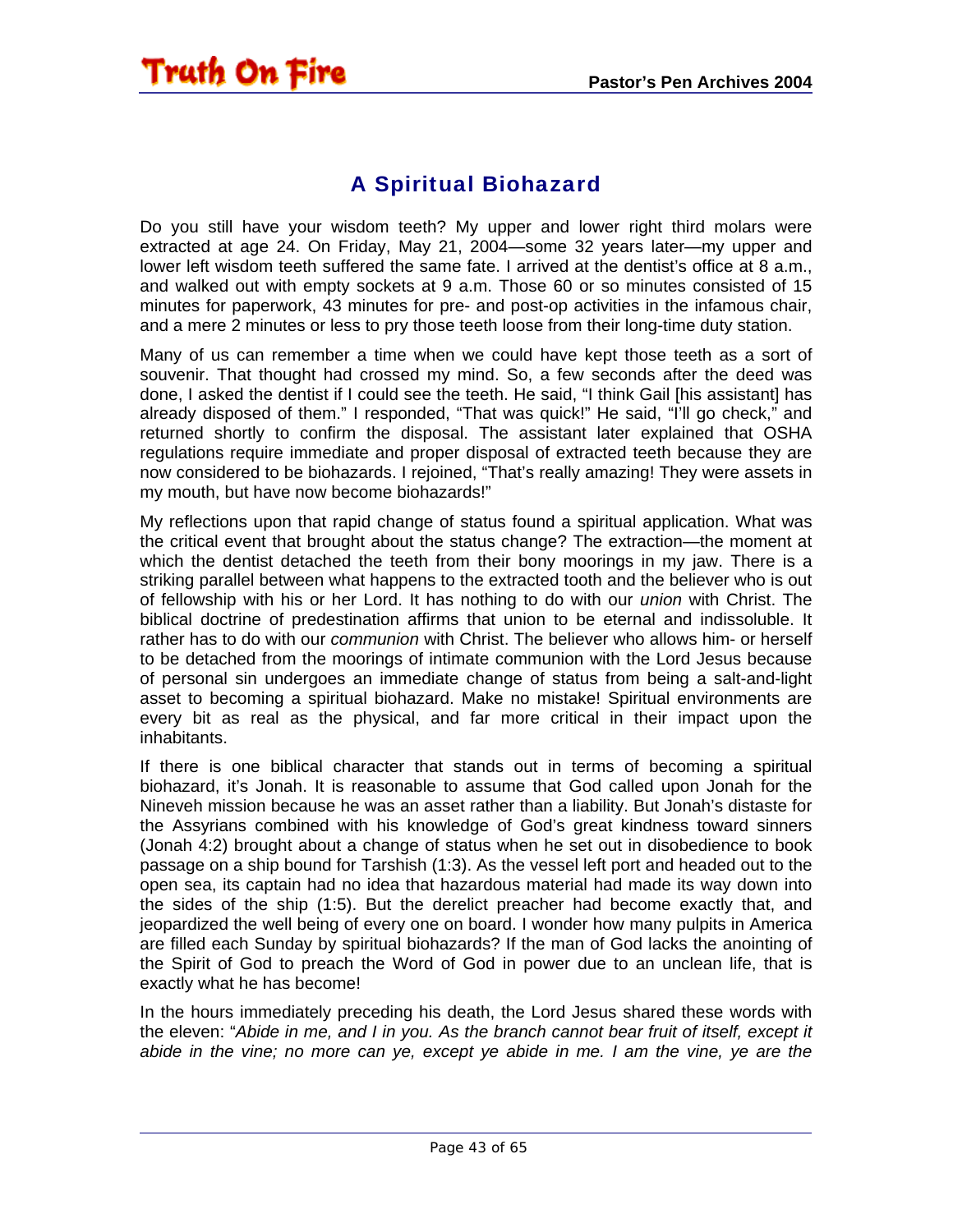*branches: He that abideth in me, and I in him, the same bringeth forth much fruit: for without me ye can do nothing. If a man abide not in me, he is cast forth as a branch, and is withered; and men gather them, and cast them into the fire, and they are burned*" (Jn. 15:4-6). The concept of branches abiding in (remaining attached to) the vine was clearly intended to teach the critical nature of our relationship to him in terms of bearing fruit (i.e., a positive impact upon our spiritual environment to include righteous conduct as well as converts). Detachment from the vine robs the branches of life-giving resources and the ability to bear fruit, rendering a former asset useless.

Abraham's nephew Lot comes to mind. Although a righteous man by virtue of faith (2 Pet. 2:7-8), a life of compromise had wreaked havoc upon his influence with his sons in law and married daughters (Gen. 19:14). The two messengers made clear God's intent to get Lot's entire family out of Sodom (19:12), but Lot's attempt to persuade them failed. Our last glimpse of Lot finds him drunk inside a cave committing incest with two virgin daughters (19:31-35). As a result, Lot the spiritual biohazard fathered Moab and Ammon, progenitors of the Moabites and Ammonites, which were eventually a thorny problem for Israel (19:36-38).

Fortunately, the parallel between detached wisdom teeth and out-of-fellowship believers is not a perfect one. My wisdom teeth are permanently gone. But such is not the case with the believer who is detached from the Vine. Communion can be restored through the Word of God and prayer coupled with genuine confession and forgiveness (1 Jn. 1:9). If you happen to be a once-upon-a-time asset that has somehow become a spiritual biohazard, I would encourage you to seek earnestly a change of status that will once again attach you to the stony moorings of your spiritual Rock—the Lord Jesus Christ!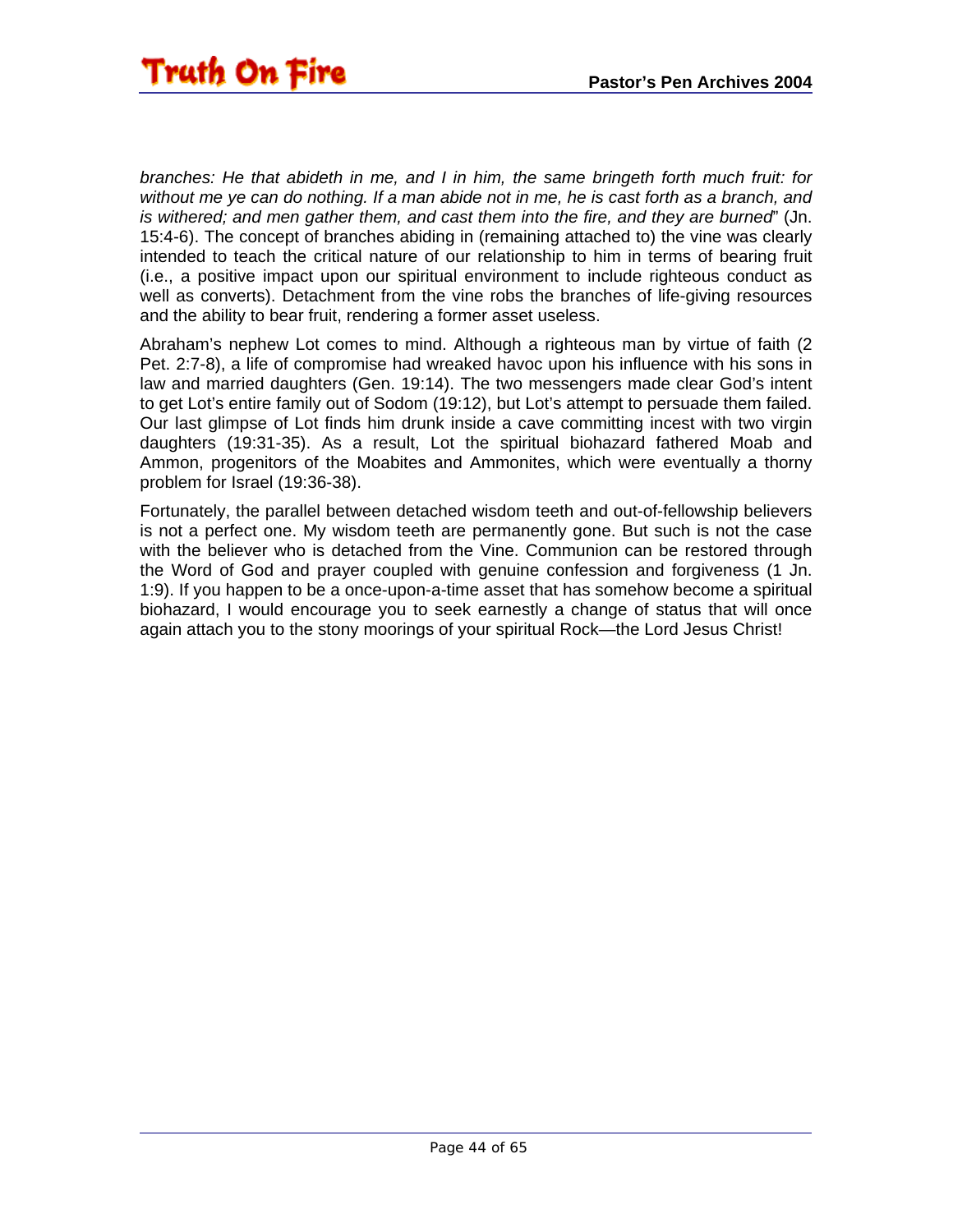<span id="page-44-0"></span>

#### Times of Memorial

Memorial Day is a cherished national holiday, as well it should be. While many have relegated this day of remembrance to a paid day off from work, it continues to focus our attention upon the millions of brave men and women who served honorably in the armed forces of our nation, and gave the ultimate sacrifice for the freedoms we hold dear. On Saturday, May 29, 2004, our World War II veterans finally received the well-deserved recognition they earned for defending the free world against Nazi and Japanese aggression.

Times of memorial are meaningful, especially in biblical terms, which is why God through the scriptures has taught us to remember certain personages and events as a standard routine in our Christian walk. This does not equate to living in the past. It rather serves to remind us how past events can have a direct bearing upon the present…and the future as well!

Remembering is a worthy activity because it is God-like (or godly) to do so. In fact, the first biblical mention of remembering finds the Lord declaring: "*And I will remember my covenant, which is between me and you and every living creature of all flesh; and the*  waters shall no more become a flood to destroy all flesh. And the bow shall be in the *cloud; and I will look upon it, that I may remember the everlasting covenant between God and every living creature of all flesh that is upon the earth*" (Gen. 9:15-16). The God who remembers his covenants is the One who first establishes them (9:9, 11, 17). They are a matter of sovereign determination! If God chooses to establish a covenant with mankind, he never forgets it! He always remembers!

Moses, as God's spokesperson, called upon Israel to "Remember this [Passover] day" in which they came out from Egypt and the house of bondage by the Lord's strong hand (Ex. 13:3). In the giving of the law at Sinai, the Lord said: "Remember the Sabbath day, to keep it holy" (20:8). If they had diligently remembered these basic statutes, and observed them, it would have spared them a lot of self-inflicted trouble, and perhaps saved an entire generation from death in the wilderness. Unfortunately, that multitude was mixed, and often found themselves lusting after the things of old, as evidenced by this confession: "*We remember the fish, which we did eat in Egypt freely; the cucumbers, the melons, and the leeks, and the onions, and the garlick: But now our soul is dried away: there is nothing at all, besides this manna, before our eyes*" (Num. 11:5- 6). The memories of "good eats" in Egypt were harmless. But the context in which they summoned them called into question God's ability to provide and make good on his promise to deliver a land flowing with milk and honey. That mixed multitude died before seeing the first acre of promised land.

Before they entered the land of promise, God charged Israel to remember the manner in which he led and kept them through forty years in the wilderness (Deut. 8:2). And again: "*But thou shalt remember the Lord thy God: for it is he that giveth thee power to get wealth, that he may establish his covenant which he sware unto thy fathers, as it is this day*" (8:19). The price tag for forgetting was perishing (8:19-20).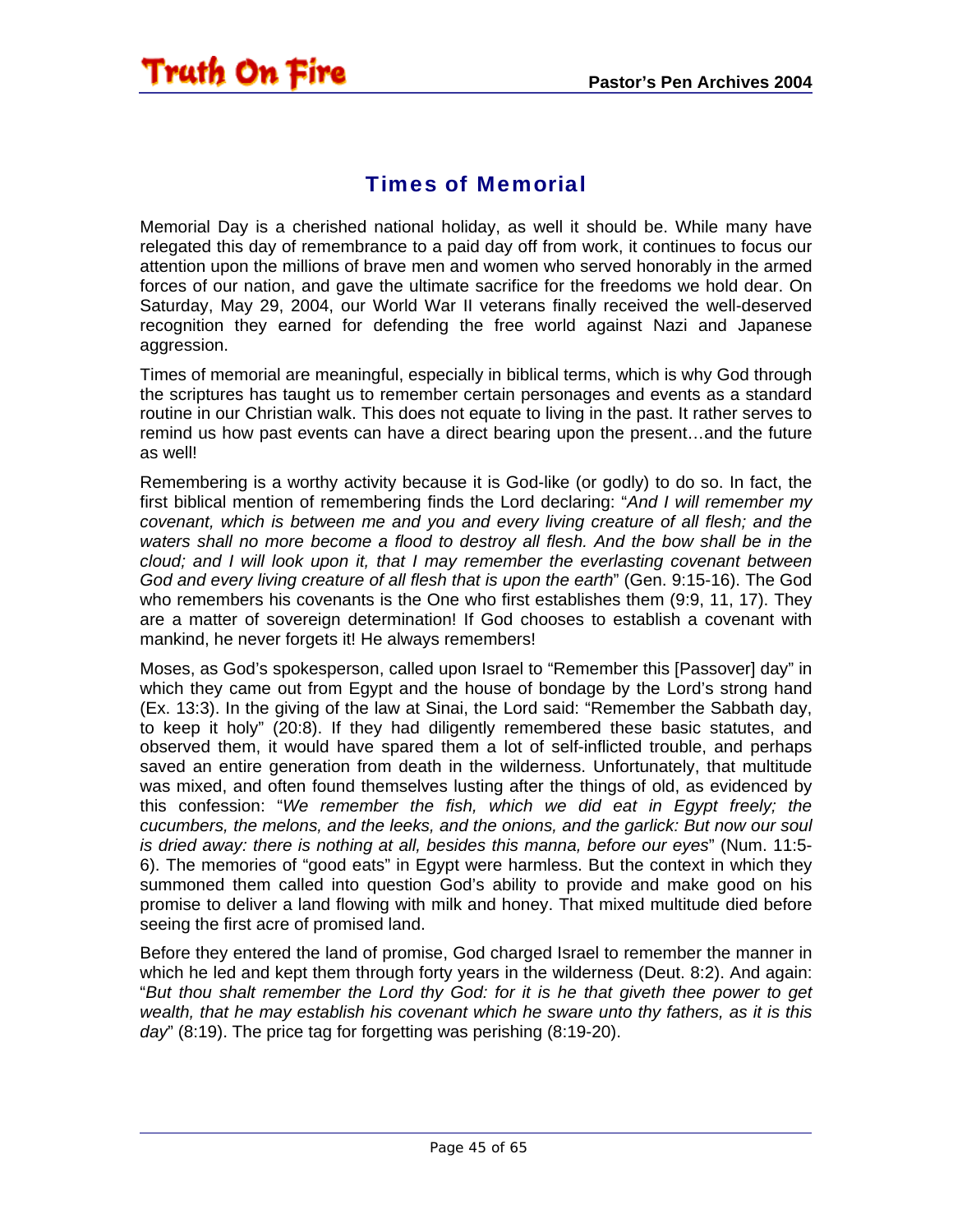The Lord Jesus gave one of the more powerful admonitions for remembering: "*Remember Lot's wife*" (Lk. 17:32). The context was the revelation of the Son of man in the last days. The warning underlined the danger of having one's heartstrings so entwined with earthly possessions (i.e., materialism) that it obscures that which is truly substantive in life—being in the will of God and pleasing him in the process. In violation of the messenger's command, Lot's wife looked back, and became a pillar of salt. In looking back, I believe Lot's wife displayed the same mindset as did Eve when she ate the forbidden fruit: that is, the will of God was deemed counterproductive to what they thought was in their best interests at the time. This same mindset has sabotaged many a ministerial career, and led to much heartache. Remember Lot's wife!

In his last words to Timothy, Paul said: "*Remember that Jesus Christ of the seed of David was raised from the dead according to my gospel*" (2 Tim. 2:8). It was an important reminder to a young preacher from a war-torn veteran who was about to die for that gospel. In his pastoral work, Timothy would be subjected to many trials and tribulations—many of which would not rival death. But what if they did? Was Timothy any better than his mentor? Was either any better than the Christ they preached? The gospel of the resurrected Christ, if kept in the forefront of the young preacher's thinking, would suffice to sustain him in any and every trial!

Let's take this time of memorial to reflect upon those things that really matter. These would include Christ our Passover Lamb, our deliverance from sin's bondage, God's commitment to his covenants, the dangers of being entangled with the things of this world, and the death-defeating gospel of the Lord Jesus Christ!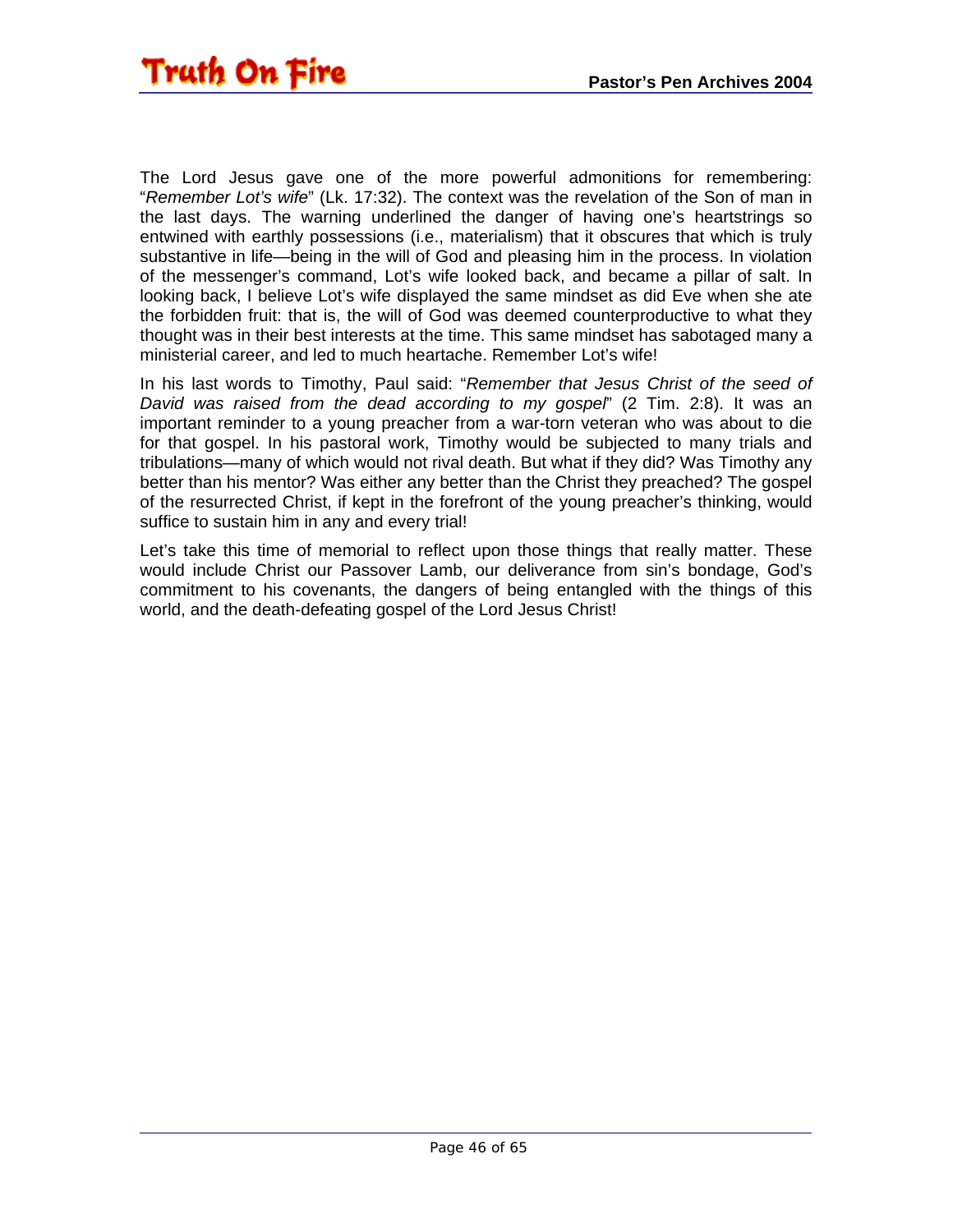### The Number One Enemy

<span id="page-46-0"></span>One of the few points of agreement between incumbent George Bush and challenger John Kerry during the first Presidential Debate held on Thursday, September 30, 2004 was that a nuclear weapon in the hands of terrorists constitutes the greatest threat to America's security and to that of the world at large. That point is valid enough when restricted to a purely geopolitical context. And for a world mired in secularism, there is little outside the realm of geopolitical concerns or consequences that merits its attention.

But the believer in the Lord Jesus Christ understands that all matters geopolitical are subservient to those of the spiritual. The spiritual realm (concerning which the scriptures deal in exhaustive detail) is inclusive of the hearts of men, which harbor the most devastating force on the planet—sin! Any who doubt that assertion need only to ponder what took place on Golgotha's hill outside the Jerusalem gates some two millennia ago. It was there that God Incarnate, the Lord Jesus Christ, bore the collective sins of humanity in his own body upon the cross. In a twist of irony, the Jews unwittingly crucified Jesus the Christ to provide a remedy for their own sins while their primary reason for doing so was geopolitical. That is, Jesus was adept enough at conquering demons and disease, but apparently lacked the wherewithal to deliver them from Rome!

The apostle Paul so succinctly stated the issue in these terms: "*Wherefore, as by one man sin entered into the world, and death by sin; and so death passed upon all men, for that all have sinned*" (Romans 5:12). One act of disobedience by humanity's federal head allowed the lethal tandem of sin and death to invade the pristine confines of time and space to wreak inestimable damage upon mankind! They continue to stroll through the corridors of history to this day, and currently dominate the news headlines.

When sin rules in the heart of a man, there are two inevitable and predictable outcomes. The first is a visceral hatred of righteousness (i.e., the righteous and the unrighteous just don't get along well). The second is an aversion for the presence of God. Cain—the first man to enter this world through the womb—exemplified both of these traits, and serves as a spiritual prototype. With regard to righteousness, Cain killed Abel "because his own works were evil, and his brother's righteous" (1 John 3:12). And after the Lord pronounced upon Cain the consequences of his sin, he "*went out from the presence of the Lord*" (Gen. 4:16). There is perhaps no phrase in scripture that conveys a more foreboding finality to a life! Thus Cain provides for us an infallible rule: men and women whose hearts are ruled by sin will express contempt for righteousness, and avoid like the plague any situation where the presence of God is prominent!

The President has reminded us on several occasions that the terrorists have not hit America since September 11, 2001, as evidence that we are safer as a nation. John Kerry has accused the President of taking his eye off the ball in the war against terror—a mistake he says he would never have made or make if elected. The fact is sin continues to hit our nation repeatedly with its savage blows. Since 9-11, another 4-5 million innocent babies have met their murderous fate in abortion clinics; civic and religious leaders continue to perform gay marriages [sic]; infants are being born out of wedlock in staggering numbers; and the divorce rate still hovers at around 50 percent. With the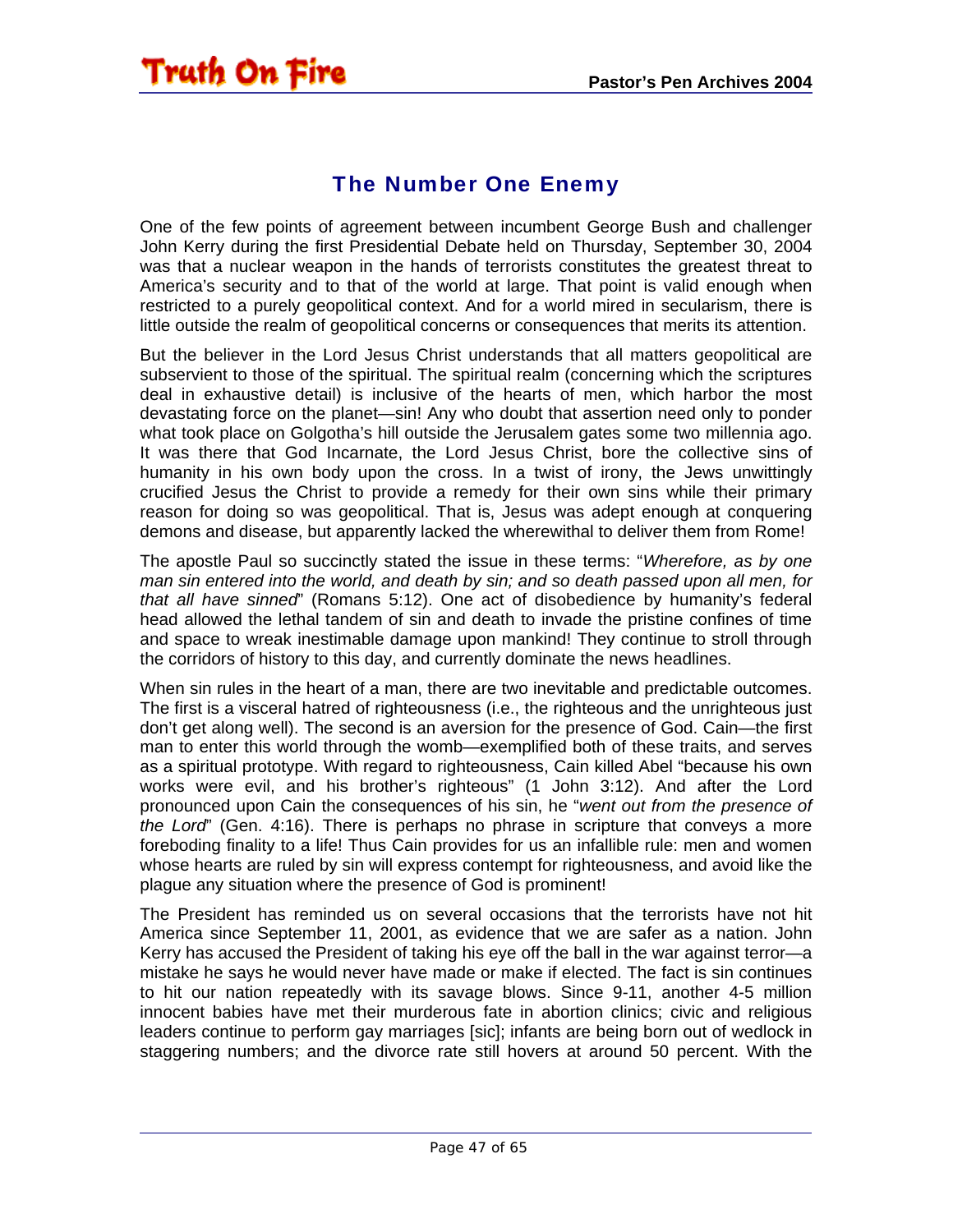exception of a godly remnant, the entire world has taken its eye off the ball, assigning the blame for chaotic world conditions to everything but sin in the human heart! Even the biblical prophet, whose pulpit task is to cry forth and spare not regarding sin and its consequences, is a dying breed.

The ruinous impact of sin upon the heart of man is seen in David's own prayer of confession following an adulterous affair with Bathsheba and the murder of her husband Uriah. He cried: "*Create in me a clean heart, O God; and renew a right spirit within me*" (Psalm 51:10). David's heart was in such pitiful condition as a result of personal sin that nothing less than the creative power of God—the same power that spoke the world and a larger universe into existence—would be required to repair the damage! The bad news is that all sin is devastating to the human spirit without regard for its magnitude in man's estimation. The good news is that there is no human heart, no matter the degree to which sin has pummeled it, that is beyond God's creative ability to make it both clean and right in his sight!

The political atmosphere is charged these days with concerns about national security and weapons of mass destruction in the hands of terrorists. We should uphold our leaders in prayer, that they might be endowed with wisdom in identifying and eliminating threats. But we should never forget that our worst enemy—both nationally and personally—is sin. Frankly, there's not a nickel's worth of difference between the terrorist who beheads a captive in Baghdad and the physician who butchers an unborn fetus in a Supreme Court-protected abortion clinic!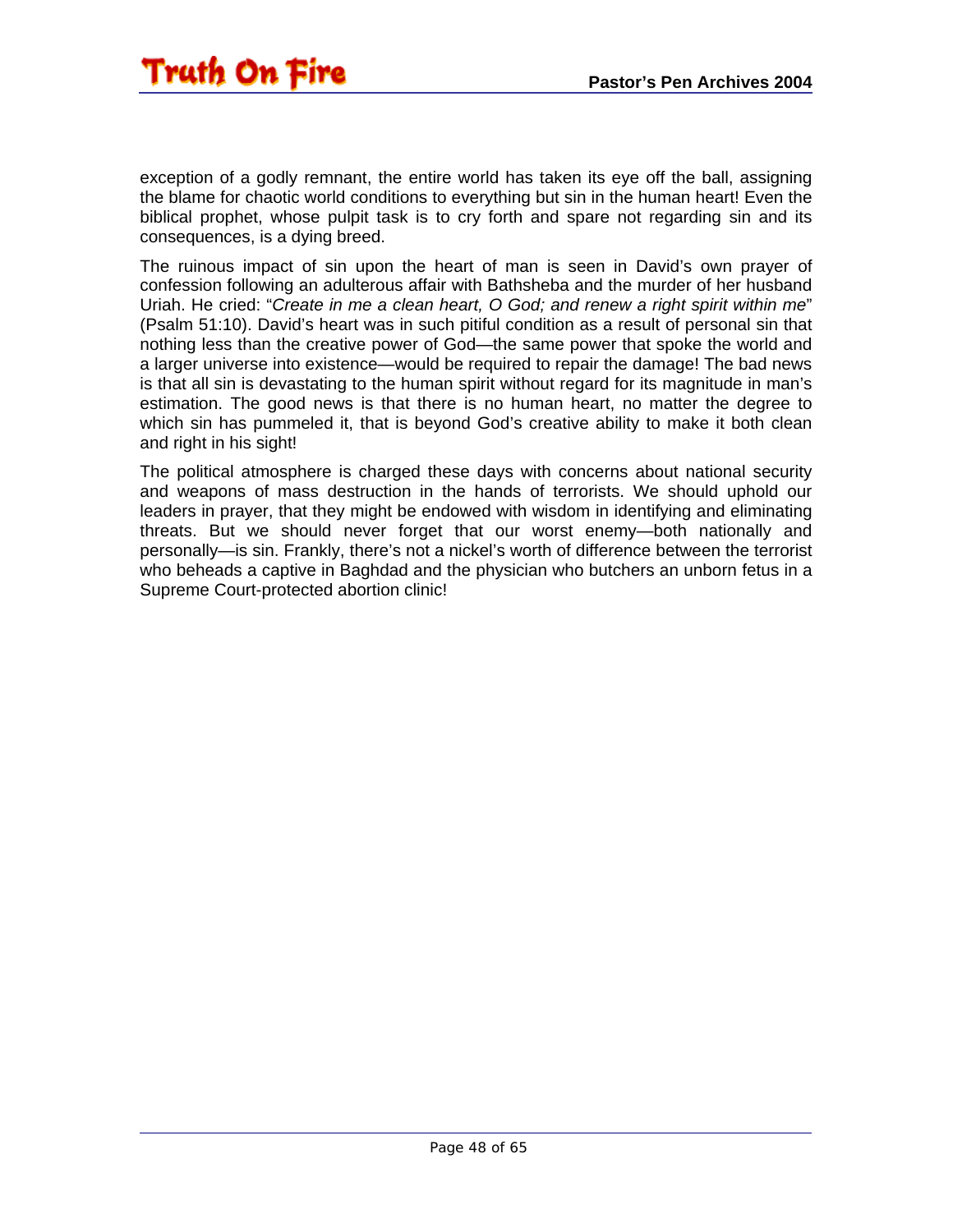### High Tech and High Touch

<span id="page-48-0"></span>The implementation of technical advances within the business world during the last decade or so has led to the widespread depersonalization of service. Consumer advocate Clark Howard often talks about customer service that has become customer "no" service. Personal computers coupled with web technology now make it possible for millions of Americans to buy and sell products and services on a daily basis without the first interaction with another human being.

At the outset of this technical revolution, business owners reasoned that streamlining the business process would create efficiencies, reduce operating costs, and increase profits. That reasoning was and is correct to a point. But the problem is customers have feelings, and enjoy being treated like a real person from time to time rather than a number on an electronic invoice. So now the pendulum is swinging back toward a more personalized way of doing business aimed at those who have come to feel alienated by the companies with whom they deal. The claim being made by many businesses to attract the alienated consists of these four words: "High Tech, High Touch!" The meaning is clear: In addition to using state-of-the-art technology to get the job done (high tech), they will do so in a manner that is very warm and personal (high touch).

One day last week on my drive to work, I heard a radio ad where the spokesperson used that exact phrase to appeal to potential customers. Immediately my mind began to consider whether the tandem concepts of high tech and high touch could be found in a biblical context. It appears that they can.

Consider the Lord Jesus Christ. Was his not a high tech and high touch ministry? How many times do we see him in the gospels expounding upon the eternal truth of God to thousands (high tech), and then augmenting that preaching ministry with the healing touch of his gentle hands upon the physically infirmed (high touch). In my thinking, the arrest in the Garden of Gethsemane is classic. There we see the Son of God agonizing in prayer as he anticipated the qualitative and quantitative suffering he would soon endure for the collective sin of humanity (high tech), and shortly thereafter touched and healed Malchus, the high priest's servant, after Peter had severed his right ear with a sword (Luke 22:50-51; John 18:10). Yes, the Lord Jesus is indeed the embodiment of eternal truth (high tech) as well as a reservoir of boundless mercy for sinners (high touch).

The apostle Paul once found himself in a high tech high touch situation at Troas (Acts 20:7-12). During a preaching episode (high tech) that lasted until midnight, the young man named Eutychus fell into a deep sleep, fell from the third loft in the upper chamber, and had apparently died. Paul went down, fell on him, embraced him (high touch), and announced that the young man was alive. The Bible says they took a break for some midnight rations, after which Paul proceeded to speak until the break of day.

On a more personal note, should not every believer's life be one of high tech and high touch? Should we not strive to master the content of scripture with a view to applying it to our lives on a daily basis? Contrary to what some may say, it is a most noble task for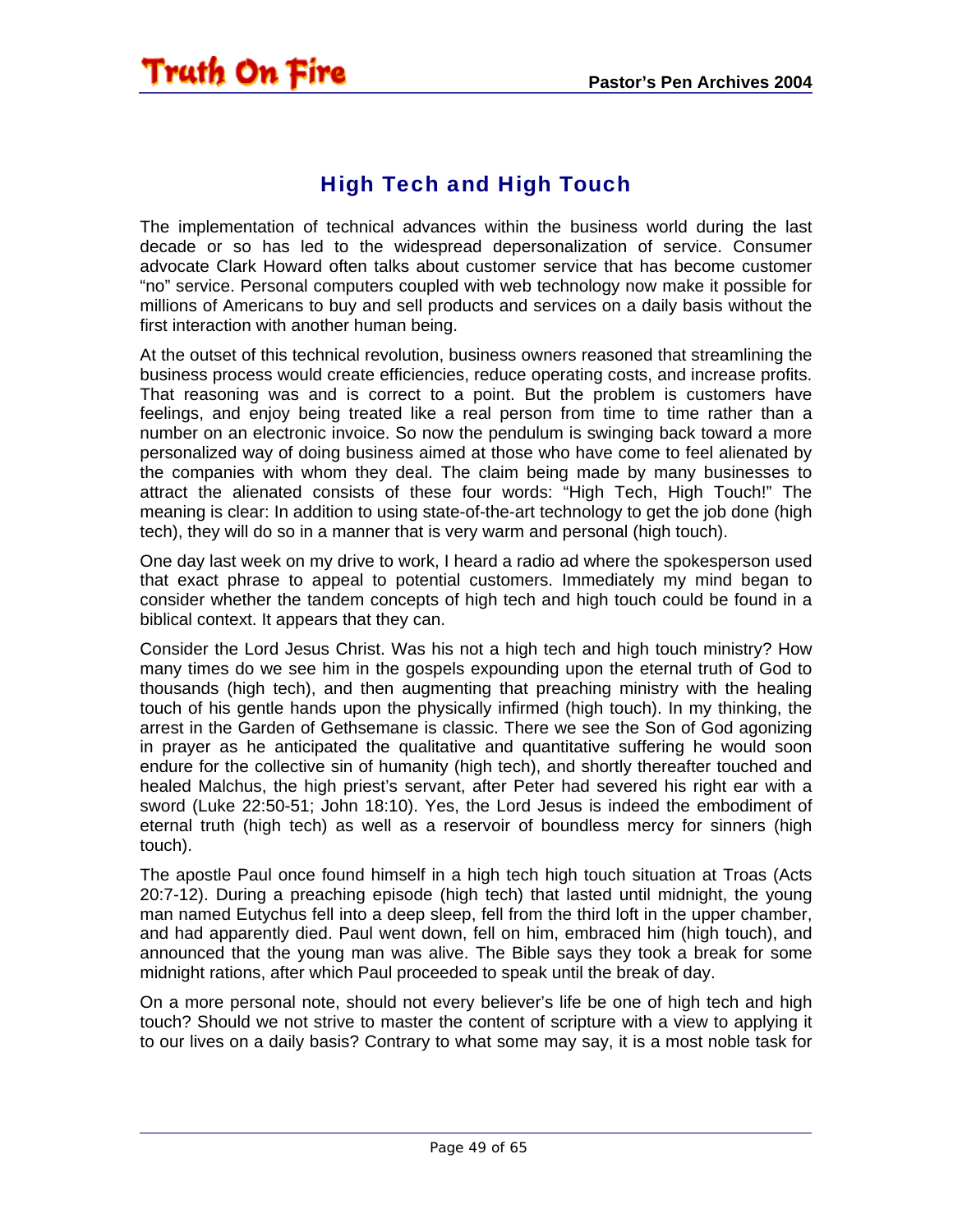every disciple to indulge him- or herself into the intricacies of the original languages (Hebrew and Greek), grammar, syntax, word meanings, etc. where the Bible is concerned. These activities are not the exclusive domain of seminary professors and their students. Nor is God more knowable by certain groups than by others. The knowledge of God is nested within the pages of Holy Writ, and is discoverable by all who are persistent in their study and humble in their hearts. If the knowledge of the Most High is not high tech, the concept is meaningless.

Space will not allow us to talk at length about the high touch nature of the Christian family, but scriptures like Romans 12:10, 15 affirm that the Lord intends for his church to be high touch: "*Be kindly affectioned one to another with brotherly love; in honor preferring one another…Rejoice with them that rejoice, and weep with them that weep*." According to Ephesians 4:15, one of the spiritual keys to growth in Christ is speaking the truth (high tech) in love (high touch) as we interact with one another.

How would you rate your church? Some churches are low-no tech and low-no touch. You've been in these churches—shallow preaching full of frivolous anecdotes coupled with lethargy so thick you could cut it with a knife. Some are high tech/low-no touch (substance without warmth) and others are low-no tech/high touch (warmth without substance). Frankly, I'm not sure which of the latter two is the worst. The first seems to know what it believes, but is not moved by it. The second appears to be moved, but cannot define exactly what it is that moves them. Blessed is the church that is both high tech and high touch—the only kind of church that can impact a lost world for the Lord Jesus Christ!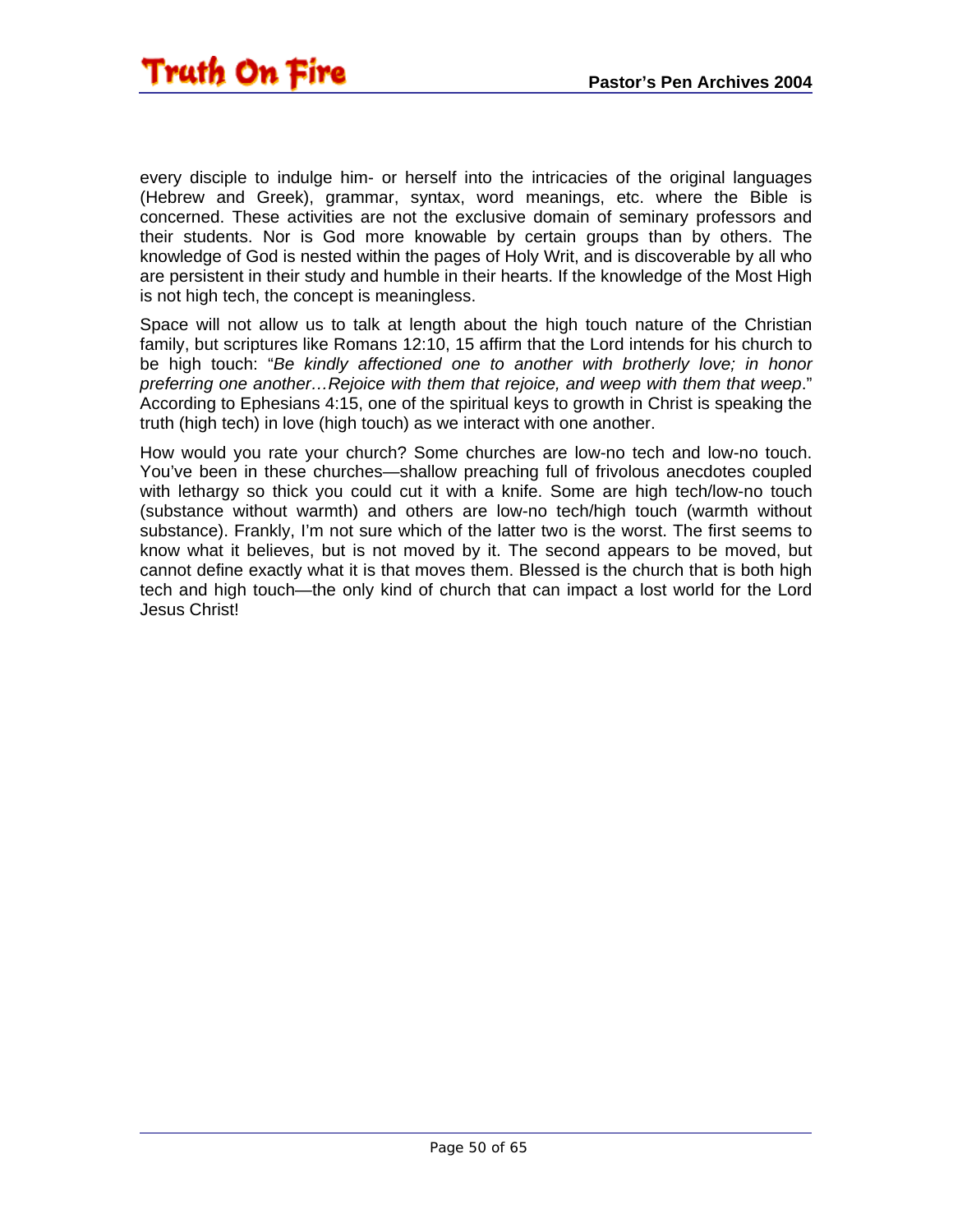### The Election of Grace

<span id="page-50-0"></span>As we approach the election of 2004, perhaps it's an appropriate time to consider the election of grace. The scriptures depict a sovereign God making several choices before the foundation of the world for which he neither required nor solicited input outside of himself. These divine "elections" are weightier by far than those conducted by governments. When interpreted within the contexts crafted by the inspired writers, they enable us to understand God's redemptive plan, and provide a source of rejoicing and comfort for believers.

Any meaningful study of election must begin with the Elect One, the Lord Jesus Christ. Peter identifies the One to whom believers have come as "a living stone, disallowed indeed of men, but chosen of God, and precious" (1 Peter 2:4). He then cites Isaiah 28:16 as validation: "Behold, I lay in Sion a chief corner stone, elect, precious" (2:6). The fact that God Incarnate—who needed no saving but was rather the Saviour—was the cardinal object of divine election confirms that the doctrine has nothing to do with the personal salvation of sinners but rather everything to do with the unique positions, roles, and privileges bestowed by God upon those elected. In the case of Christ, he was chosen to be the One and Only Redeemer of lost sinners, which accounts for both his personal preciousness and that of his blood shed for their sins!

The nation Israel was and is an object of divine election. The Lord refers to his people as "mine elect" (Isaiah 42:1, 4; 65:9, 22). In Romans 9:4-5, Paul identifies several of the roles and privileges with which God endowed them by virtue of his sovereign choice: "Who are Israelites, to whom pertaineth the adoption, and the glory, and the covenants, and the giving of the law, and the service of God, and the promises; whose are the fathers, and of whom concerning the flesh Christ came, who is over all, God blessed for ever. Amen." By virtue of physical birth and subsequent national membership, every Jewish child obtained an elect status, and assumed a responsibility to fulfill the Godordained roles and privileges inherent in that election. Therefore the purpose of God according to election (9:11) was to bring the elected Lord Jesus into this world through the elected Israel through the lines of second-born Isaac and second-born Jacob. By his sovereign choice, the Lord denied this privilege to first-borns Ishmael and Esau—an election that had nothing whatsoever to do with the personal salvation of these four men.

Paul is careful to point out that being an elect one in the physical and national realms was no guarantee of personal salvation in the spiritual realm. He affirms: "For they are not all Israel [spiritual seed], which are of Israel [physical seed] (9:6). What we have is an election within an election, so that every born again Jew can claim to be twice elected by God. John expressed it in these terms: "He came unto his own [Israel as the elect nation], and his own received him not. But as many as received him, to them gave he power to become the sons of God [the elect within the elect nation], even to them that believe on his name" (John 1:11-12). So the single differentiating factor between a lost elected Jew and a twice-elected Jew is faith in Christ Jesus!

In Romans 11:1-9, Paul further expounds on this theme: "Even so at this present time also there is a remnant according to the election of grace" (11:5). Paul segued into that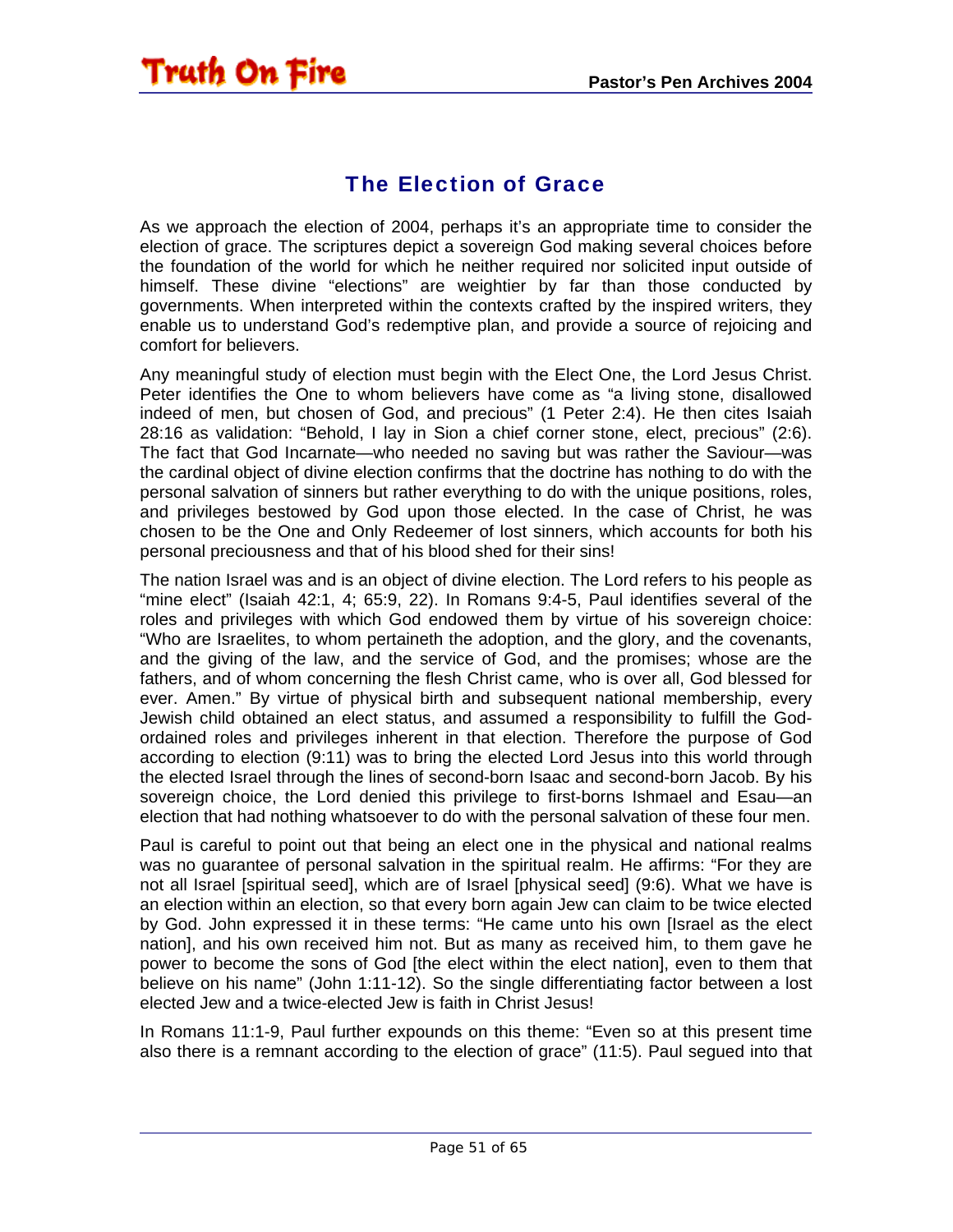conclusion based on Elijah's experience. In his intercession, Elijah complained of being "left alone" as a hunted man. But God reminded him that he had reserved to himself seven thousand men that had not bowed their knees to the image of Baal (i.e., a trait that was indicative of steadfast faith). In like manner, there is today a body of believers that God has reserved to himself, and endowed with an elect status. It is contingent upon grace as opposed to works. And since Paul so painstakingly excluded faith from the works category as the companion of grace (4:13-16), it can be said with confidence that the election of grace is an election of grace through faith. The believer who affirms that he or she was saved by grace through faith (Eph. 2:8-9) may affirm with equal certitude that his or her election was obtained by grace through faith.

Israel as a whole did not obtain the righteousness he was seeking, because he sought it by works rather than faith (10:2-3; 11:7). But the election obtained it. In the context, the election is that born-again body of believing Jews, who, as John said, received the Lord Jesus Christ. The rest were blinded because they rejected the light Jesus gave them (John 12:35-41). Currently, that body consists of both Jewish and Gentile believers whom God has both justified and elected by grace through faith. It is therefore biblically illiterate to say that the elect "shall" obtain it, for the scriptures reveal that God's elect, at any given moment in time, already have a righteous standing before God…which is why nothing can be laid to their charge (8:33).

The election of 2004 is perhaps the most critical election our nation has faced. As believers, we have both a civic and moral obligation to vote for those individuals who best line up with the Word of God. But as you walk into your voting station, take a moment to reflect upon the election of grace that has secured your eternal destiny apart from the workings of government and its elective outcomes.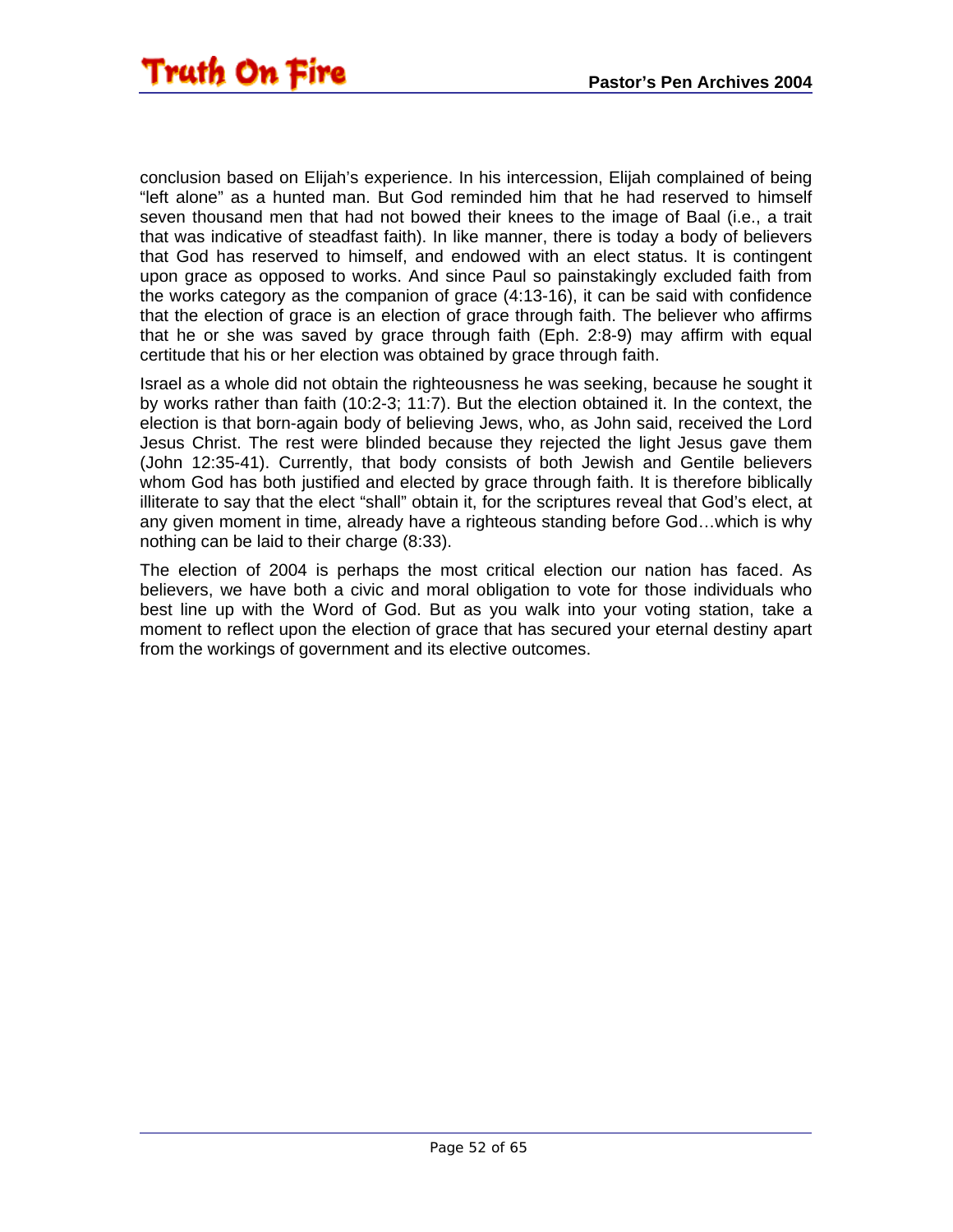### Post-Election Thoughts

<span id="page-52-0"></span>The apostle Paul wrote these words to the church at Philippi: "For we are the circumcision, which worship God in the spirit, and rejoice in Christ Jesus, and have no confidence in the flesh" (Phil. 3:3). In the afterglow of what I consider to have been a demonstration of God's mercy toward America in the re-election of George "W" Bush and the defeat of the arch-secularist John Kerry, it is good for us as believers to pass the glory on the our gracious Lord, and maintain an other-worldly perspective.

Yes, we are Americans, but, more than that, we are the circumcised of heart. And every believer understands that circumcision of the heart is an operation that only God can perform. No sinner has ever circumcised his or her own heart, and time will expire before that ever transpires. The Great Physician alone has the surgical tools to pare away callousness of conscience and restore long-lost tenderness to the soul. Our nation may have dodged a bullet, but America at large remains uncircumcised and in spiritual peril.

The worship of God in spirit stands in contrast to all that is tangible and touchable. The secret dwelling place of God on this earth is within the hearts of the circumcised. If you've ever visited the various monuments in Washington, D.C. you're well aware that "God" is chiseled on many ceilings, walls, and facades. But by and large that's about as far as the chiseling goes. God engages those whose adoration of him proceeds from the heart. Symbolism carved in stone is light years removed from genuine worship.

We rejoice in Christ Jesus because ultimately he is the One who calls the electoral shots. Asaph said it this way: "Lift not up your horn on high: speak not with a stiff neck. For promotion cometh neither from the east, nor from the west, nor from the south. But God is the judge: he putteth down one, and setteth up another" (Psalm 75:5-7). It has been amusing to watch the secularists on the losing side conduct the postmortem on their defeat. I can guarantee that the prayers of God's people and the God who answers prayer are two blips that will never appear on that radar screen. The fact is God puts presidents in place to accomplish his will and purpose for the ages. "W" will stay in office for no other reason than God willed it so. And I rejoice in him for that good grace!

I believe George "W" Bush is a good man with a good heart. But in the final analysis, he, like us all, is just a flesh-and-blood man. My confidence is not in President Bush. My confidence is in the Lord who can renew the strength of those who wait upon him, and cause them to mount up with wings as eagles (Isaiah 40:31). Let's hold up this good man daily with prayer. He's got a lot of running and walking to do, and can ill afford to become weary or faint. Lord Jesus, grant to our President grace sufficient for the grind!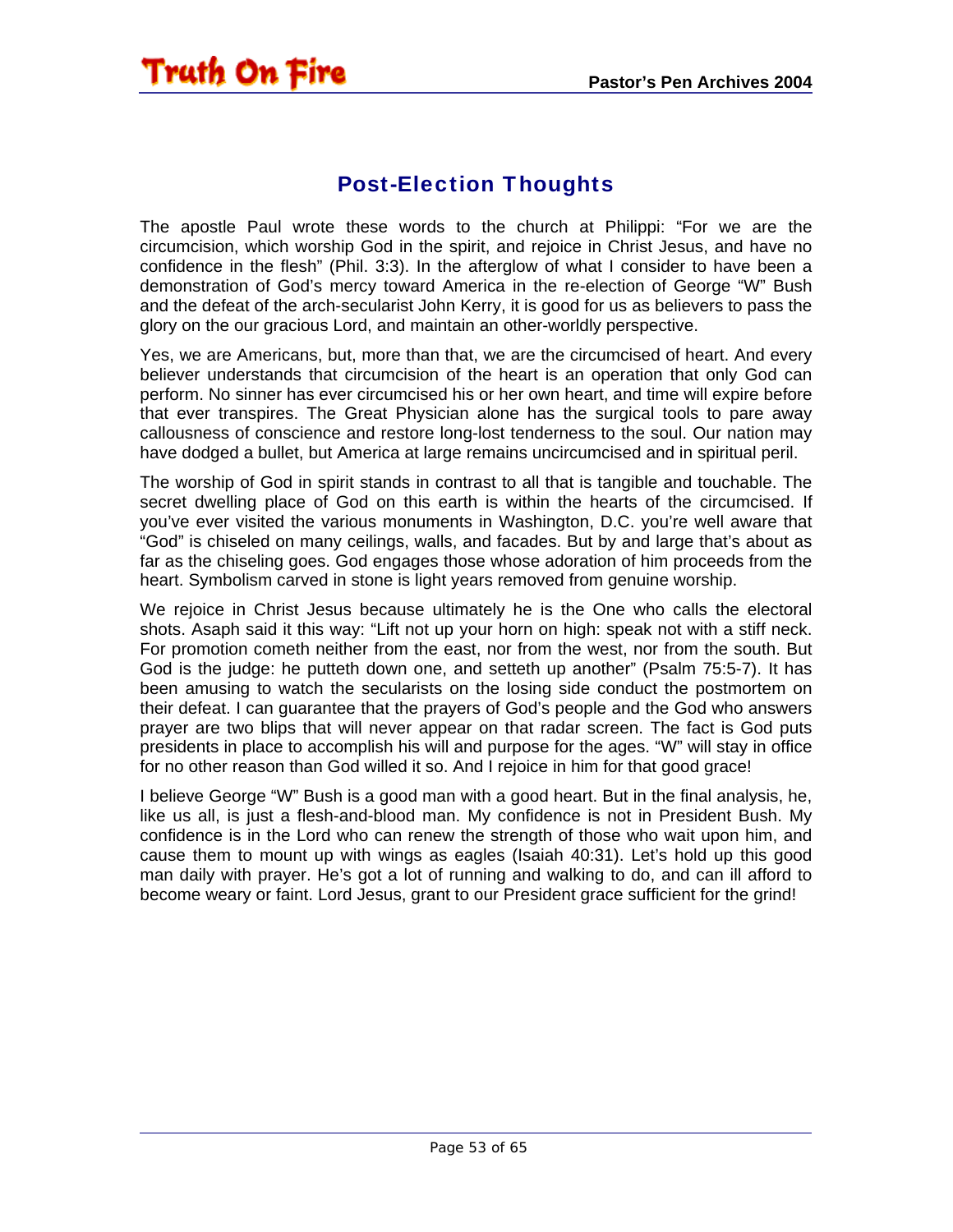<span id="page-53-0"></span>

#### Continuing in the Grace of God

The word of exhortation delivered by Paul to those gathered in the synagogue at Antioch of Pisidia contains many of the essential elements of apostolic preaching (Acts 13:14- 52). There was the historical linkage that began with the fathers (13:17), transitioned through Egypt and the wilderness, (13:17-18), brought Israel into the land of promise (13:19), led to the Judges and Samuel (13:20), and then king David (13:22), from whose seed he raised unto Israel a Saviour, Jesus (13:23). This Jesus is portrayed as the One in whom there was no cause of death, but crucified nonetheless by an elect nation that condemned him (13:27-28). In so doing, they fulfilled the prophetic scriptures by nailing him to a tree (13:29). But God raised him from the dead (13:30).

According to Paul, the death and resurrection of Christ had now become the basis for forgiveness of sins (13:38). It is worth nothing that this synagogue crowd consisted of both Jews and Gentiles, all of which were recipients of the word of salvation (13:26). Paul clearly believed that the death of Christ was inclusive of all men without exception or distinction. If Paul had believed in a limited atonement, there is no way (with good conscience) he could have preached the forgiveness of sins to every man in that synagogue. But when Paul preached the cross, he made a universal application of its merits, and excluded no one in his appeal! If the cross and empty tomb do not represent hope and good news for every sinner, then who can know with certainty (apart from a subjective experience) whether there is a value in that cross for them?

There are two observations to be made from our text. The first is from Paul's opening remarks, and the second from Paul's interaction with the hearers after the meeting broke up. Both of them provide valuable insight into the mind of Paul regarding his perspective on grace.

In his introduction, Paul referred to his audience as "Men of Israel, and ye that fear God" (13:16). Mid-way through his message, he addressed them as "children of the stock of Abraham, and whosoever among you feareth God" (13:26). Now, this is the same man who wrote: "There is no fear of God before their eyes" (Rom. 3:18). Is Paul contradicting himself? What could have caused Paul to attribute the fear of God to men in this crowd and deny it to the entire race of sinners in his epistle to the Romans? The answer lies in what Paul immediately perceived as he sized up the congregation prior to speaking—the grace of God was at work in Antioch of Pisidia long before he arrived! God's drawing grace alone could account for both Jewish and Gentile hearts ready to receive the Word with reverence and awe. And as the apostle to the Gentiles, it must have thrilled Paul's heart to see so many Gentiles hungering for the truth of God. This was grace at work!

The second observation finds these same God-fearing Gentiles begging for another dose of the gospel on the next Sabbath day (13:42-43). This is grace in durative action. God prepared their hearts before Paul came on the scene, and continued to stir their souls by his Spirit regarding his Son after the preaching had ended. Many of the Jews and religious proselytes followed Paul and Barnabas, who "persuaded them to continue in the grace of God." Paul was aware of what God was up to with his grace, and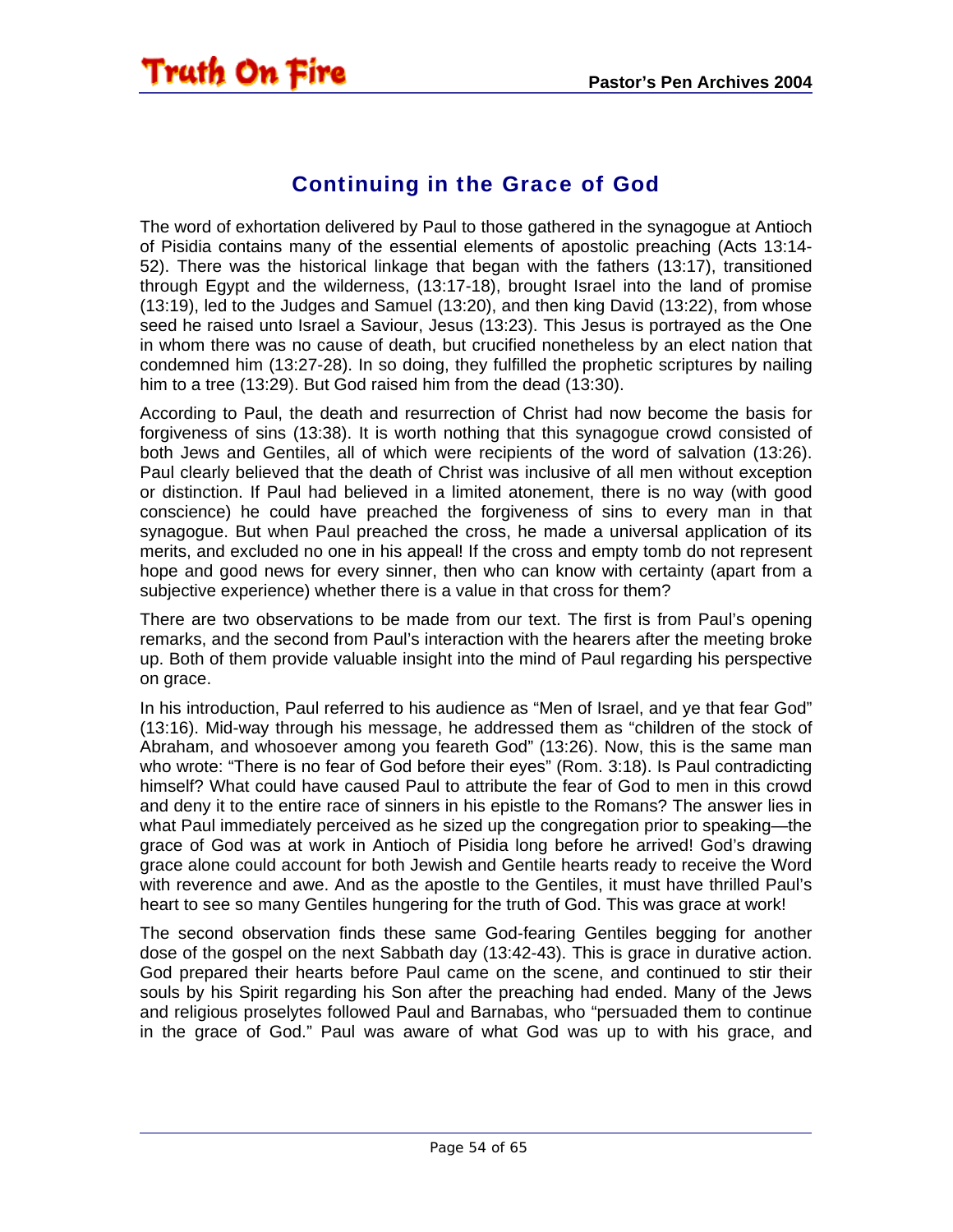convinced these men that they should remain open to the truth they had heard until it bore the fruit of salvation in their souls!

Now, we can call this grace of God drawing grace, illuminating grace, or quickening grace (that awakens the soul that is dead in trespasses and sins to the light of gospel truth so that the will is able to respond to it in faith). Paul discerned the work of God in their midst, but also realized it was possible for them to discontinue the journey toward gospel truth, and frustrate the grace of God.

The manner in which Paul dealt with these men is totally inconsistent with the philosophical notions of "unconditional election" and "irresistible grace." If Paul had been a "sovereign grace" preacher, as some have mislabeled him, he would have been content to let God regenerate his elect without regard for their continuance in grace or the lack thereof. In fact, the seekers would have had no choice in the matter. But Paul appealed to them as one who knew they had a responsibility to cooperate with the grace of God, knowing that eternal danger was close at hand for those who rejected the work of grace (13:40-41).

During my years as a pastor, I witnessed on many occasions the grace of God working in the hearts of lost sinners. They would often come back to church Sunday after Sunday with an apparent hunger for the truth. It was always my prayer that they would continue in the grace of God, and during visits to their homes I would try to encourage them to do so. At times I would say, "The church cannot get you to heaven, but it's a great place to catch the bus that can." The metaphorical bus of which I spoke is the Lord Jesus Christ. If you have a lost friend, loved one, or acquaintance that is searching, then know that the grace of God is at work within them. Do all you can to persuade them to continue in that precious grace!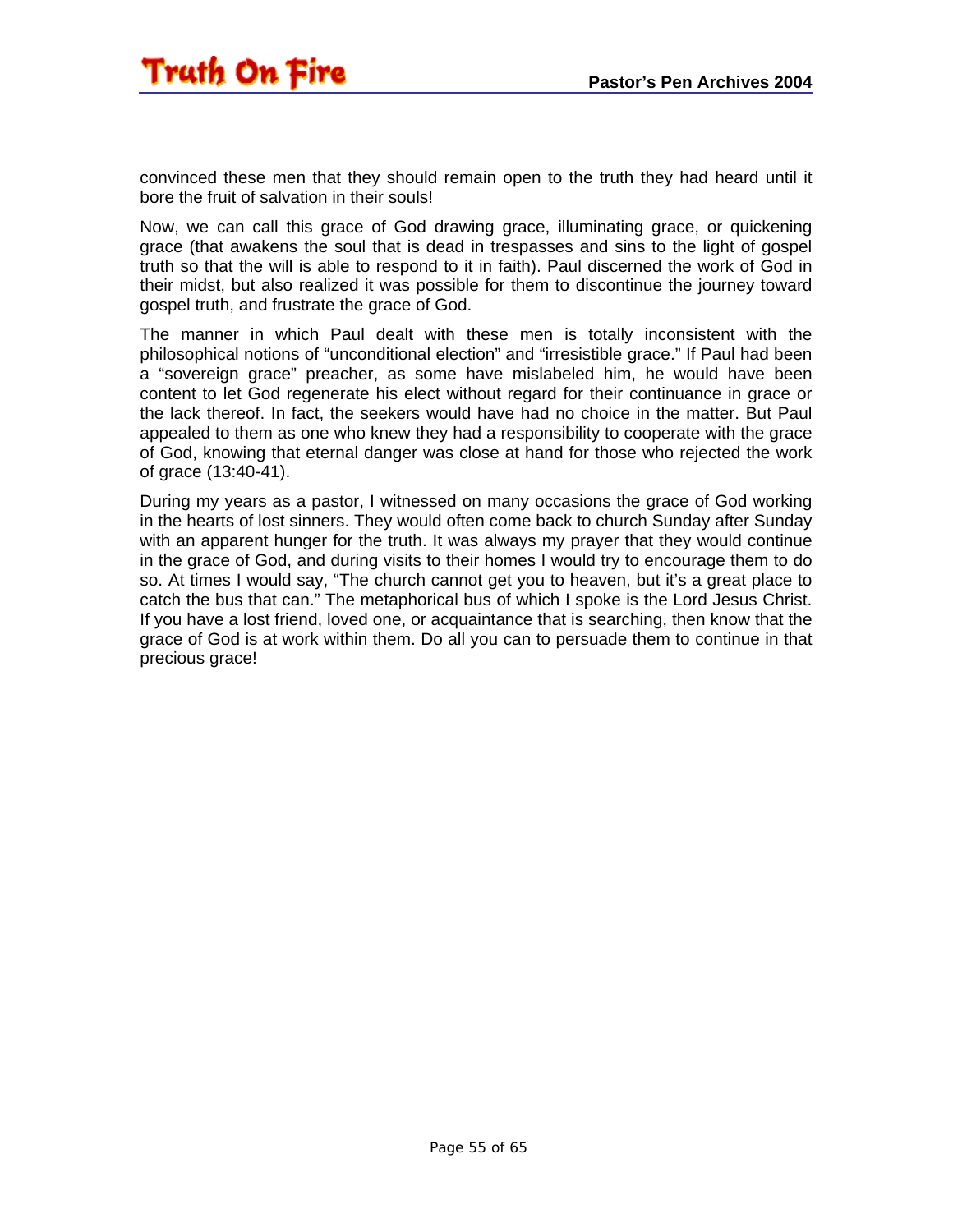### Ordained to Eternal Life

<span id="page-55-0"></span>When we last left the apostle Paul in Antioch of Pisidia, he and Barnabas had persuaded many of the Jews and religious proselytes to continue in the grace of God. If Paul had been carrying a DayMinder business calendar, he might have already flipped over to the page for the next Sabbath day, and penciled in: "Preach again at synagogue by popular demand! God is moving!" These men had issued a bonafide invitation to Paul and his team, and the invite was accepted. So, like yeast in a batch of bread dough, the gospel of forgiveness through faith in Jesus—the One who died and rose again for Jews and Gentiles alike—had seven days to permeate the city…and permeate it did!

Think for a moment about the conversations that must have taken place that week at the work place, in the houses of friends as they visited, around dinner tables, and between attendees of the previous meeting who occasioned to meet. Those that took place between Gentiles must have been especially riveting. They were no doubt overwhelmed by the fact that a merciful God had included them in the offering up of his Son for the sins of the world. No more outcasts! No longer strangers to the promises! No longer relegated to proselyte status! It was an open door afforded to them by grace to stand justified by faith before a Holy God, and on equal footing with the Jews! Oh, that gospel must have been to them like a river of refreshing water in the midst of a dry and thirsty land. It is inconceivable to me that those Gentiles who heard it could have kept silent for a full week. By the way, how is it that we who have tasted grace of God are able to keep silent?

Luke tells us that "almost the whole city" came together on the next Sabbath day to hear the Word of God (Acts 13:44). That phrase does indeed make the case for permeation! A key omission is any mention of the synagogue. Since the entire city (minus a citizen or two) showed up, the meeting was most likely held outdoors. It's always a sure sign of God's grace and power at work when the gospel message actually breaks out from behind the meeting place walls and into the streets of the city!

The Jews did not respond well to this break out (13:45). I can see them leaving home for the synagogue as they had done many times before, expecting one more time to hear the itinerant Jewish evangelist speak of Jesus and the forgiveness of sins. Upon their arrival at the meeting place, they were "filled with envy" when they saw the multitudes (plural) of Gentiles that had congregated. God was on the scene, and had messed up their solemn and predictable routine. I suppose what really stuck in their craw was the fact that God was extending his grace to Gentiles, and willing to by-pass the "chosen" in the process. So envy in the heart transformed these previously respectful men into blaspheming combatants. In my mind, the blasphemy was an accusation that Paul was speaking lies and operating under the power of Satan. There is no greater crime against heaven than that of standing between a lost sinner and the gospel that can save his or her soul!

Paul and Barnabas responded boldly to the verbal attacks (13:46-47). First, they affirmed the primacy of preaching to the Jews. It was necessary as a matter of election. Jesus had come to his chosen people even though they received him not. Secondly,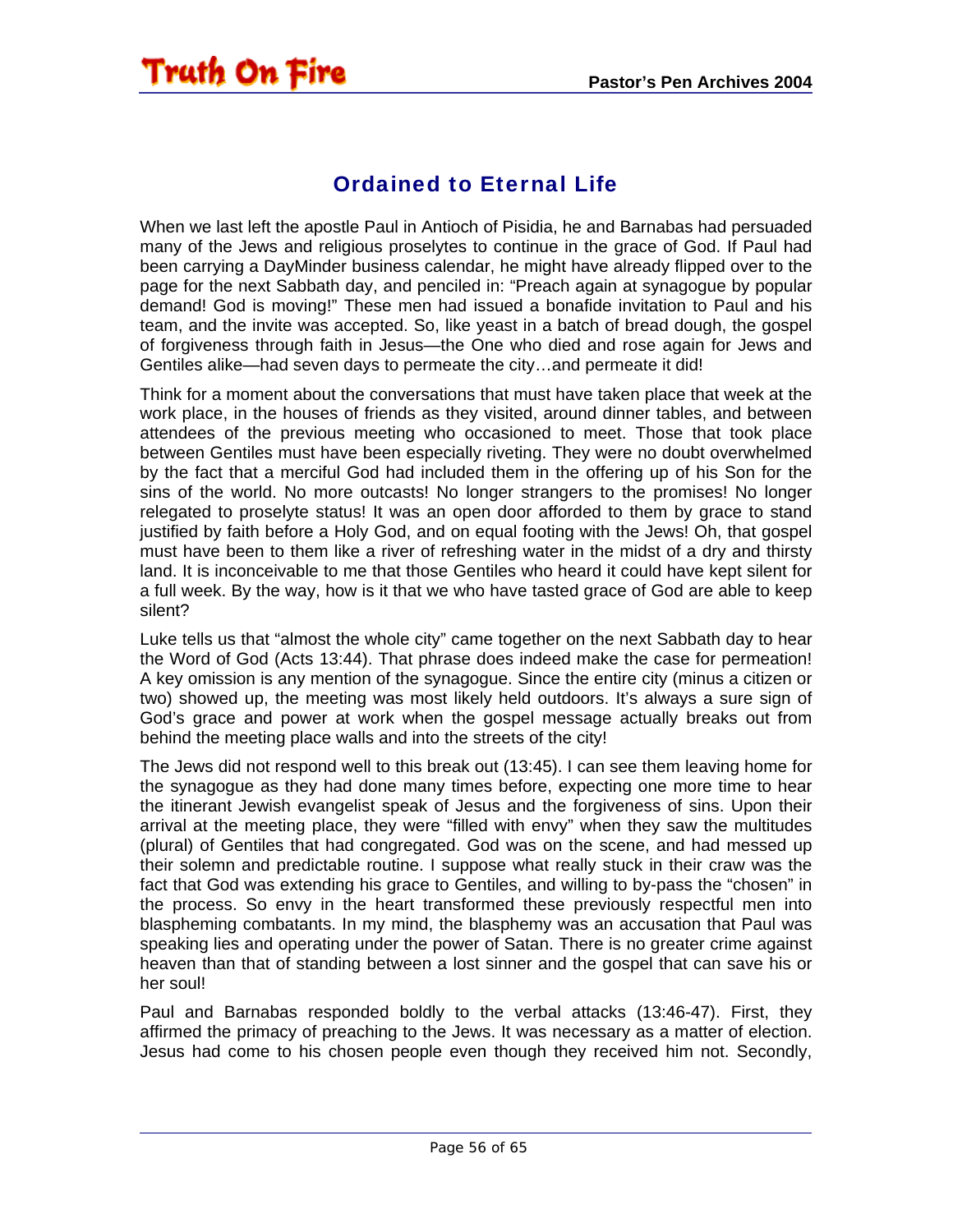they pulled no punches in spelling out what the Jews were in the process of doing rejecting the Word of the very God they claimed to worship! Thirdly, they pronounced a self-imposed sentence upon the Jews—unworthy of everlasting life! God imposes such a sentence on those who impose it upon themselves! Eternal life in the Lord Jesus Christ was theirs for the believing, but they chose to remain in unbelief. Fourthly, they informed the Jews that they could expect to see more of the same with respect to the Gentiles and salvation.

Those words reassured the Gentiles concerning God's good grace toward them (13:48). They were glad, and glorified the word of the Lord: and as many as were ordained to eternal life believed. Expositor G. Campbell Morgan is correct when he states: "the word ordained has no reference whatsoever to any act of God" (*The Acts of The Apostles*, p. 334). He further cites the rendering of Rotherham's *Emphasized Bible*, which reads: "they that were *disposed* to eternal life." Any Greek lexicon will confirm that "to dispose" is a perfectly legitimate meaning of the Greek word. Nothing in Luke's inspired record suggests an act of Divine election that took place before the world began. The context makes absolutely clear what ordained (disposed) them to life eternal. It was the Word of God working on their open minds and hearts as they continued in the grace of God! A week of continuance in grace finally turned desire into disposition, and faith in Jesus was the result! The unbelieving Jews might have been ordained in like manner if they had continued in the same grace. But envy born of prejudice cut that continuance short, and sealed their eternal fate. Thanks be unto God for his matchless grace!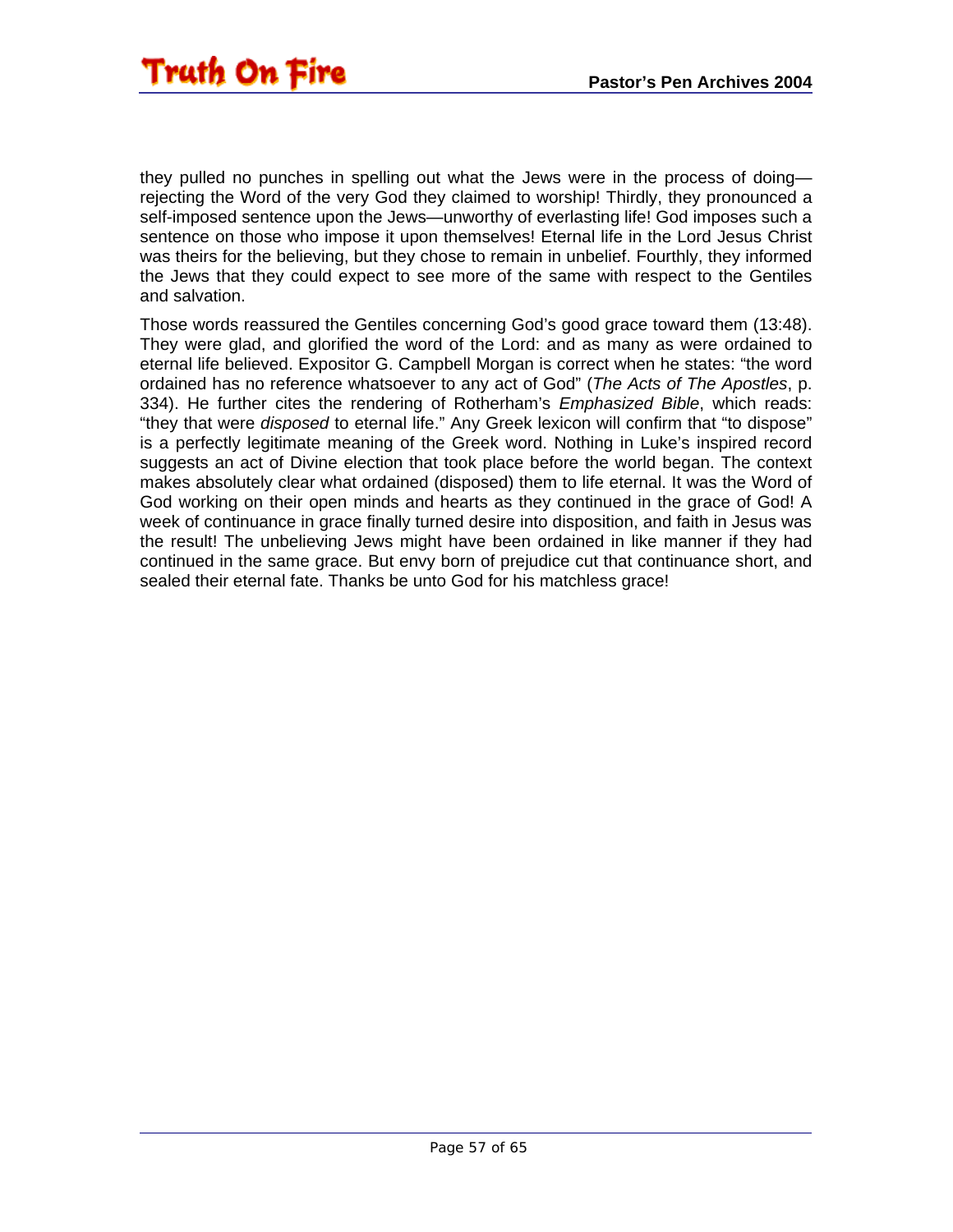#### No Gospel in a Limited Atonement

<span id="page-57-0"></span>The gospel from the days of its inception has been under attack. Satan will continue to do everything within his subtle and deceptive power to destroy or diminish it. He has no qualms about whom he uses to do his dirty work. He will use a secularist to assail the historicity of the resurrection, and create doubts about the authenticity of the message. He will use the religionist to argue that the cross represents the consummate act of an exemplary life, demonstrating what it takes to earn a resurrection from the dead rather than what it really is—a vicarious substitution for sinners and the payment for their sins. Perhaps his greatest delight is to use the Christian theologian for the purpose of limiting that atonement. If he cannot destroy the message, he is certainly willing to take what he can get to diminish its appeal or application to a lost and dying world.

What exactly is the gospel? Well, in 1 Corinthians 15:1-6, Paul declared to the church at Corinth the same message he preached to them while they were still lost in their sins—a message they received and by which they were saved through faith in the Christ who suffered in their stead. Paul delivered to them what he had first received from the Lord, that "Christ died for our sins according to the scriptures; and that he was buried, and that he rose again the third day according to the scriptures: and that he was seen…" (15:3- 5). The good news Paul preached was that God in Christ had provided a remedy for (i.e., had done something about) their sins, and attested to the nature and value of Christ's death by raising him from the dead on the third day.

Paul believed without equivocation that Jesus Christ died for all men without distinction or exception, and therefore could look with confidence into the eye of any man anywhere on the planet, and declare, "Christ died for your sins!" No pulpiteer who lacks that confidence has any right to call himself a gospel preacher, because the cross is the crux of the gospel. Earlier in the epistle, Paul affirmed that preaching the cross of Christ was equivalent to preaching the gospel (1:17-18). Preaching the gospel is preaching Christ crucified (1:23). Preaching Christ crucified is to declare to every sinner that Christ died for his or her sins, and that his precious blood was shed for them. According to Jesus, Paul's boss, the gospel was meant to infiltrate "all the world" and to be heard by "every creature" (Mark 16:15). So much for limitations!

Preachers of a limited atonement will find themselves at odds with Paul and his gospel. Intellectual honesty will require of them to declare the following to their congregations: "Christ may or may not have died for your sins! Call upon the Lord Jesus and cross your fingers! If he died and rose again for you, he will save you. If you were excluded from that limited number for whom Christ died, he has neither the desire nor the ability to save you!" Few if any limited atonement preachers will ever display that kind of honesty, but it is exactly the dilemma they face when they attempt to limit to a select number what Paul openly applied to all!

In an effort to mask the aforementioned dilemma, limited atonement preachers typically resort to redefining the gospel. Charles Haddon Spurgeon is an example. In a sermon entitled "Election No Discouragement To Seeking Souls", Spurgeon made this statement: "Furthermore, if we understand *the gospel* at all, the gospel lies in a nutshell.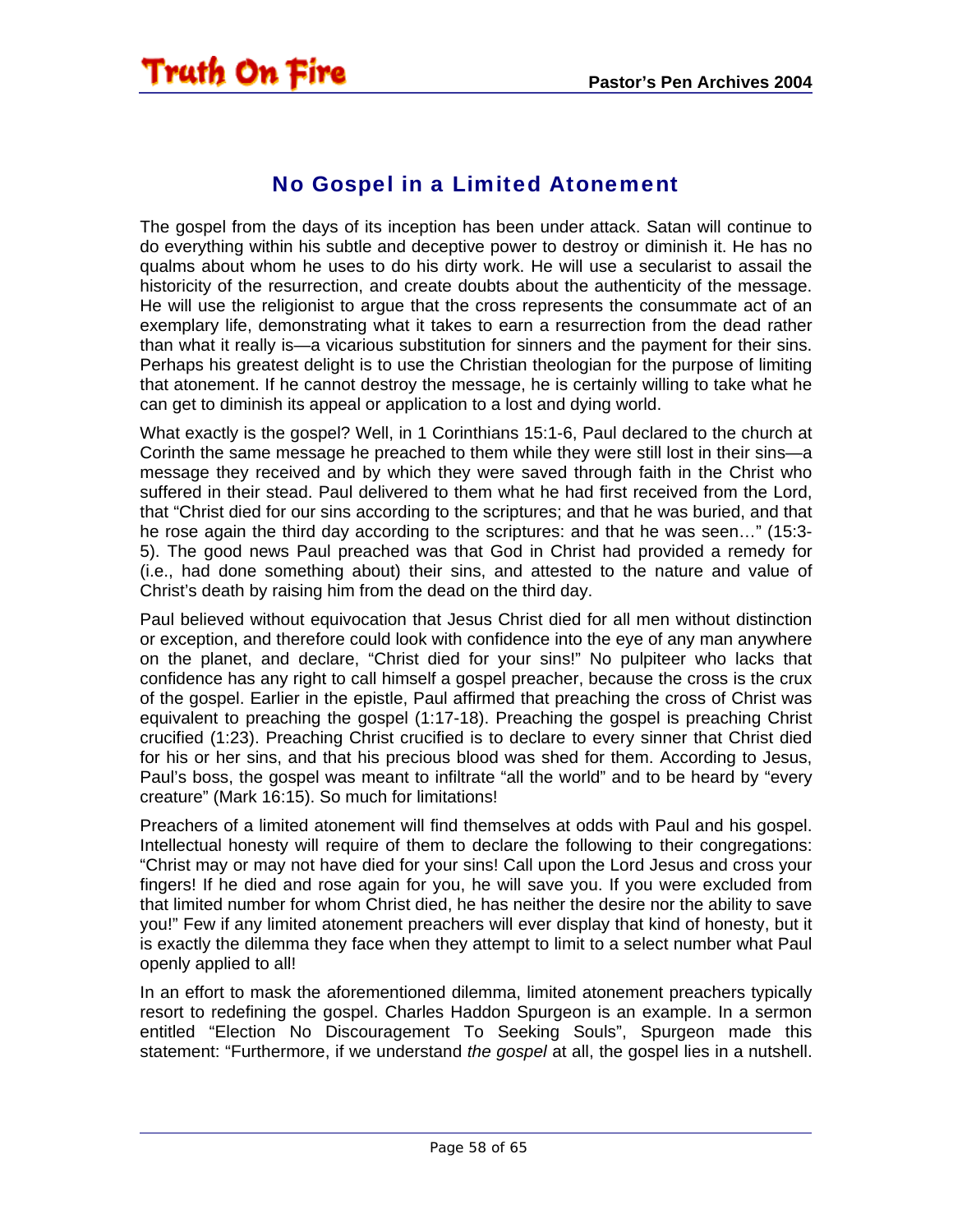It is this: 'Believe in the Lord Jesus Christ, and thou shalt be saved.'… This promise is the gospel" (*Spurgeon's Sermons*, Vol. 8, p. 233). Well, it is clear that Paul understood the gospel, and would have this to say to Spurgeon: "That promise, brother Charles, is *not* the gospel. It is the *offer* (or promise) of forgiveness and life eternal *based upon* the gospel that Christ died for our sins!" Because Spurgeon embraced the false doctrine of limited atonement, it was impossible for him to declare the gospel that Paul articulated. He was forced to redefine it because of the limited value and scope he placed upon the death of Christ.

In the same message, Spurgeon declared: "If any man who ever lived, or ever shall live, believes in Jesus Christ, he hath eternal life. Election or no election, if you are resting upon the rock of ages, you are saved. If you, as a guilty sinner, take the righteousness of Christ—if, all black and foul and filthy, you come to wash in the fountain filled with blood—sovereignty or no sovereignty, rest assured of this, that you are redeemed from the wrath to come" (Ibid, p. 233). Now, these words are commendable, but hypocritical. Spurgeon's theology taught him that there was neither effectual grace nor a fountain filled with blood for those excluded from the atonement. Spurgeon's words are indicative of his intellectual dishonesty in this area. Moreover, they enable us to understand that the great success of Spurgeon's ministry can be largely attributed to his inconsistencies with the tenets of Calvinism rather than his embrace of them.

The false doctrine of limited atonement has no place in gospel preaching for there is little or no gospel in it. Yet many good men of God fall prey to its philosophical appeal. If you are attending a church with a limited atonement pastor, then your church is virtually gospel-free. Lost sinners will never hear the good news that Christ died for their sins unless the pastor's preaching is inconsistent with his doctrine, as was Spurgeon's. If such is the case, may his inconsistencies abound to the glory of God!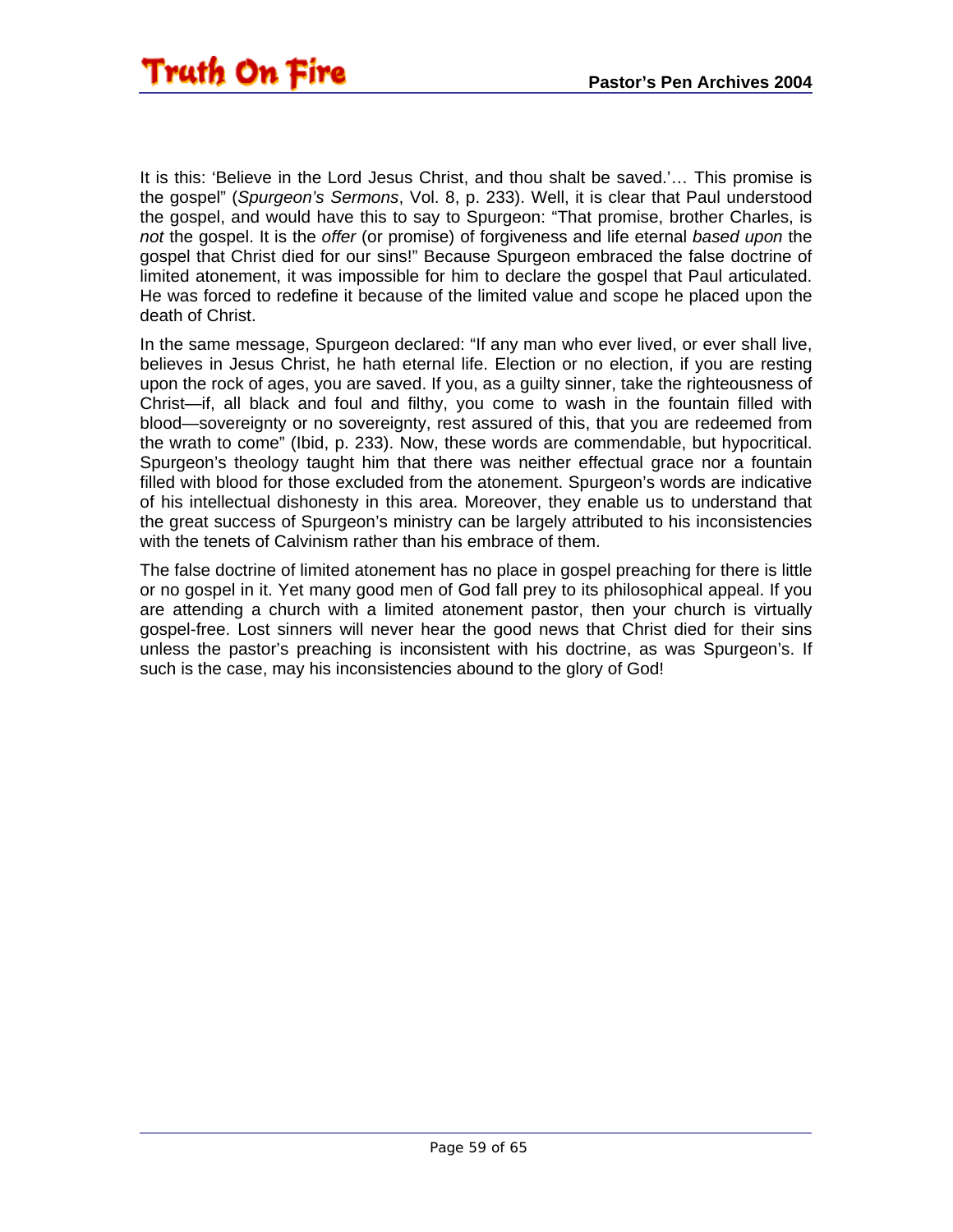#### The God That Keeps on Coming

<span id="page-59-0"></span>For the first couple it was yet another pristine day in the paradise that was the Garden of Eden. There were no thorns or thistles to avoid, no weeds to pull, no environmental pollution, no aches or pains to distract from the day's work, no sin in the heart to disrupt their fellowship with God. Their world was perfection in every sense of the word. Jesus told the multitudes on the mount that "Solomon in all his glory" was not arrayed like a single lily in the field (Matt. 6:28-29). Nor was he arrayed like Adam and Eve in their sinless brilliance!

We are all well aware of the tempter's wiles as he solicited and deceived Eve with a promise of betterment for eating the God-forbidden fruit. Disobedient Eve was battered rather than bettered, and Adam joined her in their precipitous fall from innocence. The entire creation must have let out a collective groan laden with anguish as the stench of death began to permeate God's handiwork. The first couple found themselves hiding from the presence of God instead of basking in it. Did they really think they could hide themselves from the Lord God? If so, it reveals how rapidly satanic deception can lead to and foster self-deception!

The Bible says: "they heard the voice of the Lord God walking in the garden in the cool of the day" (Gen. 3:8-9). After they had hidden themselves, the "Lord God called unto Adam, and said unto him, 'Where art thou?'" Do you see the time lapse between the voice and the call? The scripture is clear as to what Adam heard in the post-hiding call, but silent concerning what he heard in the pre-hiding voice. In my mind, the content of voice and call were different, but the tone was the same. My sense is that the voice Adam and Eve heard was the lament of a father who arrives at the crash scene and finds his son's mangled body inside the wreckage. It would have been comparable to David mourning the death Absalom (2 Sam. 18:32-19:4). David cried, "O my son Absalom...Would God I had died for thee, O Absalom, my son, my son!" But that window of opportunity had passed for David. Ironically, in the fullness of time the Lord God would indeed die for Adam and his descendants outside the gates of Jerusalem. The "Where art thou?" that came from the Lord God must have been one of brokenness and pity over those that bore, and had now corrupted, his image!

The "Where art thou?" issued to Adam signifies something more glorious…and that is grace! We observe that, while fallen man is moving away from God, the Lord God keeps moving toward fallen man! The sinner continued to hide, but the Lord God continued to seek! So the first link in the chain of redemptive history reveals a God of grace and mercy whose nature it is to pursue sinners—and to keep on coming after them—in spite of their efforts to avoid him! This is fundamental to the character of God! Where would any of us be if God had abandoned his pursuit, and allowed us to continue hiding in our shame and nakedness?

If we were to ask Jacob why he ended up a saved man, he would tell us it was because the Lord God kept coming after him! We know Jacob's track record. Brother Esau and uncle Laban both bore the brunt of his trickery and deception, which accounts for him spending a good part of his adult life on the run. But God kept tracking him down! As he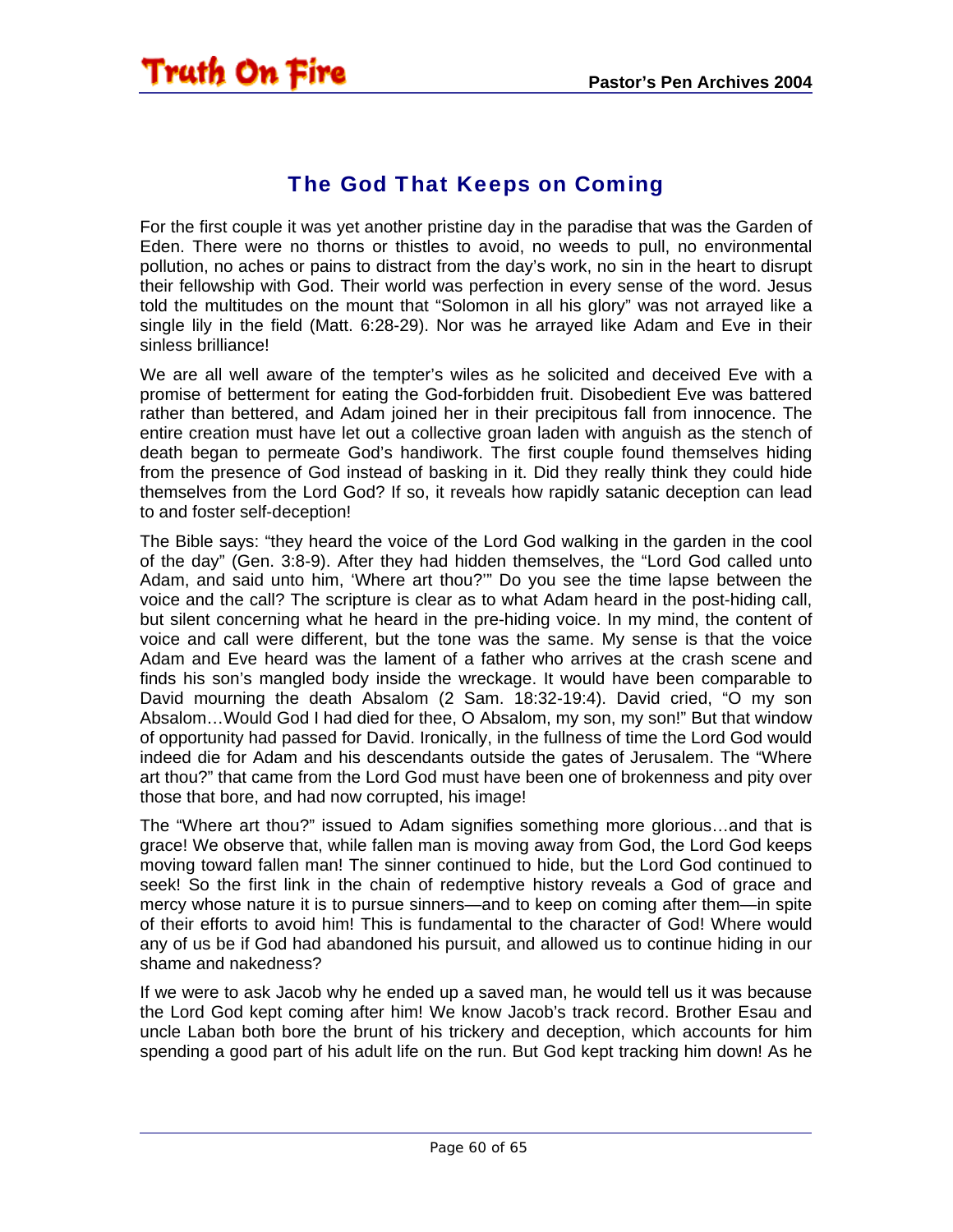used stones for pillows on his way to Haran, the Lord revealed himself to Jacob in a dream at the top of a ladder stretched between heaven and earth, promising him the land on which he slept and personal safety along the way (Gen. 28:10-19). Jacob called the place Bethel—the house of God. The Lord was ever present in Jacob's affairs during his twenty years in Haran. At the end of his tenure, God instructed him to return to the land of his fathers, warning Laban to take care how he spoke to Jacob (31:3, 13, 24). At last came the face-to-face wrestling match with the God-Man at Peniel. The limp he took away from that encounter was a permanent reminder of grace that would not let him go!

If we were to ask Paul how he ended up a saved man and an apostle, he would likewise tell us it was because the Lord God refused to abandon his pursuit! The words "Saul, Saul, why persecutest thou me?" came to the Tarsus-born Pharisee with the same impact as they came to Adam. After revealing himself to Saul as Jesus, the One he was persecuting, the Lord added: "it is hard for thee to kick against the pricks" (Acts 9:4-5). With every arrest—witnessing the glory of God displayed on the countenances of those he imprisoned—the Holy Ghost was pricking him with conviction. Saul kept kicking, but the Lord kept pricking! Saul kept running, but the Lord God kept coming! The words, "Lord, what wilt thou have me to do?" signaled a capitulation and surrender to the will of God. Saul of Tarsus was transformed into Paul the apostle, and rest is history!

It is true that there are none that seek after God in their unregenerate state (Rom. 3:11). But it is also true that the Son of Man came to seek and to save that which was lost (Luke 19:10). It is the initiative of a merciful God that accounts for the salvation of any sinner who finds forgiveness and life eternal through the Lord Jesus! Thank you, Lord Jesus, for being the God who keeps on coming!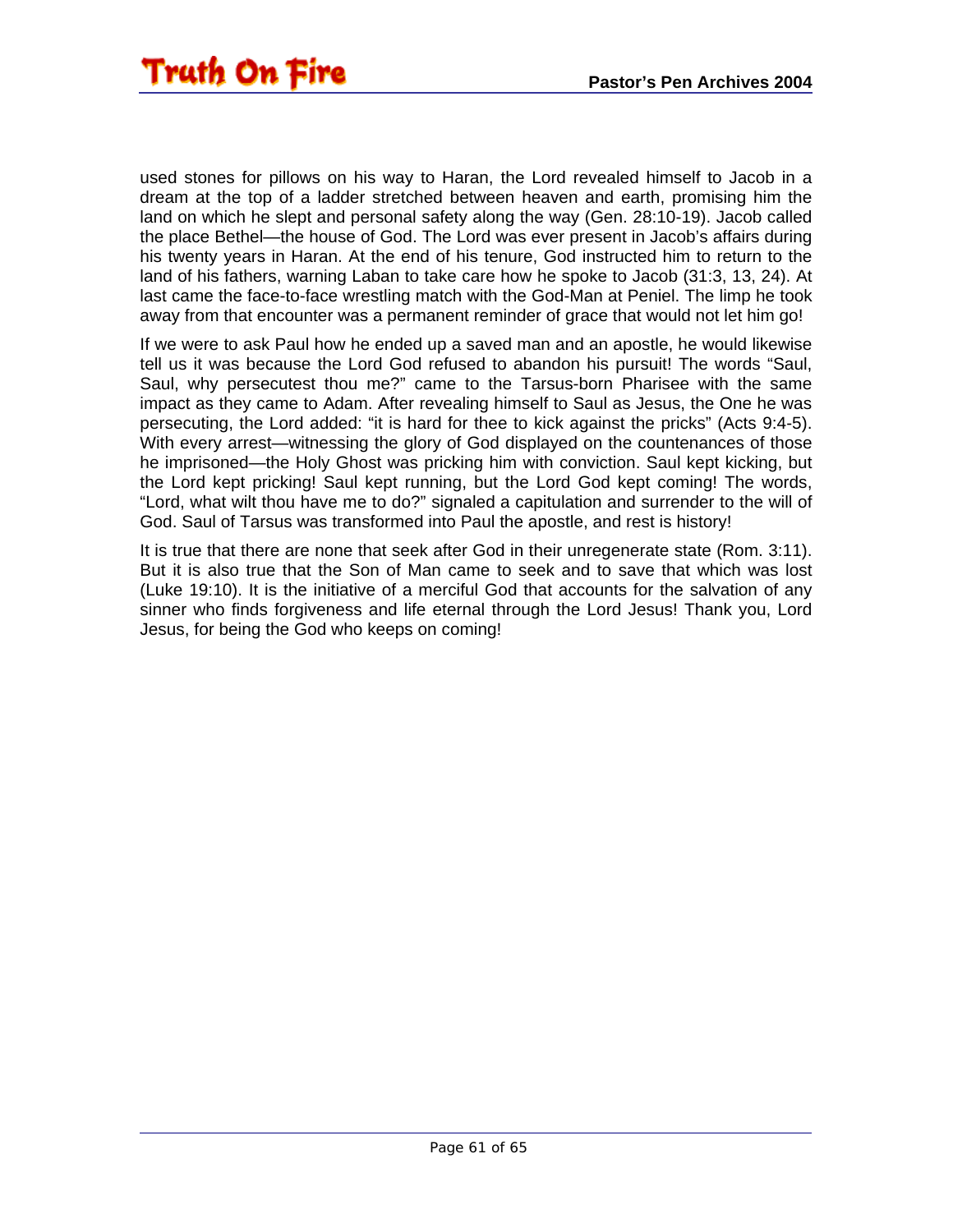#### His Dear Son

<span id="page-61-0"></span>In Colossians 1:13, the apostle Paul captured the very essence of the Christmas season when he penned these three words: "His dear Son." In the context, Paul was attributing praise to the Father, who, by his grace, had made us believers fit to partake of an incomprehensible inheritance, having delivered us from the power of darkness, and having translated us into his dear Son's kingdom. Christmas is all about the dear Son who came to seek and save that which was lost, and to deliver and translate believers into his eternal kingdom.

Christmas is all about the child that was born, and the son that was given (Isaiah 9:6). It was impossible for the son to be born, for he is eternal. The child, however, was born of a virgin maiden named Mary, and the body of that child fused with the second person of the triune Godhead by the power of Holy Spirit. Jehovah as Jesus tabernacled in that body for thirty-three years prior to his crucifixion, wherein he shed the blood required to deliver and to translate the aforementioned believers. The glory of glories is that the body God used to make himself both visible and observable to mankind is now—by virtue of the resurrection—eternal as well. God Almighty in the person of Christ Jesus fused himself with that glorified body for eternity. No human mind can comprehend the grace that fomented this kind of commitment on God's part.

The blood that pulsated through the arteries and veins of Jesus constituted the purchasing power necessary to redeem and forgive sinners (Col. 1:14). Those who are "in him" by virtue of a spiritual (or second) birth from above have redemption and the forgiveness of sins as current and permanent possessions. Any and all gifts ever exchanged between men—in their cumulative value—pale in comparison to that which God has chosen to bestow upon those men, women, and young folk alike who entrust their eternal souls to his dear Son. As you gather 'round your Christmas tree for the opening of gifts, why not take a few moments to acknowledge the great gifts of redemption and forgiveness that God in his grace has lavished upon us.

The dear Son is also "the image of the invisible God" (1:15). *Image* is the Greek **eikon**, which signifies an exact representation as opposed to a mere resemblance. Jesus used it to refer to the image of Caesar on the Roman coinage of his day. With a penny in hand, Jesus asked: "Whose is this image and inscription?" (Matt. 22:20). They responded, "Caesar's" (22:21). The point is that no one in the Roman Empire, in looking at the image on that coin and the inscription that accompanied it, could possibly mistake it for someone other than Caesar. Paul's inspired use of the word to describe the Lord Jesus is meant to convey this sense of assurance to all men, especially believers seeing his dear Son in action is equivalent to seeing God in action! And if the Christmas season has any meaning at all, it surely means that God in the person of his dear Son took an action only he could take—the incarnation of himself—to provide redemption and the forgiveness of sins to a lost humanity for which he was willing to die.

The secular minds of our nation (especially those in positions of leadership and influence) are doing all they can to transform the Christmas Season into the Holiday Season. That they have a visceral disdain for the kingdom of Christ is obvious to the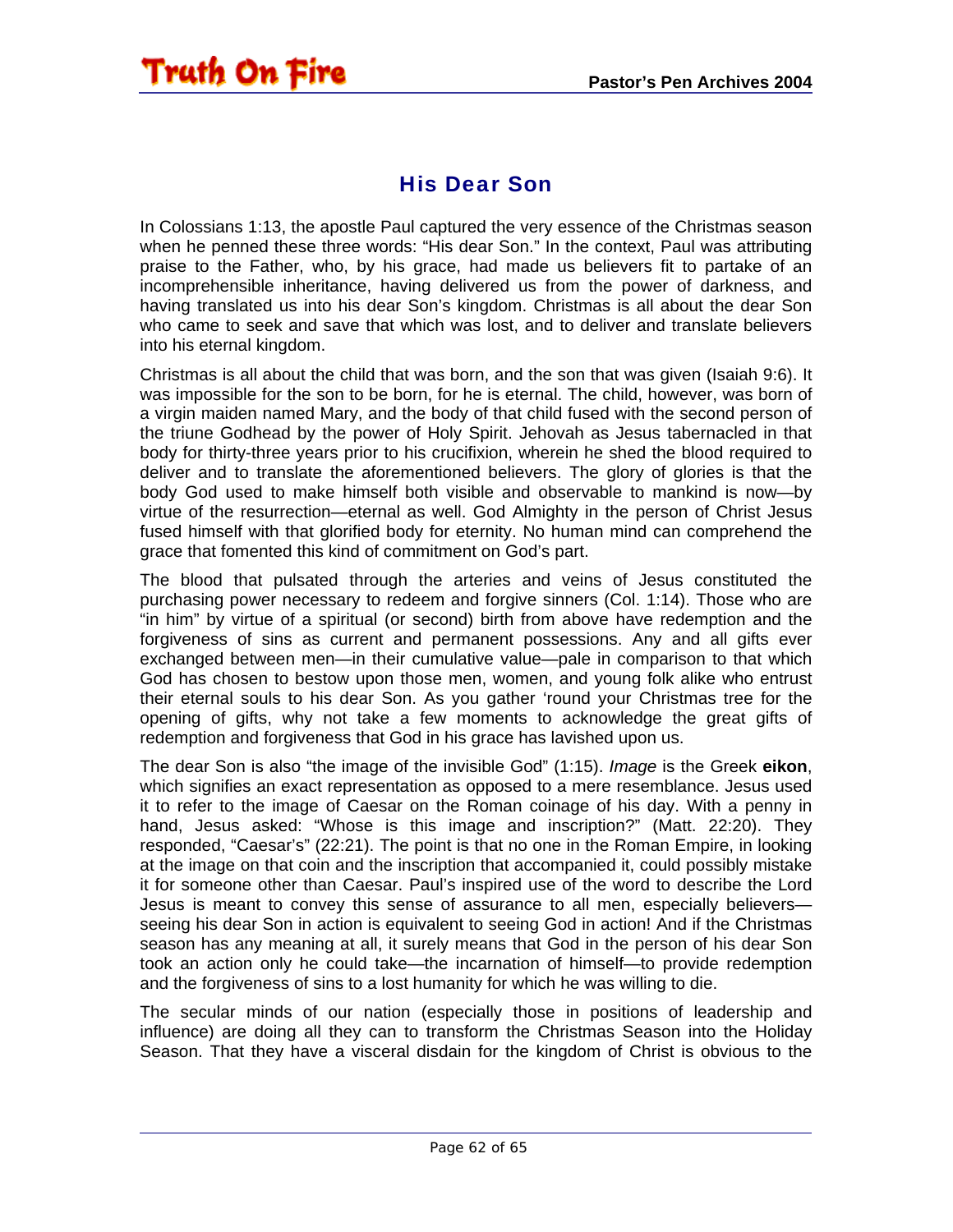most casual observer. I remember watching C-SPAN last year when Speaker of the House Dennis Hastert was sharing a few dedicatory remarks regarding the "Tree" on the Capitol Building grounds. In a slip of the tongue, he made mention of the "Christmas" tree, then abruptly corrected himself by using the politically correct "Holiday" to describe it. That turned out to be his only mention of the word "Christmas." Now, Dennis Hastert is a good man, and my sense is that the "Christmas" slip came from his heart. But the pervasive pressures of political correctness (i.e., spiritual wrongness) that are dominating the dialogue in Washington, D.C. these days caused the governmental leader to immediately assume a "non-offensive" posture under the scrutiny of the cameras.

It will be interesting to observe how many times "Holiday" is used instead of "Christmas" to describe the blessed season that is upon us. For those of us who know and love the truth, it is and always will be about God's dear Son. Christmas signifies the good will of God toward men—all men—in the person of his dear Son! Christmas is the season to celebrate the redemption and forgiveness of sins secured through the blood of his dear Son! Christmas is the time to reflect afresh upon our deliverance from the power of darkness and translation into the kingdom of his dear Son! For those who embrace the concept of Holiday and reject the Christ of Christmas, the power of darkness shall be an integral part of their future.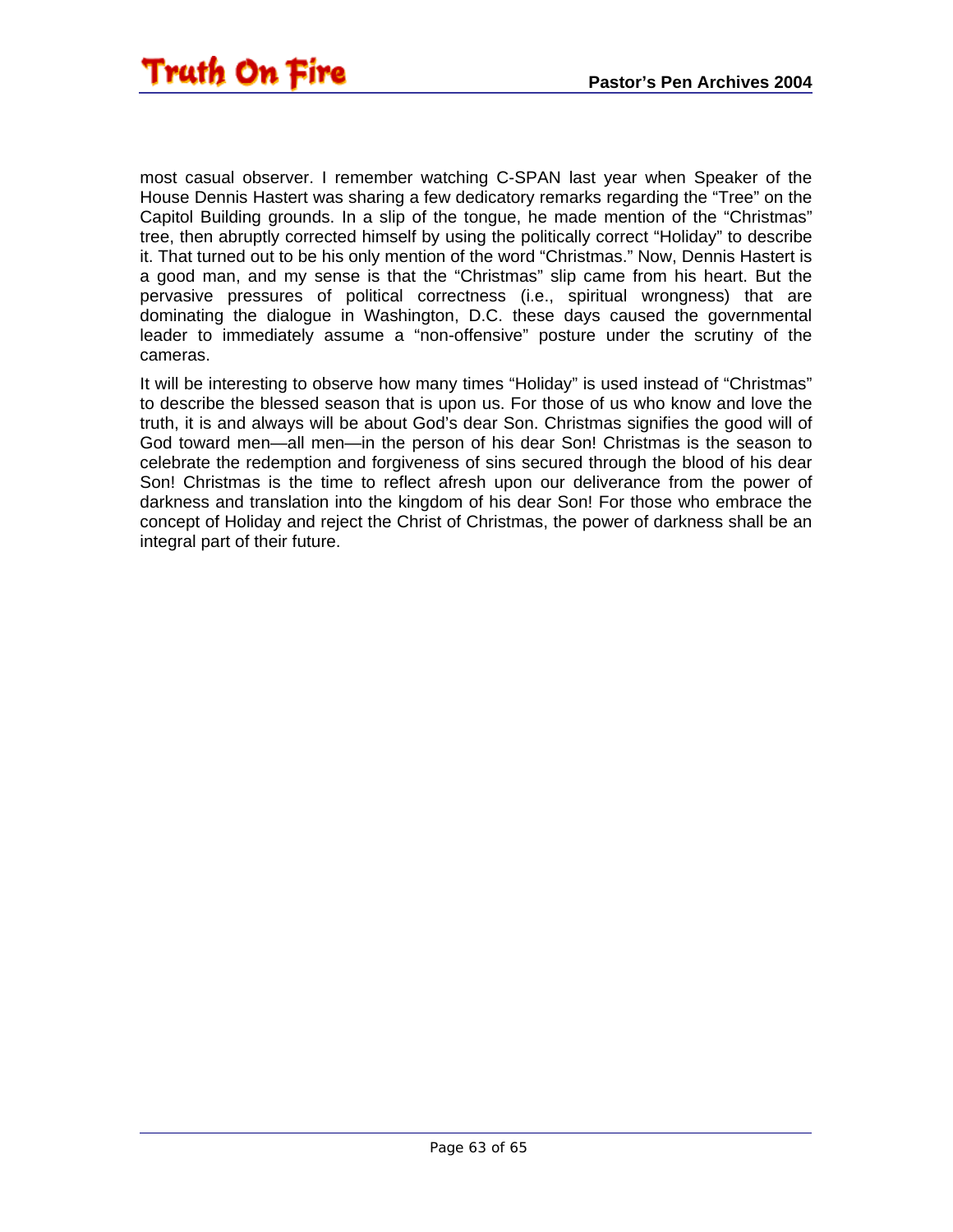### The Mighty Grace of God

<span id="page-63-0"></span>Paul wrote his epistle to Titus at about the same time he penned his first epistle to Timothy. According to Paul, he left Titus on the island of Crete to "set in order" the organizational structure that was lacking in the churches (Titus 1:5). In the first chapter, Paul laid down the qualifications for bishops (pastors) who would have the spiritual oversight of the congregations (1:6-16). In chapter two, he spelled out the spiritual and moral attributes that should characterize every believer within their memberships (2:1- 10). In its closing verses, Paul set forth what ought to be our motivation for holiness of life—the grace of God (2:11-14).

Grace has been variously defined in an effort to get a grip on an incomprehensible concept. Some say it is God's Riches At Christ's Expense. Others say it is God doing something for sinners that they cannot do for themselves. Others opt for the timeless standard—the unmerited favor of God. All of us would agree that grace is the free, unmerited favor of God that flows from his merciful being towards undeserving and needy sinners! And at the Christmas season, the story of the babe in a manger (when reduced to its lowest common denominator) is indeed the story of the mighty grace of God toward sinful men!

The "mighty grace of God" is a phrase derived from connecting *the grace of God* (2:11) with *the great God* (2:13). The reasoning is that any grace that proceeds from a great God must of necessity be great (mighty) in its essence! The post-Pentecostal church in Jerusalem understood this connection rather well. After Peter and John had preached the "None Other Name" gospel in the temple (Acts 4:12), and had been threatened by the religious authorities for doing so (4:17-29), they left to share their experience with the company of believers. The result was a building-shaking prayer meeting, a fresh filling of the Holy Ghost, and bold outspokenness regarding the Word of God (4:31). This exhibition of "great power" was due directly to the "great grace" that was operative on the scene (4:33). Has any era of the church needed a dose of mighty grace more than ours?

As we consider the grace of God as our motivation for holiness of life, we discover that it consists of three distinct features. First, the mighty grace of God is an enabling grace. The phrase "that bringeth salvation" is adjectival in nature, and is literally "a salvationbringing kind of grace." It is a grace that can bring both deliverance and enablement to those who embrace it. Its "appearance" on the world stage is a reference to the incarnation of God himself as Jesus of Nazareth. As to his person, Jesus is the Bread of life, the Light of the world, the Door of the sheepfold and the Shepherd of the sheep, the Resurrection and the Life, and the Vine from whom believers draw life-giving sustenance and fruit-bearing ability. As to his work, Jesus is the Lamb of God that took away the sin of the world (John 1:29); who, on the cross, became sin for us who knew no sin, that we might be made the righteousness of God in him (2 Corinthians 5:21). The grace of God that appeared to all men (without distinction or exception) reached its crescendo at the cross of Christ!

Secondly, the mighty grace of God is an educating grace. It teaches us how we should live. *Teaching* is from the Greek **paideuo**, signifying the training and discipline of